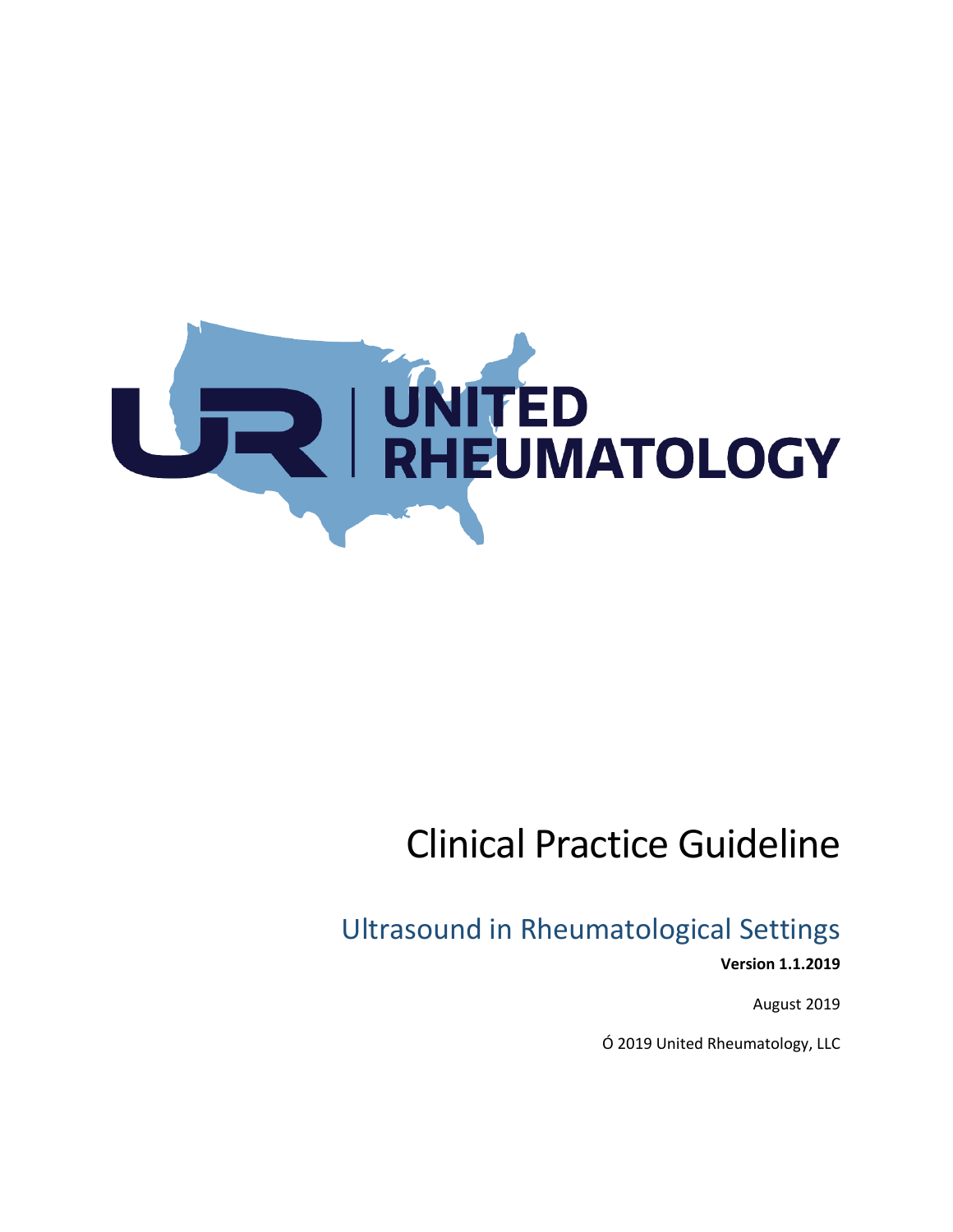## **Table of Contents**

| Ultrasound in the Distinction of Psoriatic Arthritis from Rheumatoid Arthritis and |  |
|------------------------------------------------------------------------------------|--|
|                                                                                    |  |
|                                                                                    |  |
|                                                                                    |  |
|                                                                                    |  |
|                                                                                    |  |
|                                                                                    |  |
|                                                                                    |  |
|                                                                                    |  |
|                                                                                    |  |
|                                                                                    |  |
|                                                                                    |  |
|                                                                                    |  |
|                                                                                    |  |
|                                                                                    |  |
|                                                                                    |  |
|                                                                                    |  |
|                                                                                    |  |
|                                                                                    |  |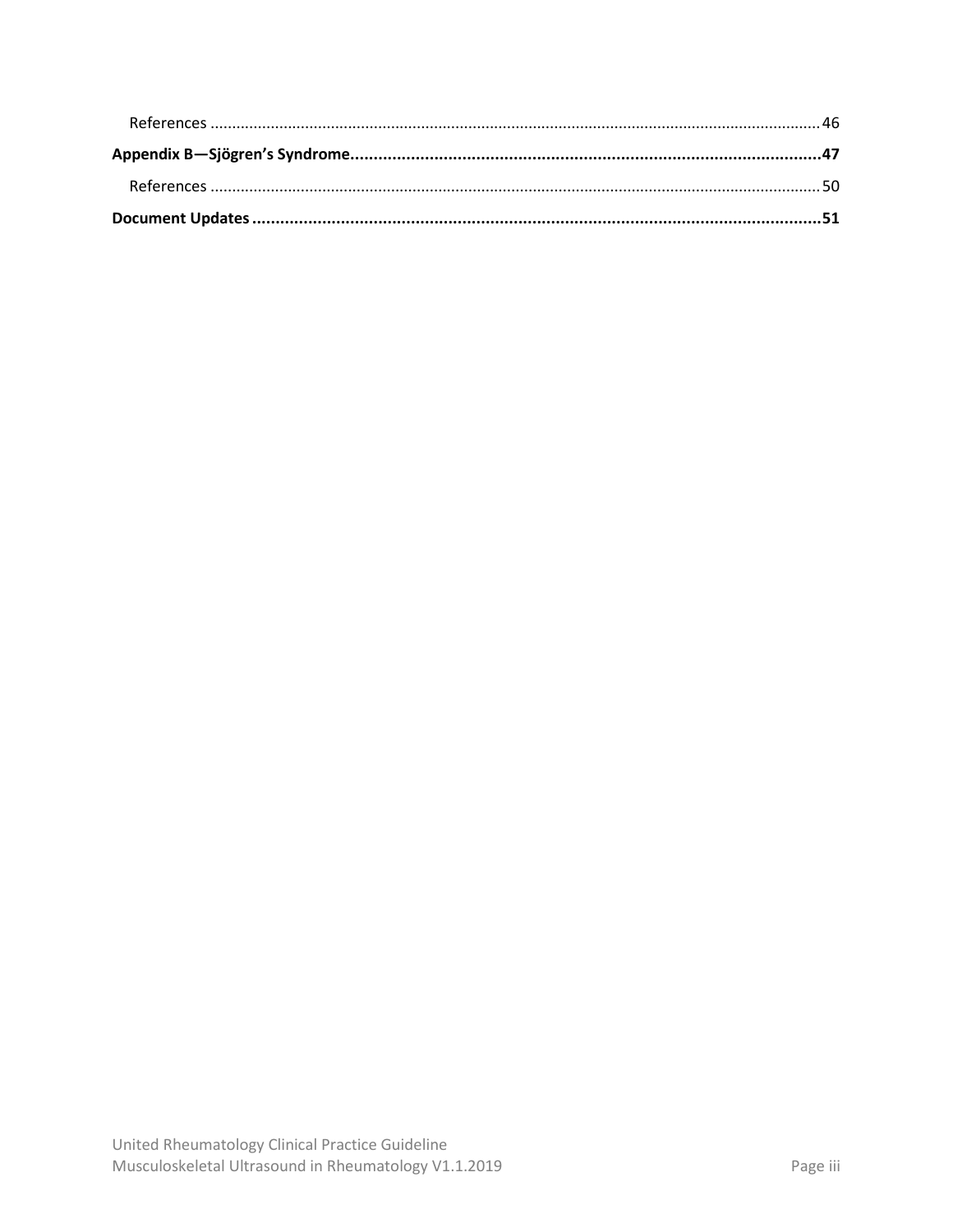## **List of Tables**

| Table 2. EULAR/ACR scoring system for polymyalgia rheumatica (PMR) without ultrasound28       |  |
|-----------------------------------------------------------------------------------------------|--|
| Table 3. EULAR/ACR classification system for polymyalgia rheumatica (PMR) with ultrasound  29 |  |
|                                                                                               |  |
| Table 5. Proposed reporting system for parenchymal echogenicity and homogeneity 48            |  |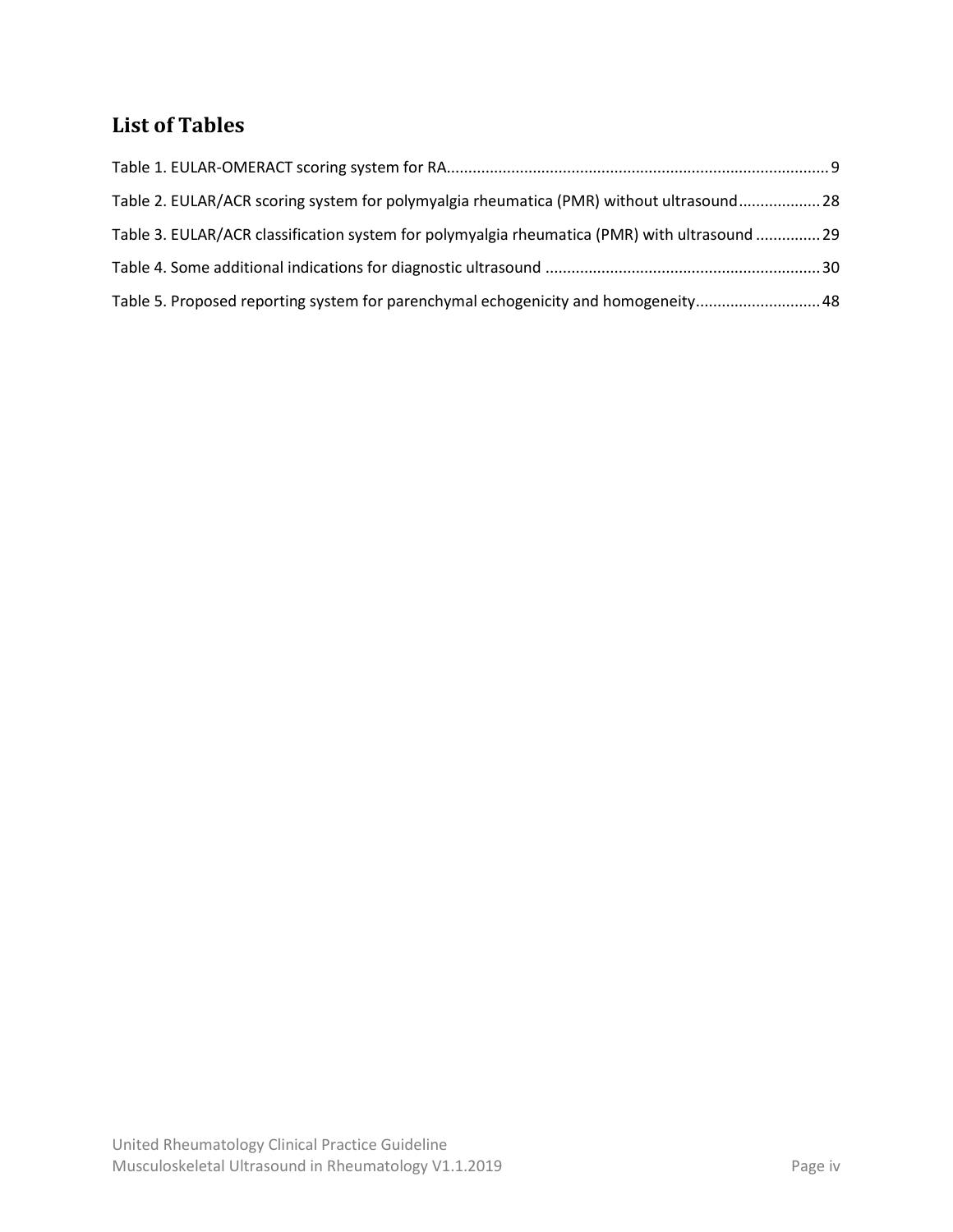## **Abbreviations**

| <b>ACPA</b>      | Anticitrullinated protein antibody                   |
|------------------|------------------------------------------------------|
| <b>ACR</b>       | American College of Rheumatology                     |
| anti-CCP         | Anti-cyclic citrullinated peptide                    |
| <b>CD</b>        | <b>Cluster of Differentiation</b>                    |
| CDAI             | <b>Clinical Disease Activity Index</b>               |
| <b>CPDD</b>      | Calcium pyrophosphate dihydrate deposition disease   |
| <b>CRP</b>       | C-reactive protein                                   |
| CT               | Computed tomography                                  |
| <b>CTS</b>       | Carpal tunnel syndrome                               |
| CXC13            | C-X-C motif chemokine ligand 13                      |
| DAS28            | Disease Activity Score based on 28 joints            |
| <b>DECT</b>      | Dual energy computed tomography                      |
| <b>ESR</b>       | Erythrocyte sedimentation rate                       |
| <b>EULAR</b>     | European League Against Rheumatism                   |
| GCA              | Giant cell arthritis                                 |
| Ig               | Immunoglobulin                                       |
| <b>LDA</b>       | Low disease activity                                 |
| <b>MHz</b>       | Megahertz                                            |
| <b>MRA</b>       | Magnetic resonance angiography                       |
| MRI              | Magnetic resonance imaging                           |
| <b>MSU</b>       | Monosodium urate                                     |
| <b>MSUS</b>      | Musculoskeletal ultrasound                           |
| <b>OA</b>        | Osteoarthritis                                       |
| <b>OMERACT</b>   | <b>Outcome Measures in Rheumatology</b>              |
| PD               | Power Doppler                                        |
| PET-CT           | Positron emission tomography computed tomography     |
| <b>PMR</b>       | Polymyalgia rheumatica                               |
| <b>PRF</b>       | Pulse repetition frequency                           |
| PsA              | Psoriatic arthritis                                  |
| RA               | Rheumatoid arthritis                                 |
| RA-GLOSS         | Rheumatoid Arthritis Global Synovitis Score          |
| RF               | <b>Rheumatoid Factor</b>                             |
| <b>SH</b>        | Synovial Hypertrophy                                 |
| sUA              | Serum uric acid                                      |
| T <sub>2</sub> T | Treat-to-target                                      |
| <b>UCLA</b>      | University of California at Los Angeles              |
| <b>ULT</b>       | Urate-lowering therapy                               |
| US               | Ultrasound                                           |
| <b>USSONAR</b>   | Ultrasound Society of North American Rheumatologists |
| XBP1             | X-box binding protein 1                              |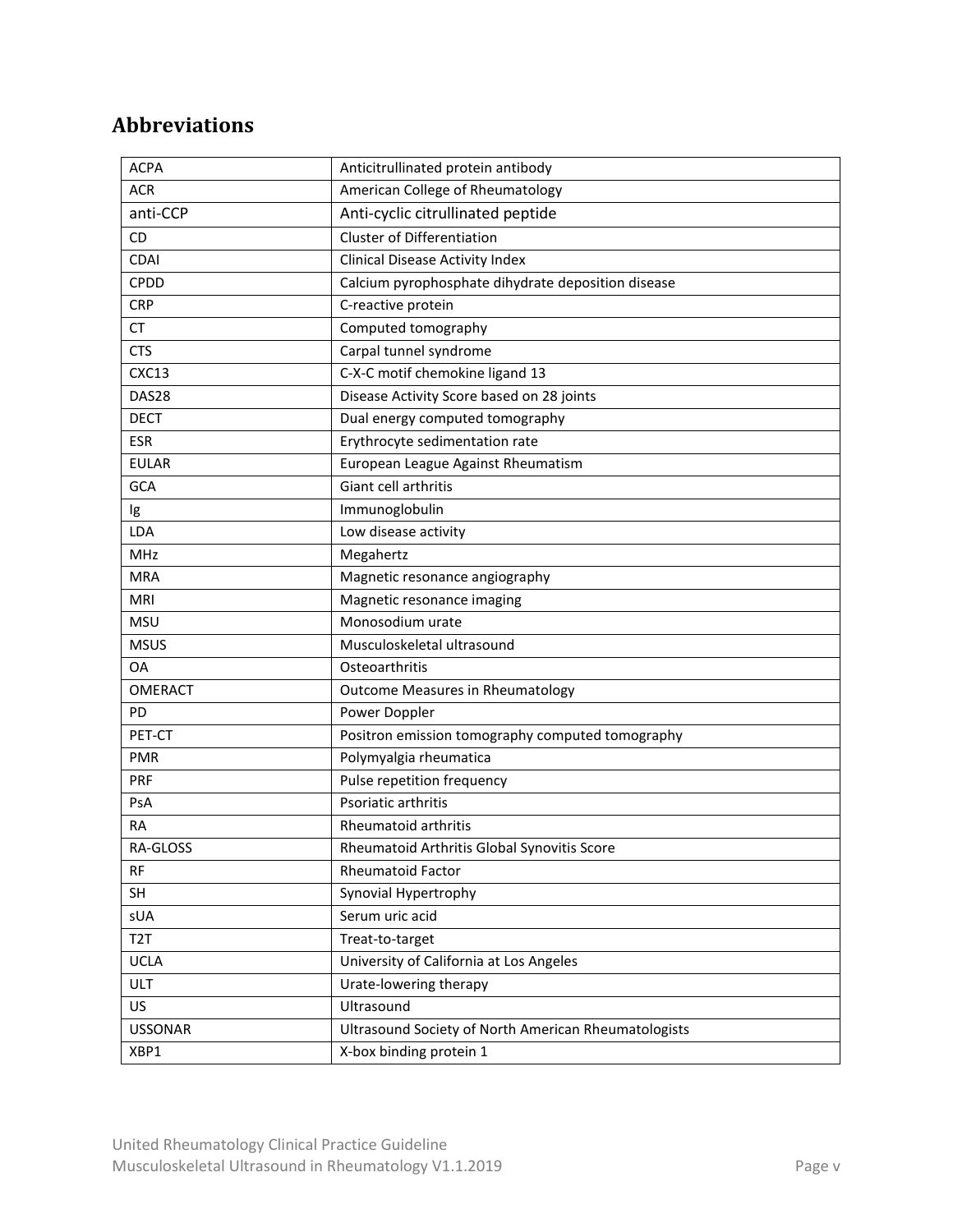## <span id="page-5-0"></span>**Introduction**

Diagnostic imaging has become an important part of the diagnosis and management of many musculoskeletal and rheumatologic disorders. Over the past several decades, ultrasound (US, sonography) has been demonstrated to be a safe, cost-effective, and accurate method of imaging many rheumatic diseases; it also has helped to improve the results of invasive procedures by providing real-time guidance for needle placement. Ultrasound does not use ionizing radiation, and it is currently the only modality capable of dynamic imaging.

Ultrasound was enthusiastically adopted in Europe but was slow to take hold in the United States. A prospective study published in 1999 showed the importance of an imaging approach for obtaining accurate findings. It compared musculoskeletal US, plain X-ray, magnetic resonance imaging (MRI), and three-phase bone scintigraphy of the fingers in patients with arthritis to determine which imaging modality was best at detecting both bone erosions and synovitis in patients with normal and abnormal X-rays.<sup>1</sup> The study found that US, MRI, and three-phase bone scans were more sensitive than plain films for detecting synovitis. However, scintigraphy had a low specificity and therefore was thought to be inadequate as a screening test for patients with early inflammatory arthritis. The study also reported that US using a 7.5-megahertz (MHz) transducer was more sensitive than MRI in detecting synovitis but not at detecting bone erosions. In an earlier report using a higher frequency 13-MHz transducer, Grassi et al.<sup>2</sup> had described visualization of both cartilage and bone erosions in patients with rheumatoid arthritis (RA). The difference in results between the two studies demonstrates the importance of using the correct equipment, especially the highest-frequency transducer possible.

More widespread adoption of US in rheumatologic practices in the United States has occurred over the recent past, but its growth has been limited by several factors. Perhaps the most significant initial limitation was the lack of fellowship training and training courses for practicing rheumatologists in the United States. Additional factors have included a limited standardized lexicon of terms, inadequate guidelines for the appropriate use of US, inadequate protocols for performing US examinations in an active office environment, absence of validated scoring systems, inadequate knowledge of the standards for reporting results, and lack of validated recommendations for repeat studies.

Several organizations have attempted to address this lack of US training opportunities; including the European League Against Rheumatism (EULAR), the American College of Rheumatology (ACR), the American Institute of Ultrasound in Medicine (AIUM), and the Ultrasound Society of North American Rheumatologists (USSONAR). There has also been an increase in the number of rheumatology fellowship programs that included US training as part of their curricula. Since 1998, EULAR has offered beginner-, intermediate-, and advanced-level US training courses. In 2008, it also published requirements for musculoskeletal US training courses describing requirements for the content and conduct of these courses. For example, regardless of the level of training, EULAR indicated that there should be no more than six students per faculty member and that no less than 50% to 60% of the course time should be spent on actual scanning. Each course should include at least 20 hours of training over 3 days. The ACR introduced its first US course in 1999 and has continued to offer US training courses for rheumatologists.<sup>3</sup>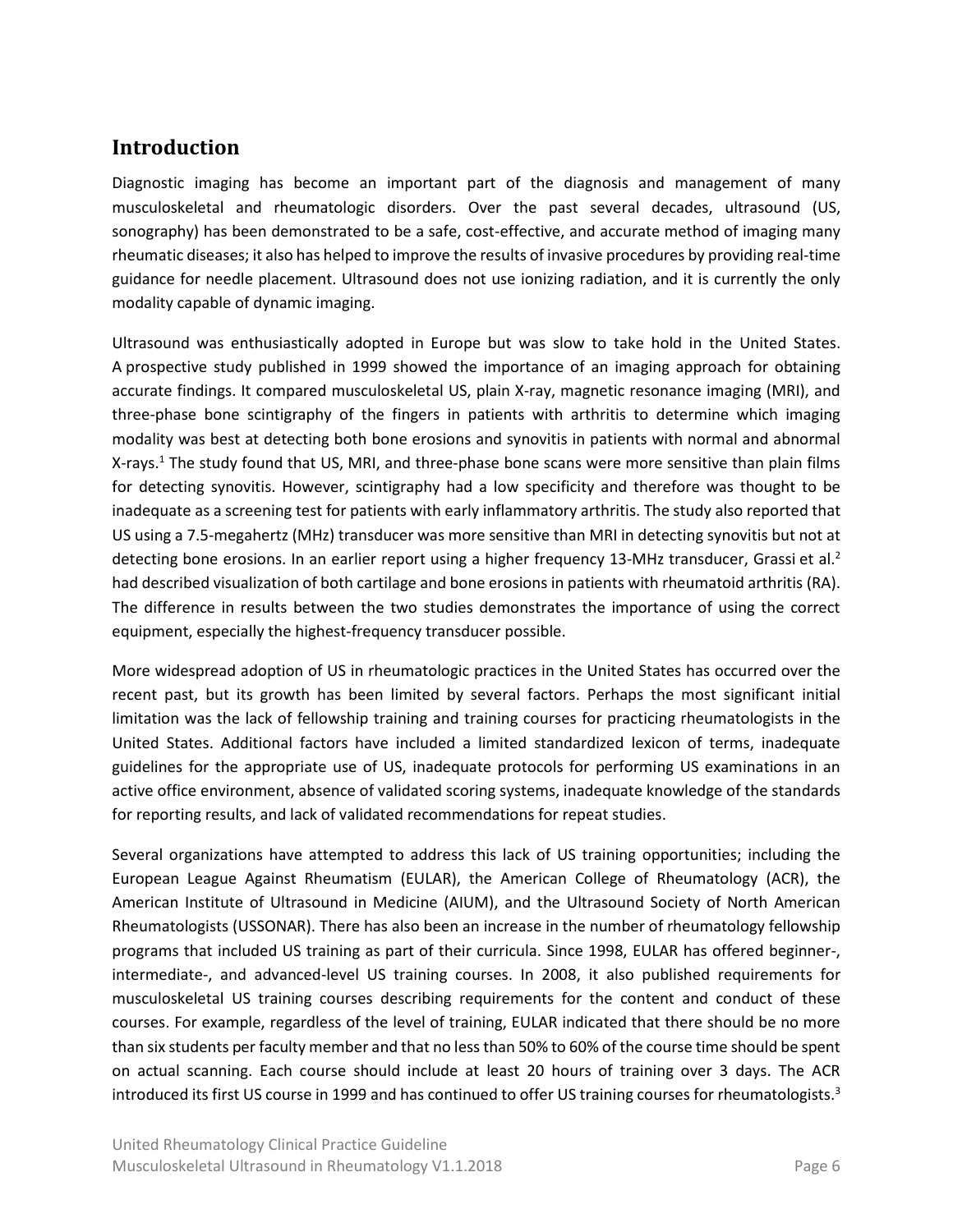The USSONAR is a relatively new organization founded in 2006. Since 2008, it has offered an eight-month US training course for rheumatologists in the United States.<sup>4</sup> This course prepares both rheumatology fellows and practicing rheumatologists for the ACR credentialing examination. In addition, the USSONAR has developed a training curriculum for rheumatology fellows that can be helpful to directors of training programs.

More importantly, a large number of rheumatology fellowships now include US training. In 2017, Torralba et al<sup>5</sup> published the results of a survey of 113 rheumatology training programs. Surveys were sent to 113 program directors; responses were received from 108. Of the 108 responses, 94% stated that their fellowship programs included training in musculoskeletal US. This was a marked improvement when compared to a survey taken in 2008 in which, of 135 fellowship directors surveyed, only 46 had responded and, of those, 41% had indicated that there was some US training in their programs. In addition, 33% had indicated that they had some resources to send fellows to US training courses.<sup>3</sup>

The first guidelines for US in rheumatology were published by EULAR in 2001. <sup>6</sup> The paper reviewed some of the technical advances in US at that time; which included improved visualization of soft tissues, fluid collections, cartilage, and bone surfaces.<sup>6</sup> The authors described the pathologic conditions that could be imaged with US in the shoulder, elbow, hand, wrist, hip, knee, ankle, heel, and foot as well as the proper positioning of the patient and the views that should be obtained for different joints. Recently, EULAR has published two excellent updates to these original guidelines—the *[EULAR Ultrasound Scanning Guide](http://ultrasound.eular.org/#/home)* and the *[EULAR Imaging Library](https://www.eular.org/eular_imaging_library_portal.cfm)*.<sup>7, 8</sup> The former document includes images of probe position during actual scans based on anatomic site, normal US anatomy, and cine clips of the scan itself; the latter document contains multiple images of abnormal scans with explanations.

Over the past decade there have been significant advancements in US technology, particularly with the introduction of high-frequency linear array transducers that produce very detailed images. The introduction of extended-field-of-view imaging provides more complete visualization of an anatomic area on a single image. The current equipment is also more user friendly and less costly than in the past. As a result, in many clinical contexts, US has become more widely accepted as an alternative to MRI. The soft-tissue resolution of US is superior to that of radiography; even bone erosions in patients with normal radiographs can be detected. Though not widely in clinical use, with the introduction of 3D- or volumeimaging, US can now provide multi-planar imaging, enabling the user to determine the optimal image plane for visualizing an abnormality.

Among the most important clinical applications of US technology in rheumatology is the detection of synovitis and bone erosions in patients with inflammatory arthritis. The use of power Doppler (see additional definitions in th[e Glossary\)](#page-35-0) imaging identifies areas of increased vascularity that are consistent with inflammatory changes such as synovitis, before they can be identified on physical examination.<sup>9-11</sup> Wakefield et al.<sup>12</sup> found that US detected more bone erosions in patients with RA than X-ray. Power Doppler evaluation of erosions seen on gray-scale sonography can determine if there is active synovitis in an erosion by demonstrating increased vascularity in the hypertrophied synovium (pannus) within the erosion. $13$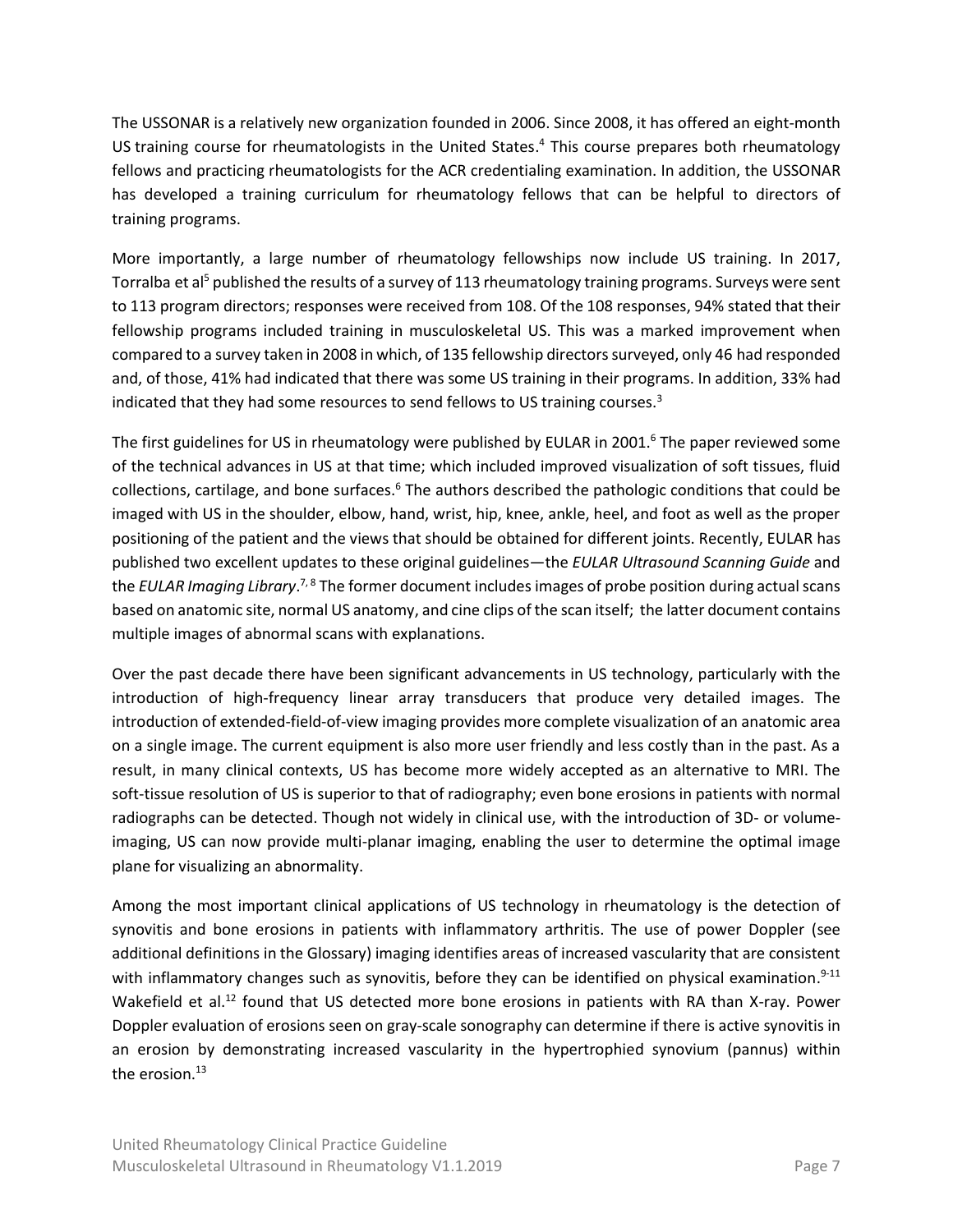Another significant advantage of US as an imaging modality is its ability to perform dynamic imaging. Ultrasound permits real-time evaluation of fluid collections in soft tissues and joints as well as in muscles. Joint movement can also be visualized on dynamic US imaging. Ultrasound can distinguish between synovial fluid/joint effusion, which is compressible, and synovial hypertrophy, which is not, $14$  although both may appear hypoechoic on gray-scale sonography. Ultrasound can also detect intraarticular crystals.

Unlike MRI, US evaluation of joints and soft tissues can be performed without sedation or anesthesia, which is often required when performing MRI on children or very anxious adults.

Diagnostic musculoskeletal US is cost effective. In 2008, a paper in the *Journal of the American College of Radiology* estimated that substituting US for MRI, when appropriate, in the Medicare population alone could result in savings of more than \$6.9 billion between 2006 and 2020.<sup>15</sup> In 2017, a different study of the use of US and MRI looked at the actual utilization trends of MRI and US for musculoskeletal problems in the Medicare fee-for-service population. The study reported that, between 2003 and 2007, MRI use increased about 9.5% per year but after 2007, MRI use increased only .6% per year. Between 2003 and 2015, the use of US for musculoskeletal problems increased by 347%. Unlike MRI, US utilization continued to increase during the study period. The authors concluded that US had not decreased the use of MRI as much as was predicted in 200but rather had slowed its growth. 16

The clinical use of US for the evaluation of musculoskeletal disorders is still in the relatively early stages of development. Indications for its use continue to grow as the equipment improves, the images become easier to interpret, and US training becomes more widely available and is incorporated into more rheumatology fellowship programs. At this time, the literature consists mostly of small studies, often using only one manufacturer's US equipment. Larger, multicenter studies are needed to standardize both image acquisition and interpretation and to clarify the precise clinical scenarios wherein US adds value to care.

Outcome Measures in Rheumatology (OMERACT) established the OMERACT Ultrasound Task Force in 2004. In 2005, the group published its first report, which included definitions of terms commonly used in US (see [Glossary\)](#page-35-0).<sup>17</sup> In 2007, the Ultrasound Task Force reported on a systematic review of the literature to determine if US could be reliably used to measure synovitis in inflammatory arthritis involving the hand, wrist, elbow, shoulder, knee, ankle, and posterior foot.<sup>18</sup> The findings indicated that additional study of US scanning protocols and interpretation was needed. At OMERACT 9, the Task Force also reported an insufficient number of quality studies of US scanning protocols and the lack of definition of terms in the literature.<sup>19</sup> The Task Force noted that individual centers or practices used scanning protocols, definitions, and scoring systems developed at their own centers or practices and that standardization of protocols and definitions was lacking, making the comparison of studies very difficult. (For more information on the findings of OMERACT 9, see [D'Agostino et al.](https://pdfs.semanticscholar.org/6dde/0a9d70c441e2571a9d6e19b8786a6a1c4892.pdf)<sup>19</sup>). The Task Force also decided to initially focus on RA and develop standards for scanning and reporting results, including a scoring system for synovitis.

In 2017, the EULAR-OMERACT Ultrasound Task Force published two important papers describing the methodology used in the development of a scoring system for the evaluation of synovitis in patients with RA. The scoring system is consensus-based and has been reported to be reliable.<sup>11, 20</sup>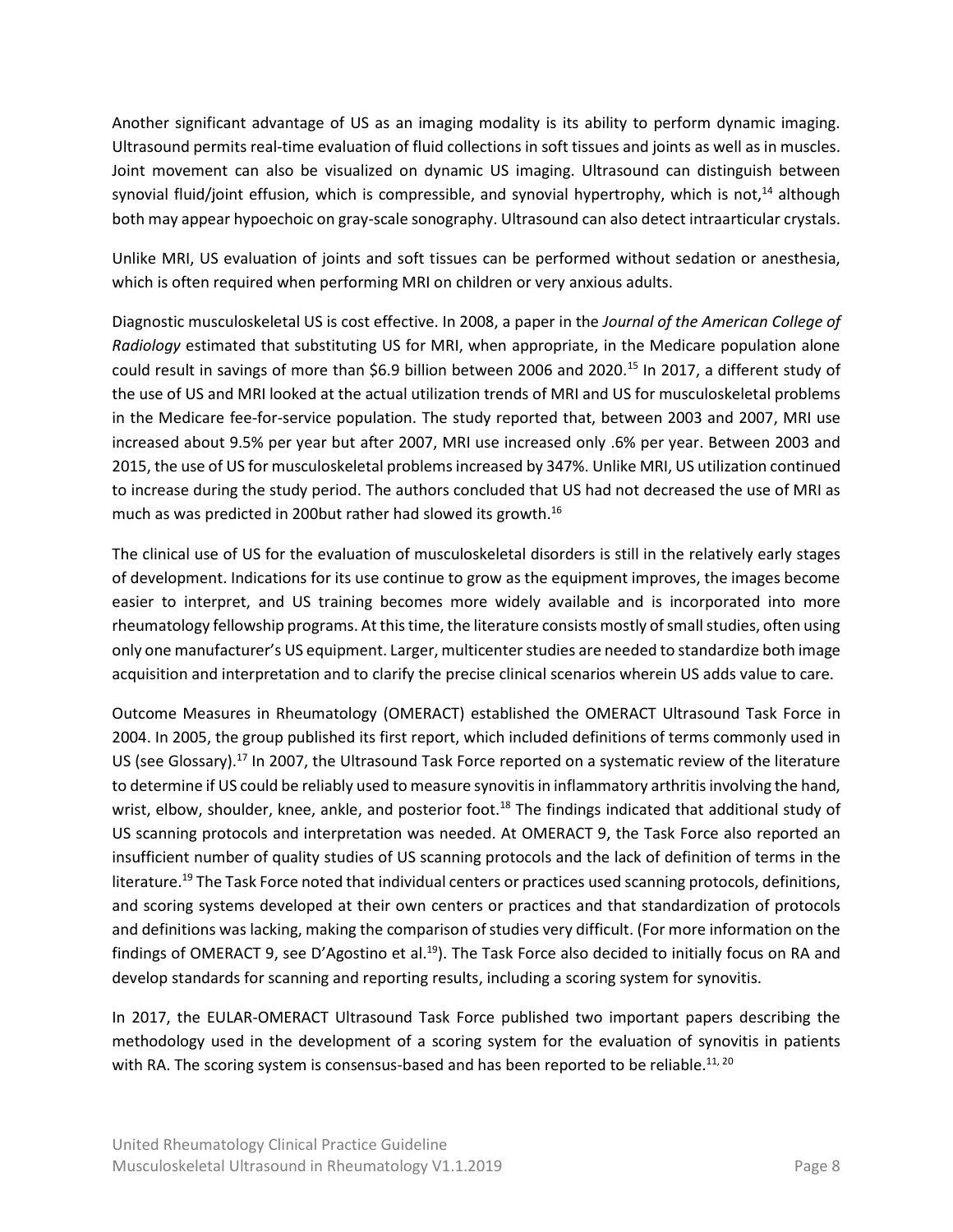The use of this system can provide an objective outcome measure for synovitis. It includes four grades of synovitis (0-3), each of which has two components: gray-scale ultrasound, also referred to as synovial hypertrophy (SH), and power Doppler (PD). The scores are added to determine the severity of synovitis [\(Table](#page-8-0) 1).<sup>11, 20</sup> The scoring system does not assess for the presence of effusions and is based on bilateral longitudinal US studies.<sup>11, 20</sup> For more detail on the scoring system and excellent demonstrations of the US images, the reader is referred to the EULAR-OMERACT Ultrasound Task Force articles by [D'Agostino](https://pdfs.semanticscholar.org/6dde/0a9d70c441e2571a9d6e19b8786a6a1c4892.pdf) et al. an[d Terslev](http://rmdopen.bmj.com/content/rmdopen/3/1/e000427.full.pdf) et al.<sup>11, 20</sup>

| <b>Synovial Grade</b> | <b>Synovial Hypertrophy (SH)</b>                                                                                                                                                                        | <b>Power Doppler (PD)</b>                                                                                          | <b>Combined Score</b>                                                                        |
|-----------------------|---------------------------------------------------------------------------------------------------------------------------------------------------------------------------------------------------------|--------------------------------------------------------------------------------------------------------------------|----------------------------------------------------------------------------------------------|
| 0                     | 0                                                                                                                                                                                                       | None                                                                                                               | 0                                                                                            |
| 1 (minimal)           | Hypoechoic SH up to a line<br>drawn connecting the dorsal<br>surfaces of the head of the<br>metacarpal bone and the<br>proximal phalanx                                                                 | • Up to 3 Doppler spots<br>Or<br>• Up to 1 confluent spot and<br>2 single spots<br>Or<br>• Up to 2 confluent spots | • Grade 1 hypoechoic SH<br>and $<$ Grade 1 PD                                                |
| 2 (moderate)          | Hypoechoic SH that extends<br>above a line drawn connecting<br>the dorsal surfaces of the head<br>of the metacarpal bone and the<br>proximal phalanx with the<br>upper surface being flat or<br>concave | • Doppler signal > Grade 1<br>but $\leq$ 50% of the<br><b>SH-containing Doppler</b><br>signals                     | $\bullet$ Grade 2 SH<br>and $<$ Grade 2 PD<br>Or<br>$\bullet$ < Grade 1 SH<br>and Grade 2 PD |
| 3 (severe)            | Hypoechoic SH which extends<br>above a line drawn connecting<br>the dorsal surfaces of the head<br>of the metacarpal bone and the<br>proximal phalanx with a convex<br>upper surface                    | • > 50% of the SH-containing<br>Doppler signals                                                                    | $\bullet$ Grade 3 SH<br>and $<$ Grade 3 PD<br>Or<br>• Grade 1 or 2 SH<br>and Grade 3 PD      |

<span id="page-8-0"></span>

| Table 1. EULAR-OMERACT scoring system for RA |  |  |
|----------------------------------------------|--|--|
|                                              |  |  |

EULAR, European League Against Rheumatism; OMERACT, Outcome Measures in Rheumatology; RA, rheumatoid arthritis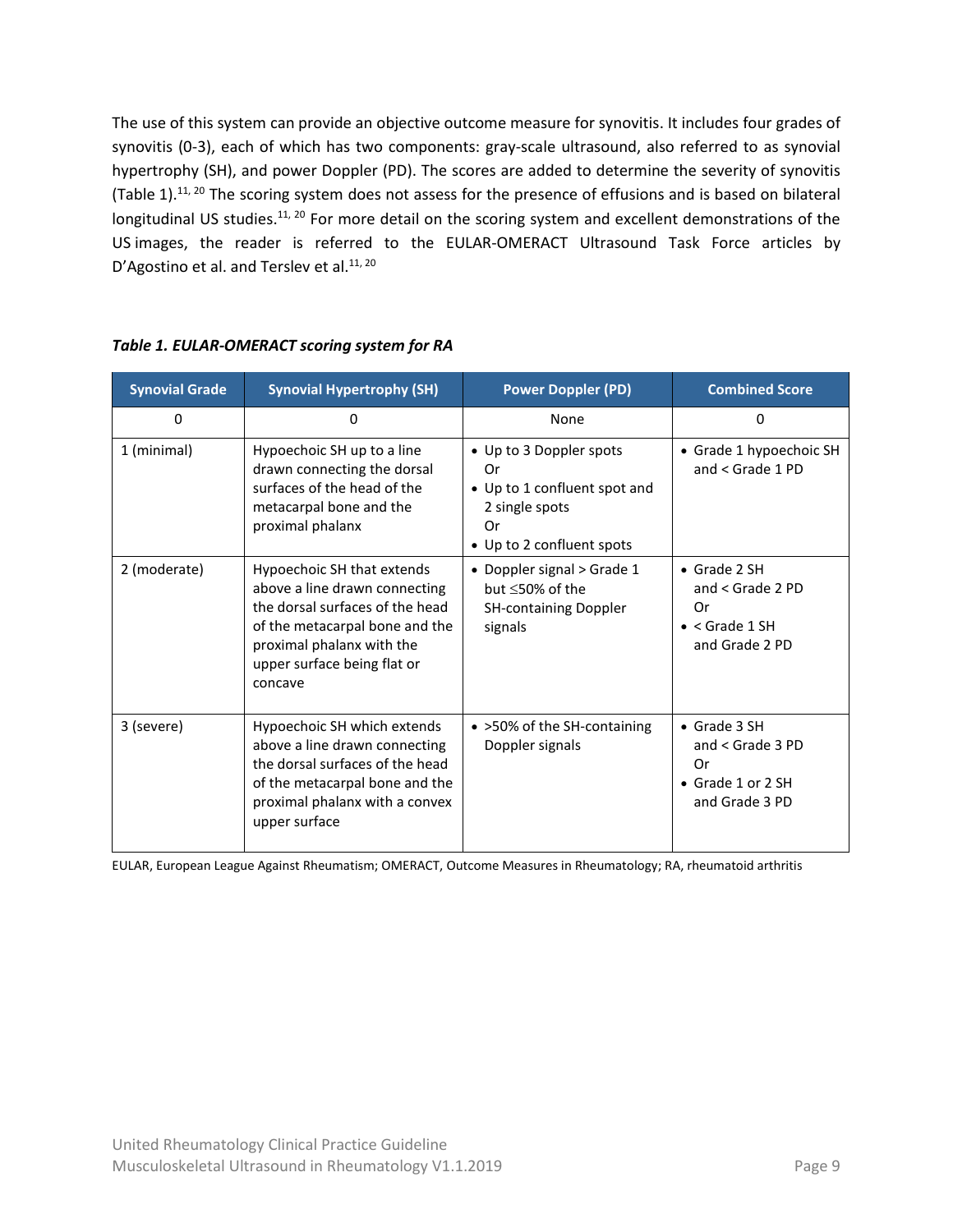The grading system for synovitis in patients with RA in [Table](#page-8-0) 1 is an important first step in US reporting and standardization. Unfortunately, at this time, there is no guidance on how to incorporate this scoring system into an overall determination of disease activity. Many practicing rheumatologists may interpret the presence of any Doppler signal in an area of synovial hypertrophy as inconsistent with complete remission despite a clinical score indicating remission. Others may consider a score of 1 as evidence of low disease activity (LDA) in a patient with full remission according to a clinical scoring system. However, there **is no validated** method for using the grade of synovitis along with the clinical score to guide management at this time.

## <span id="page-9-0"></span>**Diagnostic Musculoskeletal Ultrasound**

When a new imaging modality is introduced to any medical practice, there must be good evidence that it improves patient care. Over the last 2 years; many reports have indicated the superiority of US when compared to plain films and even MRI for the diagnosis of synovitis; bone erosions; and pathology of tendons, ligaments, cartilage, and even peripheral nerves.<sup>21</sup> However, additional research is needed to determine when and how often US is optimally employed for the diagnosis of rheumatic diseases or for monitoring therapeutic response.

In 2012, the ACR issued their *Report on Reasonable Use of Musculoskeletal Ultrasonography in*  Rheumatology Clinical Practice.<sup>22</sup> The authors did not use the term "appropriateness" as defined by the RAND Healthcare/University of California at Los Angeles (*RAND/UCLA*) *Appropriateness Methodology*, because the Task Force Panel was of the opinion that the published literature was incomplete. Instead, decisions were based on a review of the literature and expert consensus. According to the ACR, "reasonable" indications for diagnostic US represent clinical circumstances when the "evidence and/or consensus of the Task Force Panel supported the use of ultrasound for the described scenario" (Page 1626).<sup>22</sup>

The ACR Task Force Panel found that the use of US is reasonable in the following clinical scenarios, when the diagnosis is uncertain:<sup>22</sup>

- Joint pain and swelling or mechanical complaints
- Arthralgia(s)
- Known inflammatory arthritis, together with new or continuing symptoms (to evaluate for disease activity, and bone or cartilage erosions)
- Hip pain or mechanical symptoms (to evaluate for fluid, intra- or periarticular lesions, or surrounding soft-tissue abnormalities)
- Periarticular pain (to evaluate for tendon and soft-tissue disease)
- Probable inflammatory entheseal, sacroiliac, or spine pain (to evaluate for enthesopathy)
- Shoulder pain or mechanical symptoms (to evaluate for structural disease, but not to evaluate for adhesive capsulitis or preoperative evaluation)
- Regional mechanical complaints (to evaluate for inflammation, or tendon and soft-tissue abnormalities)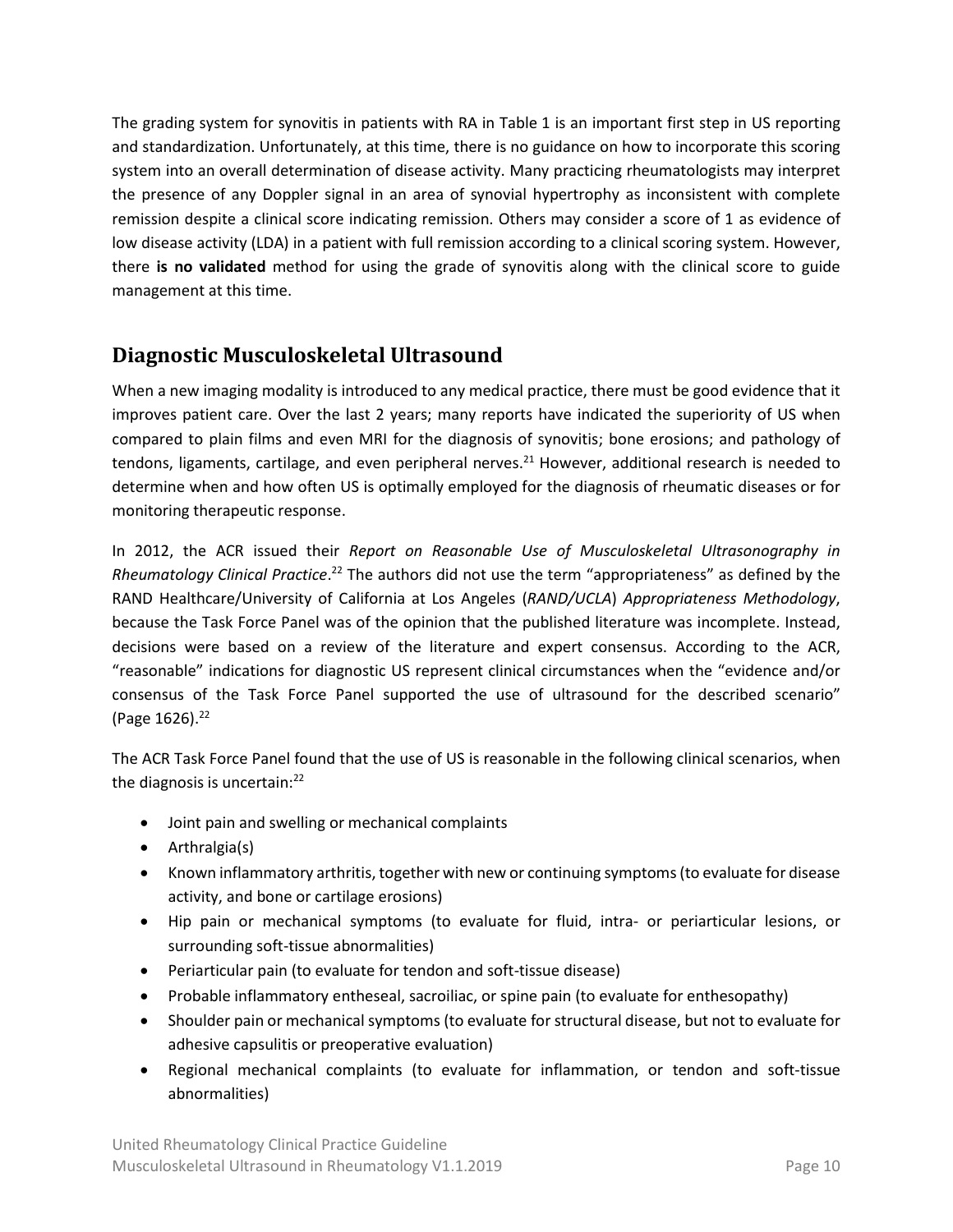- Regional neuropathic pain (to diagnose carpal tunnel syndrome [CTS], or ulnar- or posterior tibial-nerve entrapment)
- Monitoring of disease activity or structural progression in patients with inflammatory arthritis
- Anatomic limitations to physical examination of a joint due to obesity or local abnormalities of the surrounding soft tissues
- Image guidance for periarticular or articular injections or aspirations
- Image guidance for a synovial biopsy
- Evaluation of the parotid or submandibular glands in patients being evaluated for Sjögren's syndrome

The Task Force Panel indicated that US should not be used for the evaluation of the temporomandibular joint and the costochondral joints, unless otherwise indicated.  $^{22}$ 

#### <span id="page-10-0"></span>*Definition of Important Ultrasound Findings*

The OMERACT definitions<sup>17</sup> for the most important US findings in rheumatologic diseases are provided in th[e Glossary.](#page-35-0)

#### <span id="page-10-1"></span>*Rheumatoid Arthritis*

There is no definitive test for the diagnosis of RA. The diagnosis is based on clinical evaluation. Early in the course of the disease, symptoms may be subtle, and X-rays (which are currently standard for RA) may be normal. Current diagnostic criteria depend on the identification of at least one joint with clinical evidence of synovitis with no other clinical explanation (see the *United Rheumatology Clinical Practice Guideline— Rheumatoid Arthritis—Adult*). Recent publications have demonstrated that the clinical evaluation for synovitis can miss significant inflammation when compared to US, potentially delaying diagnosis and treatment.23-25 In its most recent set of criteria for the diagnosis of RA, the ACR defines an "involved joint" as "any joint with swelling or tenderness on examination that is indicative of active synovitis" (Page 2576).<sup>26</sup> The criteria further state that US can be used to confirm the clinical diagnosis. However, US can diagnose synovitis in clinically normal joints. Using the ACR definition, some joints with active synovitis can be missed, if US is not performed.

In patients with RA, US is used primarily to detect and assess joint inflammation and damage manifested by synovial hypertrophy, synovial fluid/effusion, and synovitis.<sup>21</sup> Synovial fluid usually appears as an anechoic, compressible collection within the joint capsule at US. However, at times, synovial fluid may appear hypoechoic. Synovial hypertrophy is typically hypoechoic, although it may appear as either anechoic or hyperechoic material within and/or adjacent to the joint capsule. Synovial hypertrophy is non-compressible. Both synovial fluid and synovial hypertrophy are initially evaluated on gray-scale US. Power Doppler is then used to further evaluate the synovial space. Increased Doppler signal (increased vascularity) in an area of synovial hypertrophy indicates that there is active synovitis rather than simple hypertrophy. Power Doppler signal is not found in synovial fluid or a joint effusion. Sonography can also be used to detect bone erosions, if the proper equipment is used (high-frequency transducers).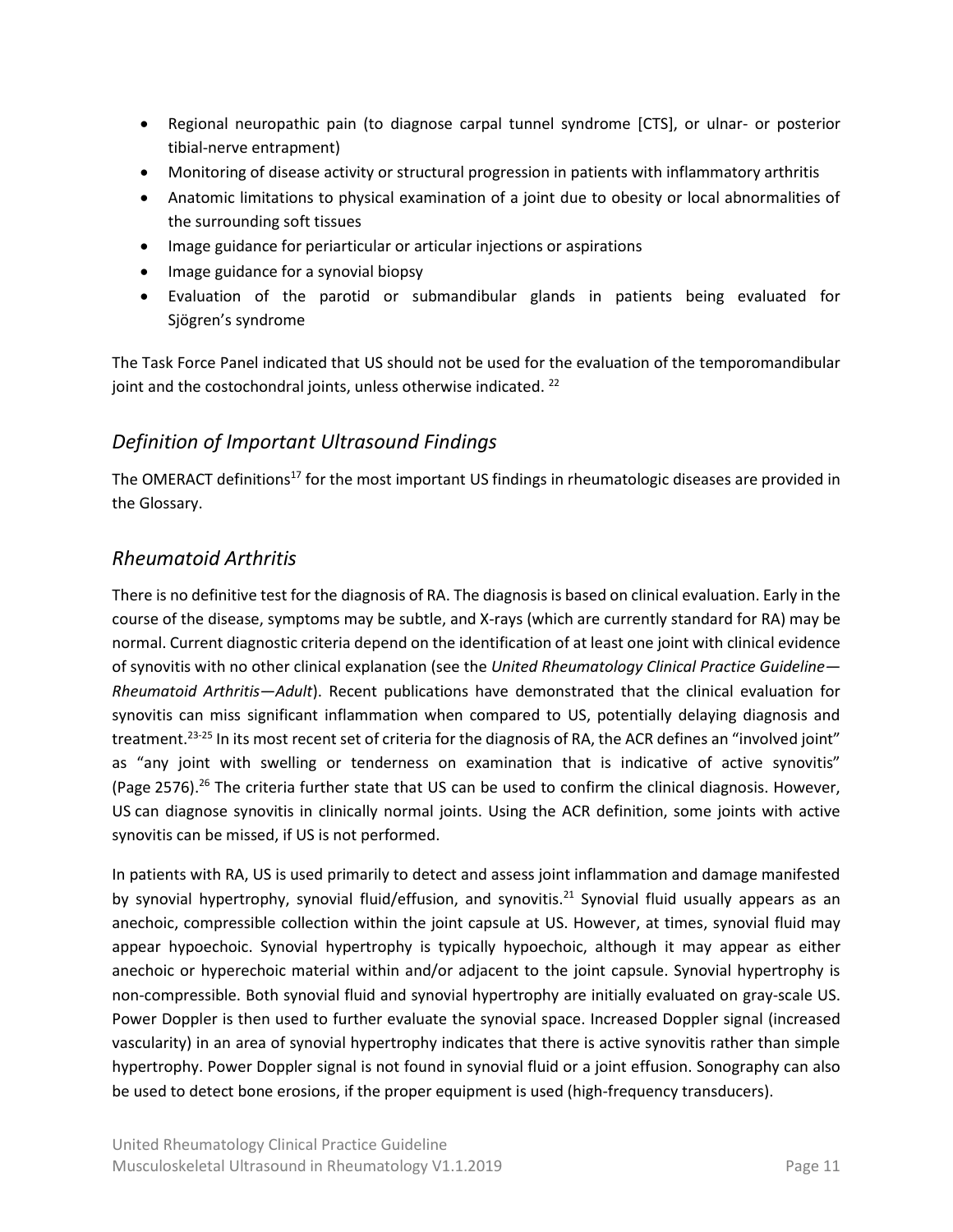Establishing the presence of both synovitis and bone erosions in early RA can be challenging. Already in the year 2000, Wakefield et al.<sup>12</sup> published a study comparing US to plain films for the diagnosis of erosions at the metacarpal phalangeal joints in 100 patients with RA. Of these patients, 40 had early disease and 60 had late disease. The control group included 20 patients with no evidence of RA. The study used a complete video (real-time examination) of the sonogram rather than hard copies, with selected images by the person performing the examination. Ultrasound found 127 erosions in 56 of the 100 patients with RA. Plain films found only 32 erosions in 17 of these patients. Of the erosions detected on X-ray, 81% were also seen on US. In the group of patients with early RA (n=40), US found 39 erosions; plain films only 6. In the group of patients with late RA (n=60), US found 88 erosions and plain films only 26. The study concluded that US detected more erosions in both early and late disease than plain films.

A case-controlled study of 40 patients with RA and 20 controls evaluated the sensitivity, specificity, and accuracy of US versus other imaging modalities for the evaluation of bone erosions and inflammation in finger joints.<sup>27</sup> The study demonstrated that US has greater sensitivity and accuracy than either clinical examination or radiographs for the detection of bone erosions and/orsynovitis in the fingers. In this study, erosive disease was found in 13 patients on X-ray and in 20 patients with both MRI and US.

Another study also involving 40 patients with RA found that power Doppler detected synovitis better than clinical examination (swollen and/or tender joints).<sup>28</sup> In this study, one proximal interphalangeal or metacarpophalangeal joint was evaluated in each patient. Patients were equally divided into four groups: tender joint only, swollen joint only, tender and swollen joint, and clinically unremarkable joint. Power Doppler demonstrated that the tender-joint-only group showed less vascularity than patients in either the swollen-joint-only or the tender-and-swollen-joint groups. Power Doppler also found synovitis in joints that were clinically unremarkable (neither tender nor swollen), again demonstrating that clinically normal joints may have active synovitis.

Ten Cate et al.<sup>29</sup> published a systematic review of the role of US in the diagnosis of early RA and remission; and concluded that power Doppler of metacarpophalangeal joints, the wrist, and metatarsophalangeal joints was helpful in establishing the diagnosis of RA by demonstrating clinically silent synovitis. The review also found that power Doppler scanning of the metacarpophalangeal joints of the dominant hand had value when assessing patients for remission.<sup>29</sup> Some patients in clinical remission actually showed signs of inflammation on US.30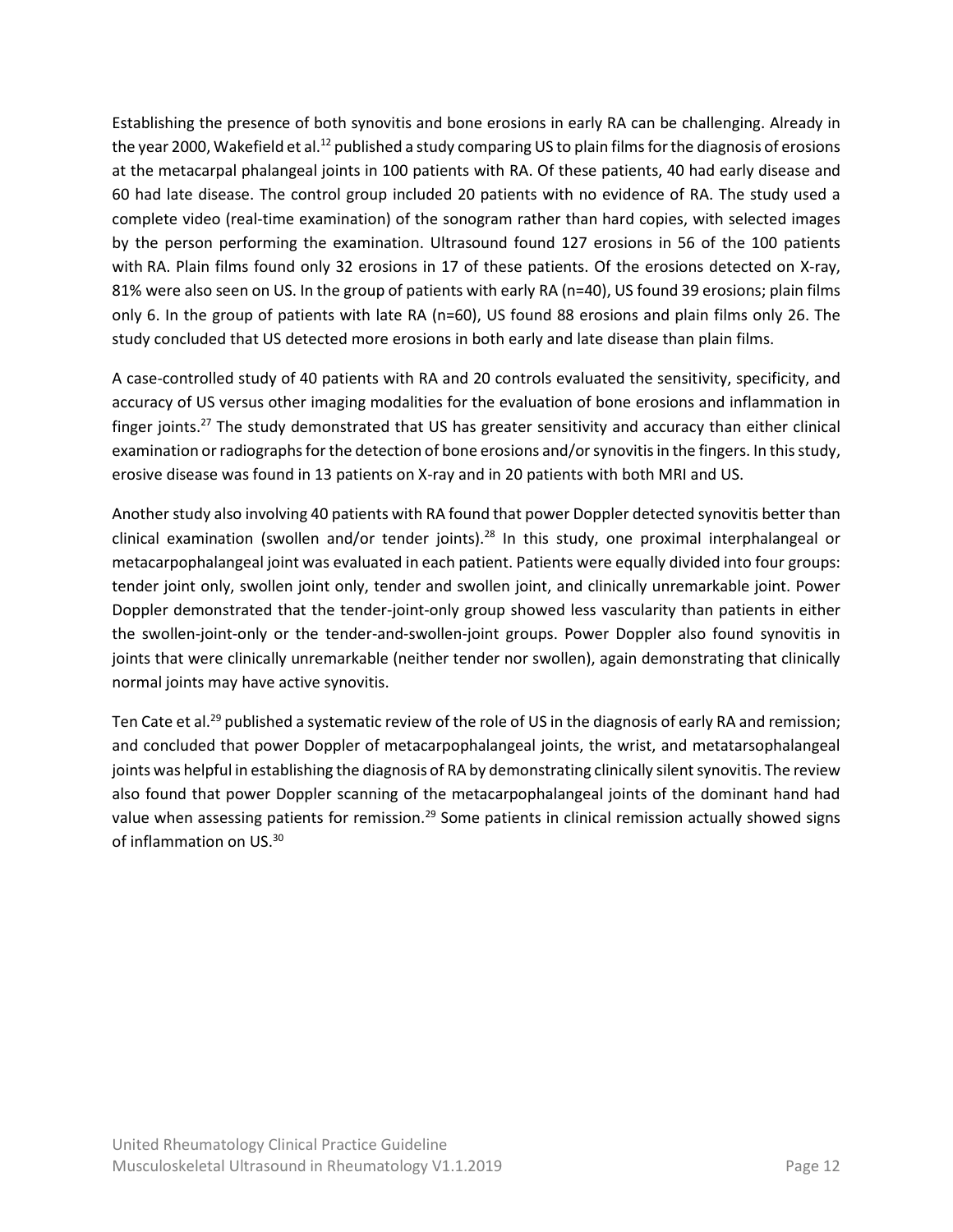In 2016, a systematic review of US for the detection of bone erosions was published.<sup>31</sup> Fifty-eight publications were selected for review, with 79% of the papers defining bone erosions, but only 17 using the OMERACT definition of erosions. The most common joints scanned were finger and toe joints; wrists, shoulders, and knees were investigated less frequently. The review found a lack of agreement among researchers on how to score erosions. The review also identified a lack of consensus on how to evaluate progression of erosions. The authors suggested that US was useful for the detection of bone erosions but additional work was needed to develop a valid system for scoring them. In 2013, EULAR published ten *[Recommendations for the Use of Imaging of the Joints in the Clinical Management of Rheumatoid Arthritis](http://ard.bmj.com/content/annrheumdis/72/6/804.full.pdf)* that included the following information regarding US:<sup>32</sup>

- Imaging with conventional X-ray, US, or MRI provides information that can improve the certainty of the diagnosis of RA, when the clinical information is unclear.
- US (and MRI) can demonstrate inflammation that is helpful in predicting which patients will progress from early, undifferentiated inflammatory arthritis to RA.
- **Joint inflammation is better detected with US** (or MRI) **than with X-ray or clinical examination**.
- Initial imaging of patients with clinically definite or possible RA should be done with X-rays of the hands and feet. **If these films are negative then US** (or MRI) **may be useful to detect joint damage before it can be seen on plain films resulting in earlier, more intense treatment with the goal of preventing joint destruction**.
- Imaging can be used to predict response to treatment. Inflammation seen on US (or MRI) may be a better predictor of response than clinical evidence of disease activity.
- **US** (and MRI) **may be used to monitor disease activity, because they detect inflammation earlier than clinical examination**.
- Interval radiographs of the hands and feet may be helpful in evaluating joint damage, but because **US** and MRI are both **more sensitive than X-ray at detecting joint damage, they can be used to monitor disease activity**.
- **US** (and MRI) **can detect inflammation, even in a subset of patients determined to be in clinical remission**.

Baseline X-rays of the hands and feet should be obtained at the time of initial evaluation for suspected RA. However, because US has been demonstrated to be more accurate than radiographs in identifying erosions, it may be considered in addition to plain films, especially when the diagnosis is uncertain or radiographs are normal.

#### <span id="page-12-0"></span>*Ultrasound Follow-up and Monitoring in Rheumatoid Arthritis*

The earlier the diagnosis of RA is established and treatment initiated, the better the outcome.<sup>33-35</sup> When treating patients with RA, the target is complete remission or LDA (see the *United Rheumatology Clinical Practice Guideline—Rheumatoid Arthritis—Adult*). Current therapy can achieve remission in many patients; others may achieve LDA, which is also an acceptable target in those with complicated comorbidities or in patients who cannot reach remission.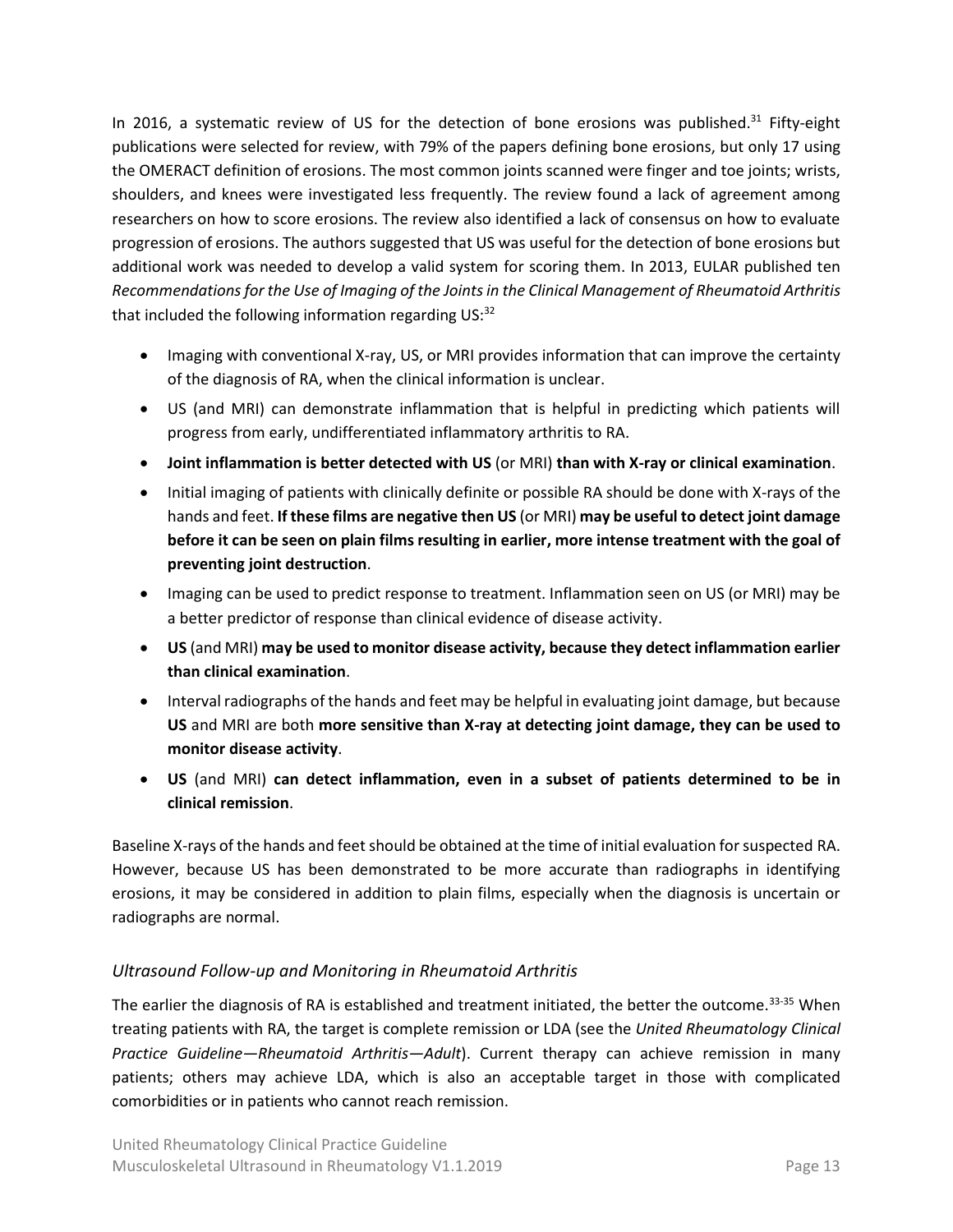Synovitis detected on US but not diagnosed on clinical evaluation can progress to X-ray-detectible joint destruction, even in patients who meet the ACR definition of remission. A study with a cohort of 90 patients with RA in clinical remission reported that, over time, 63% had radiographic joint changes, 68% had US evidence of bone erosions, 89% had US detectable synovial hypertrophy, and 63% had power Doppler evidence of increased blood flow (hyperemia) consistent with synovitis not found on clinical examination.<sup>36</sup> This study demonstrated that US was more sensitive than either clinical examination or radiography for the diagnosis and management of patients with RA, and that US may be helpful for the identification of patients who, despite clinical remission, are at risk for the development of bone destruction and flares.

Nguyen et al.<sup>37</sup> published a systematic literature review that included 19 studies involving 1618 patients with RA, 1369 of whom were in remission. The analysis found that 44% of patients in clinical remission had power Doppler evidence of synovitis. The presence of power Doppler signal (synovitis) in patients in clinical remission can predict which patients may relapse, develop flares, or experience progressive bone destruction. This problem was addressed in the EULAR recommendations for imaging in RA (see above).<sup>32</sup>

Molenaar et al.<sup>38</sup> followed 187 patients with RA who had been in clinical remission (according to both, ACR criteria<sup>39</sup> and the Disease Activity Score based on 28 joints [DAS28]) for 2 years with plain films. At the end of 2 years, only 52% of these patients remained in remission. In 15% of those who remained in remission, erosions developed in previously normal joints. The radiographic progression seen in patients in clinical remission may be related to the presence of synovitis that is not detected on clinical evaluation but is detected on power Doppler.

A recent study comparing clinical and imaging remission in patients with early RA, who were managed with a treat-to-target (T2T) approach, demonstrated that 43% achieved a clinical remission as defined by DAS28 and C-reactive protein (CRP).<sup>40</sup> However, within this group, only 42% had no power Doppler activity in the synovium when in clinical remission. This finding is consistent with the other studies cited above and suggests that a significant number of patients with RA who have achieved clinical remission may not actually be in complete remission but rather in a subclinical remission. These patients may require a different treatment approach to achieve a complete remission.

Tenosynovitis is another manifestation of RA that can lead to discordance between clinical remission and symptoms.<sup>41</sup> In fact, US evidence of tenosynovitis was recently found to predict a shorter duration of clinical remission in 427 patients with RA.<sup>41</sup>

Many papers have recognized the significantly increased risks for patients with RA in clinical remission but with US evidence of subclinical synovitis, particularly as identified by power Doppler signal.<sup>36, 37, 42, 43</sup> Related risks include RA flares, development of radiographic erosions, and failure to maintain remission upon tapering of medications. However, studies are lacking that demonstrate the appropriate interval at which US should be repeated.

Two recent studies (TaSER and ARTIC) compared clinical remission by DAS28 to imaging remission with US in a T2T strategy and reported that using US did not lead to significantly better outcomes than conventional disease-activity assessment (clinical remission).<sup>44, 45</sup> A trend towards improved clinical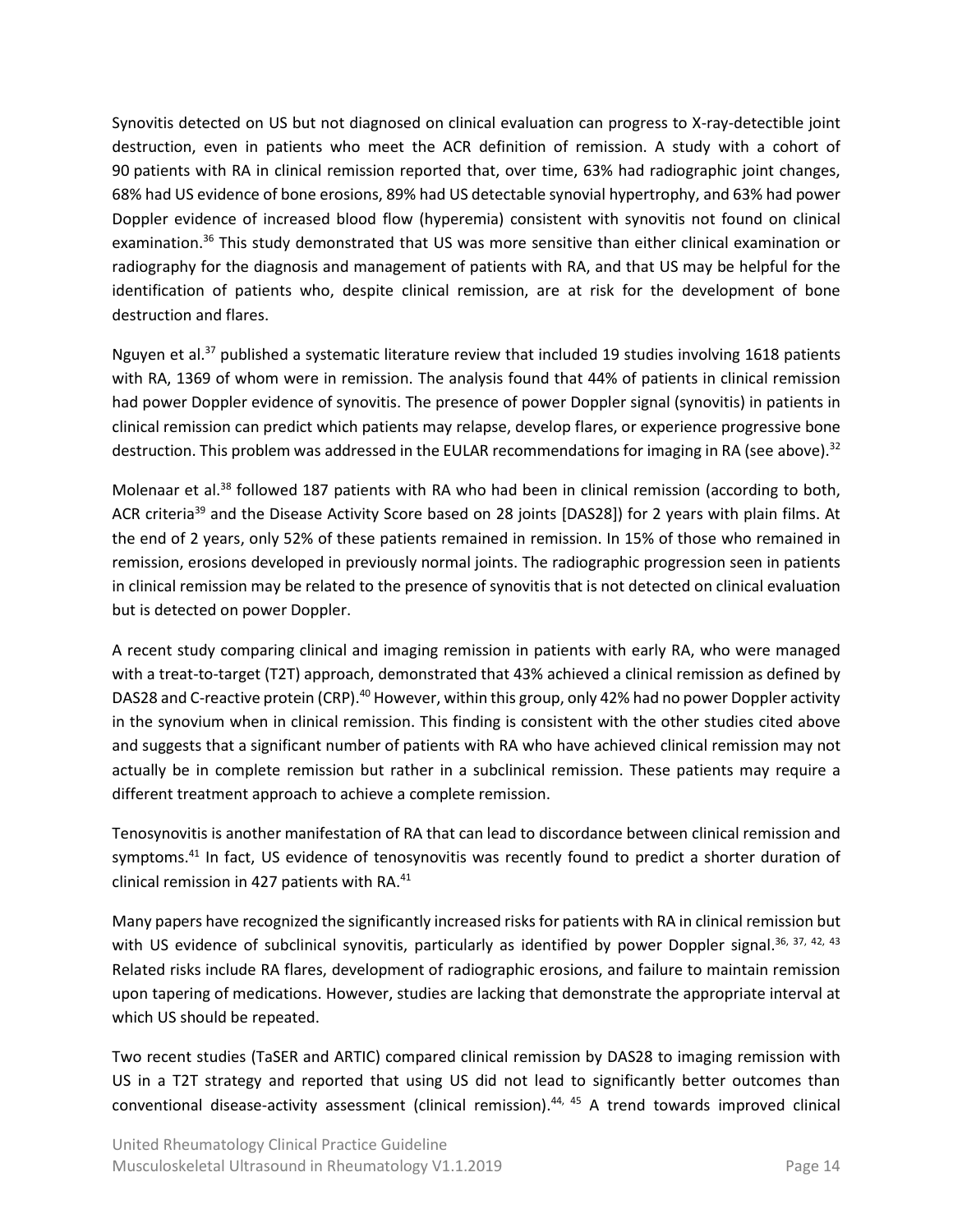outcomes in the US-directed treatment group was identified in one of the studies.<sup>44</sup> Both studies reported increased use of biologics and increased cost of treatment for the US groups when compared to the clinical disease-activity groups. Thus, neither the TaSER<sup>44</sup> nor the ARTIC<sup>45</sup> study supported the use of US remission as the end point for achieving the treatment target in patients with early RA. Each study has been criticized for issues related to the methodology employed. The TaSER study,<sup>44</sup> which demonstrated a trend towards better outcomes among those treated according to a US-T2T approach was likely under-powered. When coupled with the trend toward better remission rate for the US group, the results suggest that a larger sample size may have demonstrated superiority of US over clinically-driven T2T. In the ARCTIC trial,<sup>45</sup> every inflamed joint was treated with a US-guided steroid injection at each study visit, an approach that diverges significantly from and is not reflective of RA treatment practices in the United States. The aggressive, longitudinal, intraarticular corticosteroid injection treatment was applied asymmetrically to the treatment arms of the trial; as all joints with Doppler activity in the US-T2T arm were injected; while all patients in either arm with overt, clinical evidence of synovitis were injected. The impact of longitudinal US-guided steroid injection on the long-term course of RA, and the resulting impact on the ARCTIC trial results, remains unclear. Regardless, there are other studies (cited above) that document disease progression (development of bone erosions) in patients in clinical remission but with evidence of subclinical synovitis on US. Therefore, in patients with RA who are in clinical remission, screening with US may be considered, because it provides additional data to assist in treatment decision making, including drug escalation or tapering.

Another study described the histologic differences of the synovium in patients with RA who were in clinical remission but had no power Doppler evidence of synovitis compared to patients with RA who were in clinical remission with power Doppler evidence of synovitis.<sup>46</sup> The latter group showed evidence of high macrophage infiltration of the synovium, which is usually seen in patients with active RA. However, unlike patients with active RA, other patients had either reduced levels of lymphocyte and/or mast cell infiltration or demonstrated fibroblastic hyperplasia in the synovium. The authors postulated that the persistently increased level of macrophages in the synovium may be responsible for flares and continued bone destruction in this subset of patients (see below).

#### <span id="page-14-0"></span>*Future Directions of Ultrasound in Rheumatoid Arthritis*

Four distinct synovial phenotypes have been described in another study of the synovium of patients with RA:

- 1. Lymphoid (B cell and plasmablast dominated)
- 2. Myeloid (macrophage dominated)
- 3. Low-inflammatory
- 4. Fibroid (hyperplastic tissue and little evidence of immune deposits)

Interestingly, all patients with either lymphoid or myeloid synovium types tested positive for rheumatoid factor (RF), 75% of the low-inflammatory phenotype patients were RF positive, but none of the fibroid phenotype patients. Each phenotype was defined by the presence of a distinct pattern of gene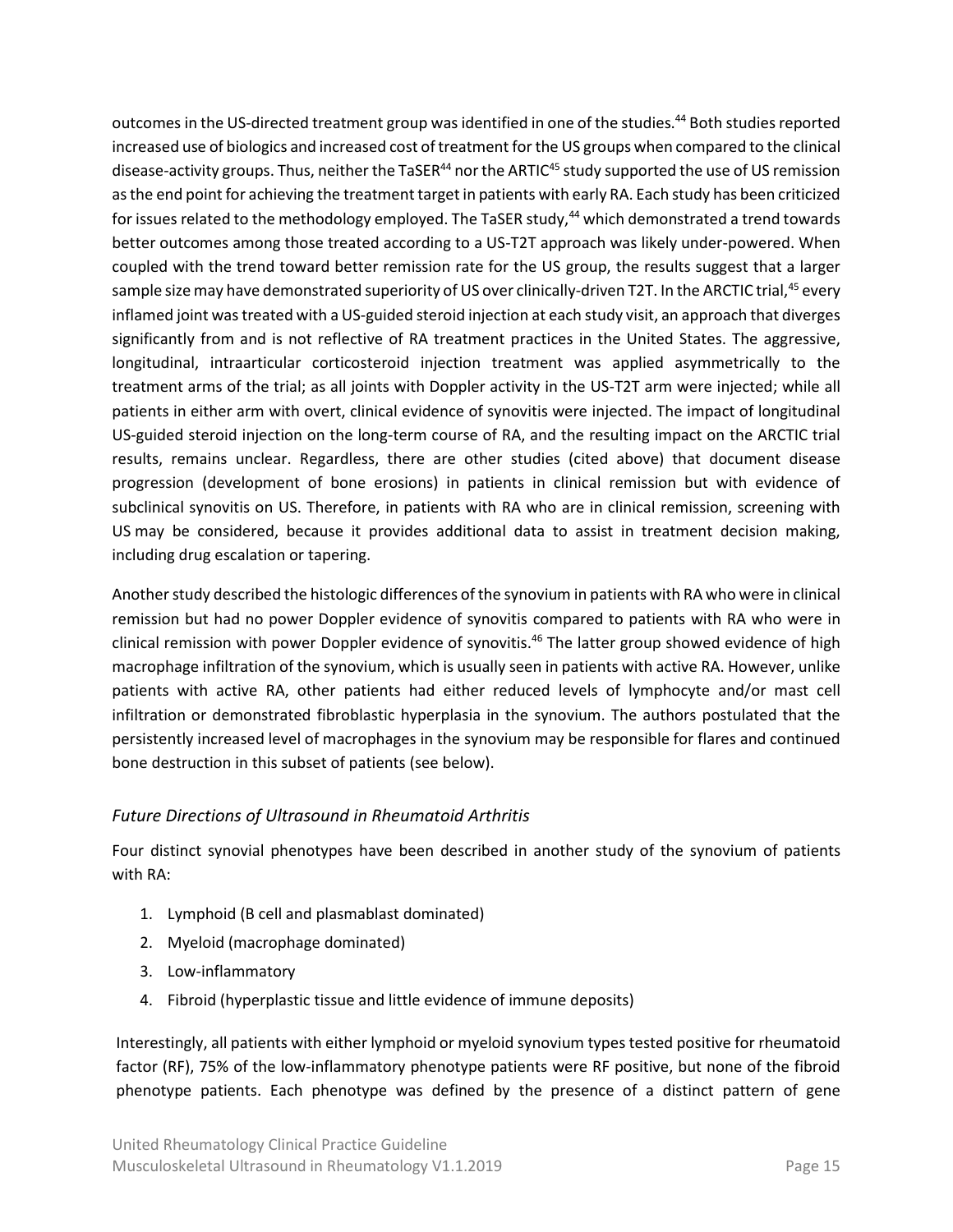expression. Myeloid-type synovium was identified as having the highest levels of nuclear factor kappalight-chain enhancer of activated B cells (NF-κB). The lymphoid-synovial type had the highest expression of B cell- and plasmablast-associated genes that included Cluster of Differentiation (CD) 19, CD20, X-box binding protein 1 (XBP1), immunoglobulin (Ig) heavy and light chains, CD38, and C-X-C motif chemokine ligand 13 (CXCL13). In the fibroid-synovial type, there was low or no expression of these B cell-lineage activation markers. Rather, increased expression of genes associated with fibroblast and osteoclast/osteoblast regulation was found. Each phenotype responded differently to specific biologics used to treat RA. 47

A more recent paper described only three synovial phenotypes in RA:<sup>48</sup>

- 1. High-inflammatory phenotype, which likely corresponds to what other authors have described as a myeloid phenotype, as it is characterized by infiltration of white cells
- 2. Low-inflammatory phenotype
- 3. Mixed phenotype

These groups were based on clustering of gene expression data designed to reflect specific, characteristic histopathologic features of rheumatoid as opposed to osteoarthritic synovium. The identified synovial subtypes bear similarities but are not identical to those described by Dennis et al.<sup>47</sup> above. Patients with the high-inflammatory synovial subtype had high serum levels of autoantibodies, acute-phase reactants, RF, and anti-cyclic citrullinated peptide (anti-CCP) antibodies.

Presently, synovial phenotypes cannot be determined without a biopsy; furthermore, although longitudinal studies of the response of patients with RA by synovial subtype have not been published, such studies will determine whether or not this observation is valuable for the treatment and monitoring of patients with RA. If such studies demonstrate a gradation in the aggressiveness of synovitis by synovial subtype (as is strongly suggested by the gene expression and pathologic differences based on which the subtypes were identified), then the utility of US for monitoring disease activity in RA will be determined largely by the ability of US to distinguish the sonographic features of more aggressive synovitis associated with a risk of progression to erosions from sonographic features of more inert synovitis with less aggressive potential.

United Rheumatology will continue to review the literature for studies that correlate US-signatures of specific synovial phenotypes that impact the management of patients with RA and recommend specific US protocols that best identify the sonographic features of synovitis associated with the risk of disease progression.

#### <span id="page-15-0"></span>*Limitations of Ultrasound in Rheumatoid Arthritis*

A validated US scoring system for RA and synovitis along with a standardized protocol for imaging and repeat imaging is needed. In addition, a standardized method for incorporating the US results into disease activity scores is needed.<sup>40,41</sup> Also see the above discussion of the OMERACT/EULAR US scoring system and the joint papers on this issue by [D'Agostino et al.](https://pdfs.semanticscholar.org/6dde/0a9d70c441e2571a9d6e19b8786a6a1c4892.pdf) and [Terslev et al.](http://rmdopen.bmj.com/content/rmdopen/3/1/e000427.full.pdf)<sup>11, 20</sup> The most commonly utilized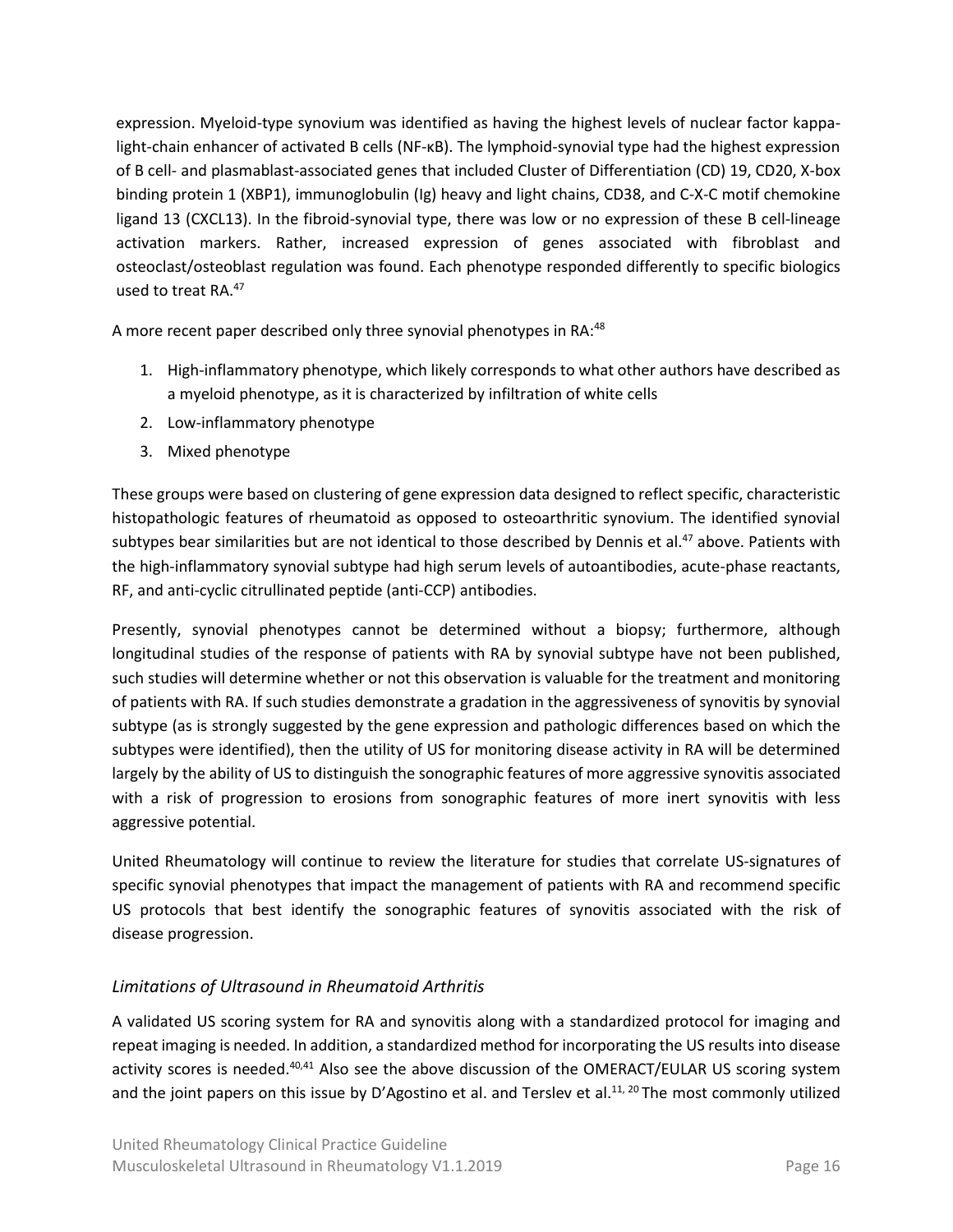US scoring system<sup>49</sup> at this time is the approach described by Szkudlarek et al.<sup>50</sup> This approach scores synovitis using power Doppler and gray-scale imaging for synovial fluid/hypertrophy according to separate scales. However, United Rheumatology suggests adoption of the OMERACT/EULAR system (see above), although that there is no current guidance on how to incorporate the results into disease activity scores. It is important to begin the process of standardization of synovitis scoring so that clinical results can be compared, both in practice and clinical studies.

#### <span id="page-16-0"></span>*Ultrasound in Rheumatoid Arthritis (Summary/Conclusions)*

Ultrasound is a useful adjunct to the clinical parameters used to establish the diagnosis of RA. Although imaging protocols of the hands, wrists, and feet are still evolving; US can be particularly effective in resolving uncertainty in patients with joint complaints but no evidence of synovitis on clinical examination. Ultrasound may also be helpful in evaluating patients in clinical remission (US demonstrates synovitis and possible new erosions better than clinical examination or plain films) to determine which patients are in a more robust, clinical and imaging remission as opposed to those who continue to demonstrate subclinical inflammation. The standardization of a scoring system for synovitis for patients with RA,<sup>20</sup> which is in an early stage of development, holds great promise to assist rheumatologists in determining which patients are truly in remission or at LDA by combining the Clinical Disease Activity Index (CDAI) scoring system (preferred by United Rheumatology) with a US scoring system.

United Rheumatology will continue to monitor the literature and update these guidelines as appropriate. The *United Rheumatology Clinical Practice Guideline—Rheumatoid Arthritis—Adult* provides a more complete discussion of the diagnosis and management of patients with RA.

#### <span id="page-16-1"></span>*Psoriatic Arthritis*

Psoriatic arthritis (PsA) affects up to 30% of patients with psoriasis.<sup>51, 52</sup> A wide spectrum of musculoskeletal changes can be seen in patients with PsA; including arthritis of the distal interphalangeal joints of the hands and feet, sacroiliitis, seronegative symmetric polyarthritis (which is indistinguishable from RA), oligoarthritis, spondyloarthritis, enthesitis, and dactylitis<sup>14</sup> (see the *United Rheumatology Clinical Practice Guideline—Psoriatic Arthritis*).

#### <span id="page-16-2"></span>*Ultrasound for the Diagnosis of Psoriatic Arthritis*

Ultrasound findings in the peripheral joints of patients with PsA are nonspecific, as they may be seen in other forms of inflammatory arthritis such as RA and gout. Three of the most important areas to evaluate in patients with PsA are joints (including but not limited to an evaluation for erosions, synovitis, and fluid), entheses, and tendons.<sup>53, 54</sup> Gutierrez et al.<sup>53</sup> also suggested that evaluation of the skin and nail beds should be considered; however, this remains controversial.

Conventional X-rays are very often used to assist in the diagnosis and monitoring of PsA. However, both US and MRI have been found to be more sensitive than either plain films or clinical evaluation for the detection of inflammatory joint changes (synovitis, tenosynovitis), enthesitis, new bone formation, bone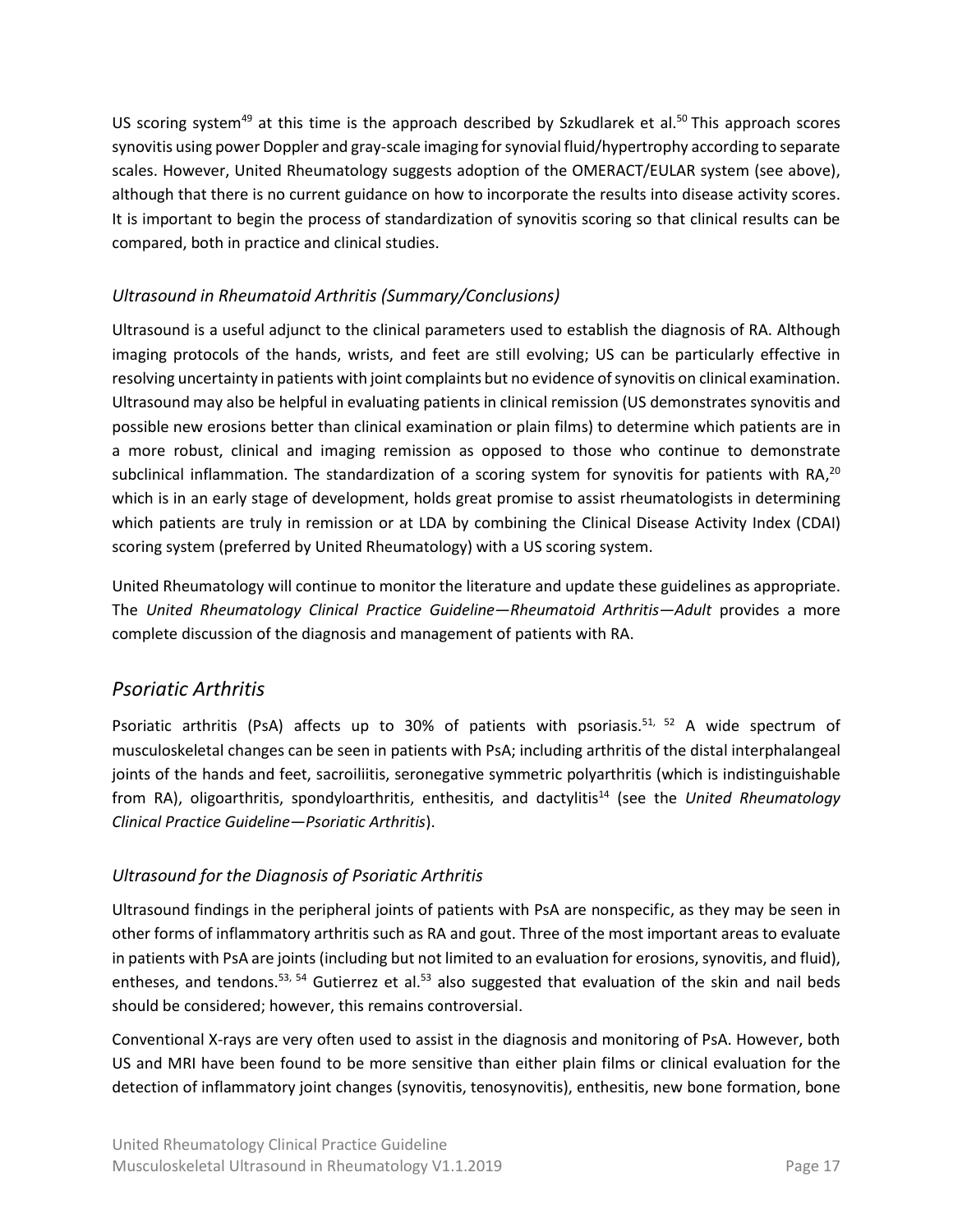erosions, destructive bone lesions (osteolysis), and dactylitis.<sup>52, 55-57</sup> Ultrasound can be employed for the diagnosis of PsA as well as for monitoring therapeutic responses.<sup>53</sup>

Ultrasound findings in PsA include:<sup>56</sup>

- Synovial fluid collections—usually anechoic compressible collections within the joint
- Synovial hypertrophy—commonly hypoechoic material in and/or around the joint that is not compressible and rarely may be hypo- or hyper-echoic and does not contain power Doppler signal
- Synovitis—gray-scale and/or power Doppler signal in areas of synovial hypertrophy
- Tenosynovitis—hypoechoic or anechoic thickening of the tendon, which may be accompanied by anechoic fluid in the tendon sheath. The findings must be seen in two orthogonal planes. Power Doppler signal may or may not be present.
- Tendinosis—disruption of the normal echotexture of the tendon
- Enthesitis—hypoechogenic and/or thickened entheses with power Doppler signal
- Dactylitis—flexor tenosynovitis of a digit plus metacarpophalangeal and/or metatarsophalangeal, proximal interphalangeal, and distal interphalangeal synovitis

Gutierrez et al.<sup>53</sup> have reported that synovitis in the small joints of the fingers and toes is best imaged with a high-frequency probe.

A high-frequency transducer is also required for the evaluation of inflammatory changes at the entheses. Ultrasound may show thickening or hypoechogenicity or intratendinous edema. In later stages, bone erosions or enthesophytes may be seen. 53

D'Agostino and Terslev<sup>58</sup> have described enthesitis on gray-scale US as the presence of any of the following findings demonstrated within 2 mm of the bone surface:

- Hypoechogenicity of the insertion of the tendon/ligament or capsule into the bone
- Increased thickness of the tendon/ligament or capsule at the point of insertion into the bone when compared to the body of the tendon/ligament or capsule with or without blurring of the margins of the tendon/ligament or capsule
- Calcifications or fibrous scars in the tendon/ligament or capsule insertion into bone (demonstrated in two orthogonal planes)
- Erosions (defect in the bony cortex) in two perpendicular planes
- Cortical irregularities with loss of the normal bone contour and no sign of an erosion or enthesophytes
- Doppler signal detected at the cortical insertion of an enthesis

The clinical significance of these findings is unclear, especially in asymptomatic patients.

Dactylitis or so-called "sausage digit" occurs in up to 48% of patients with PsA and is described as inflammation of the entire digit with diffuse swelling, pain, and tenderness.<sup>59</sup> It is one of the **C**l**AS**sification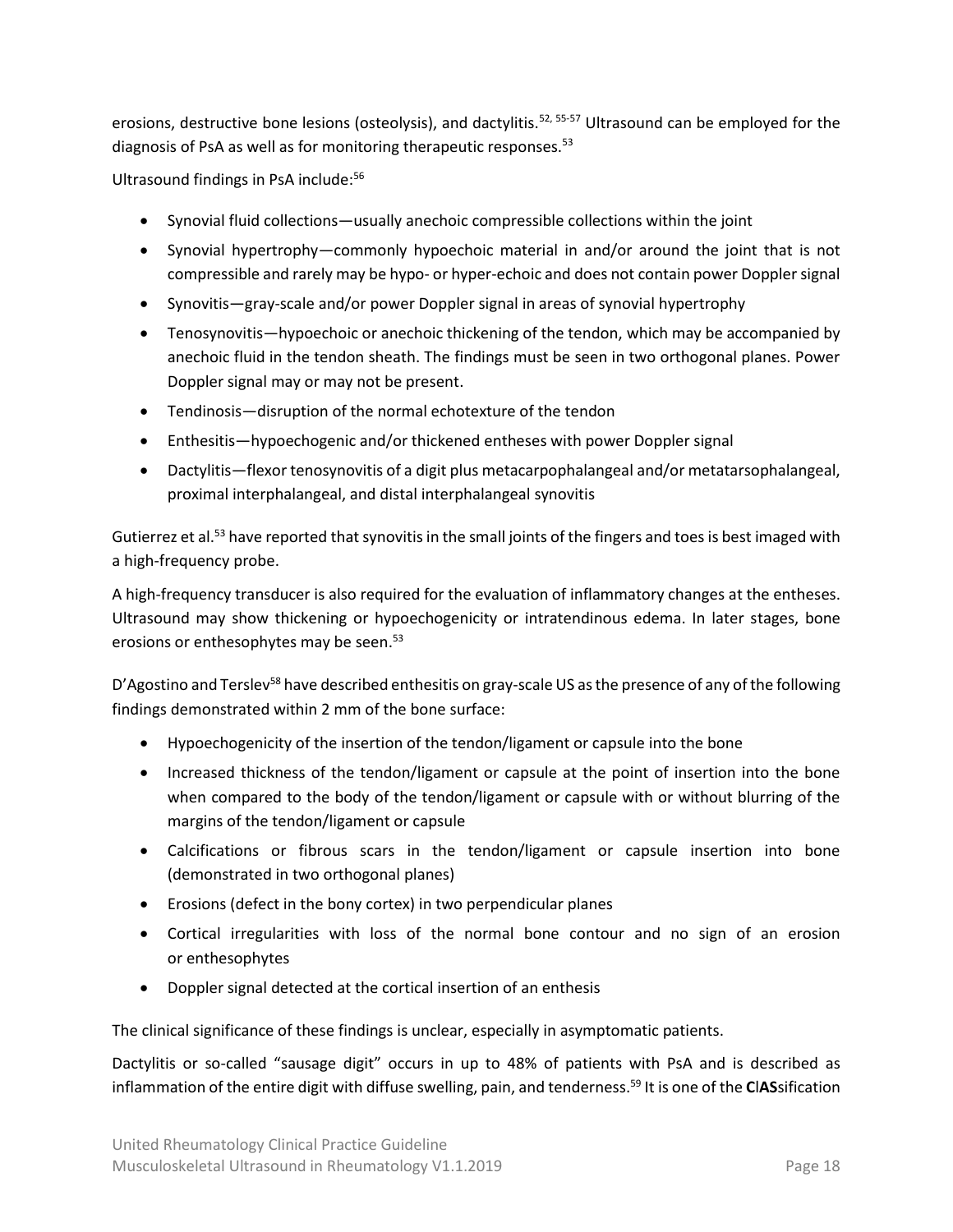criteria for **P**soriatic **AR**thritis (CASPAR) classification criteria for the diagnosis of PsA and is often associated with progressive disease. On US, dactylitis appears as diffuse swelling of the subcutaneous soft tissues with flexor tenosynovitis and synovitis. 60

In a systematic review of the literature, Bakewell et al.<sup>61</sup> reported that flexor-tendon tenosynovitis and joint synovitis were the most common MRI and US findings in dactylitis. This is considered to be an important imaging feature of PsA; however, according to Husic et al.,<sup>56</sup> it is diagnosed more frequently on clinical examination than on US.

Delle Sedie et al.<sup>62</sup> published a study of both knees in 83 patients with known PsA and reported that, on clinical examination, 62 of the 168 knees examined had evidence of active arthritis. Ultrasound with power Doppler found evidence of active synovitis in 70 knees, once again indicating that US detects subclinical active disease in clinically unremarkable joints. In addition, enthesitis was found in 39.7% of the patients.

#### <span id="page-18-0"></span>*Ultrasound in the Distinction of Psoriatic Arthritis from Rheumatoid Arthritis and Other Forms of Inflammatory Arthritis*

A number of studies have attempted to distinguish the US appearance of patients with PsA from those with RA. Using gray-scale and power Doppler, synovitis of the metacarpal phalangeal joints was found less often in PsA than in RA.<sup>63</sup>

Fournié et al.<sup>64</sup> studied the US findings in 25 fingers of patients with PsA and 25 fingers of patients with RA to determine whether power Doppler imaging of the finger (a common place for bone erosions and destruction in both PsA and RA) could demonstrate differences between these two types of inflammatory arthritis. The scans were performed with a high-frequency transducer and included imaging of the dorsal, volar, and lateral aspects of the fingers. Ultrasound detected extrasynovial abnormalities (enthesitis, enthesopathy of the deep flexor tendon insertion) in many of the PsA fingers but in none of the RA fingers. Based on these findings, the authors concluded that erosive synovitis and tenosynovitis occur equally in both PsA and RA. However, enthesopathy of the fingers was only seen in patients with PsA and thus may distinguish the two conditions.

Another study comparing US findings in patients with PsA and RA reported that PsA was associated with more bone erosions, bone destruction, and synovitis in the distal interphalangeal joints than RA. Hyperostosis was also shown to occur more frequently in PsA than RA.<sup>55</sup>

A 2015 study found that the prevalence of synovitis, bone erosions, and joint effusions were similar in patients with RA and those with PsA.<sup>65</sup> However, the authors also reported no evidence of tenosynovitis in the RA group as compared to a 69.9% incidence of tenosynovitis in the PsA group. In addition, soft-tissue inflammation was found in none of the patients in the RA group but in a large number of those in the PsA group. No dactylitis was seen in the RA group, but many patients in the PsA group had soft-tissue inflammation and thickening with increased blood flow on power Doppler consistent with dactylitis. Enthesitis was found in 34.5% of the patients with PsA and in none of those with RA.

In addition, Gutierrez et al.<sup>53</sup> reported evidence of peritendinous inflammation in only 4 of 83 patients with RA, whereas it was found in 54 of 82 patients with PsA. The authors proposed that the finding of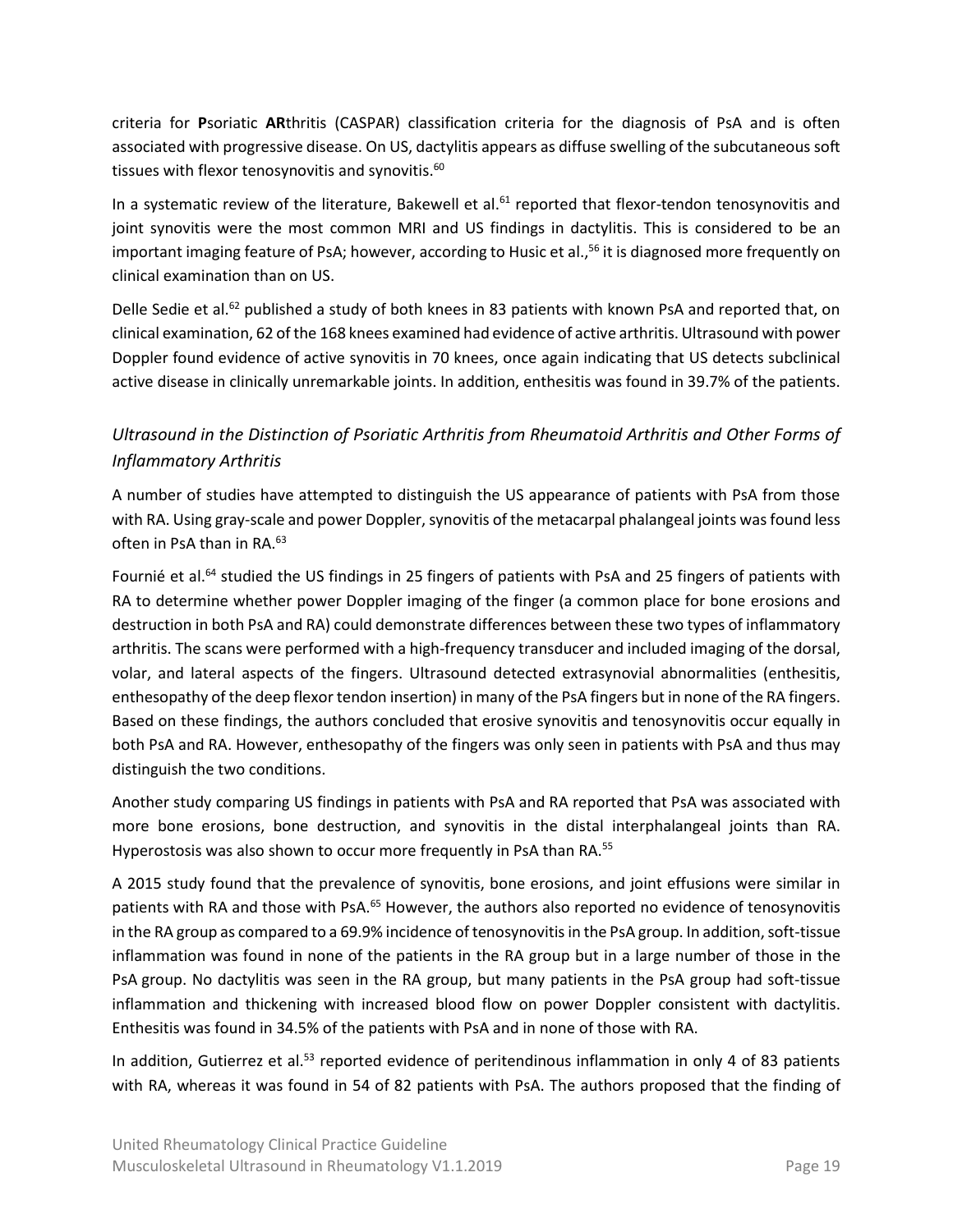peritendinous inflammation strongly suggests a diagnosis of PsA (and not RA) in clinically difficult or confusing cases.

Enthesitis may be asymptomatic or present clinically with pain and tenderness when pressing on the enthesis. In a study of 40 patients with PsA, 40 with RA, and 80 control subjects, US was found to detect the presence of enthesitis more accurately than clinical examination.<sup>66</sup> In this study, sonography was performed in both the transverse and longitudinal planes using a high-frequency transducer. The quadriceps enthesis was examined with the knee extended at rest, with contraction, and in 30° flexion. The authors considered enthesitis to be present, if US showed at least one of the following:<sup>66</sup>

- Heterogeneous decreased echogenicity and thickening of the enthesis
- A >2-mm irregularity of the patella
- Enthesophytes >5 mm in size
- Bone erosions

Additional studies are needed to determine whether PsA can be differentiated from other forms of inflammatory arthritis by the anatomic distribution of the involved joints using US.<sup>55, 67</sup>

#### <span id="page-19-0"></span>*Ultrasound Findings in Patients with Psoriasis Without Psoriatic Arthritis*

In 2011, Naredo et al.<sup>68</sup> published the results of a study designed to evaluate the presence of synovitis, tenosynovitis, and enthesitis diagnosed by US in patients with psoriasis but no clinical evidence of PsA in comparison to a group of age-matched controls with other skin disorders and no known musculoskeletal disorders. Synovitis, although generally low in both the psoriasis cohort and the control group, was almost three times greater in psoriasis group than the control group (3.2% vs 1.2%). Enthesopathy was found by US in 11.6% of the patients in the psoriasis group and 5.3% of those in the control group. Increased vascularity detected by US in the studied entheses was seen only in the psoriasis group. The authors suggested that additional studies are need to investigate whether the presence of synovitis and enthesopathy in patients with psoriasis and no musculoskeletal problems could be predictive of developing PsA in the future.

#### <span id="page-19-1"></span>*Ultrasound Monitoring in Psoriatic Arthritis*

A recent study suggests utility of US monitoring patients with PsA who appear to be responding well to treatment. Of 54 patients with PsA in clinical remission or with minimal disease activity at baseline, power Doppler evidence of synovitis predicted the need for advancing treatment due to an increased risk of disease flare over the next 6 months. Of those with synovitis at baseline detected by power Doppler, 65% (13 of 20) required escalation of treatment as opposed to just 5.9% (2 of 34) of those without synovitis.<sup>69</sup>

Additional studies are needed to score US findings in patients with PsA and to compare them to other disease activity scores, to determine when a patient is in complete remission.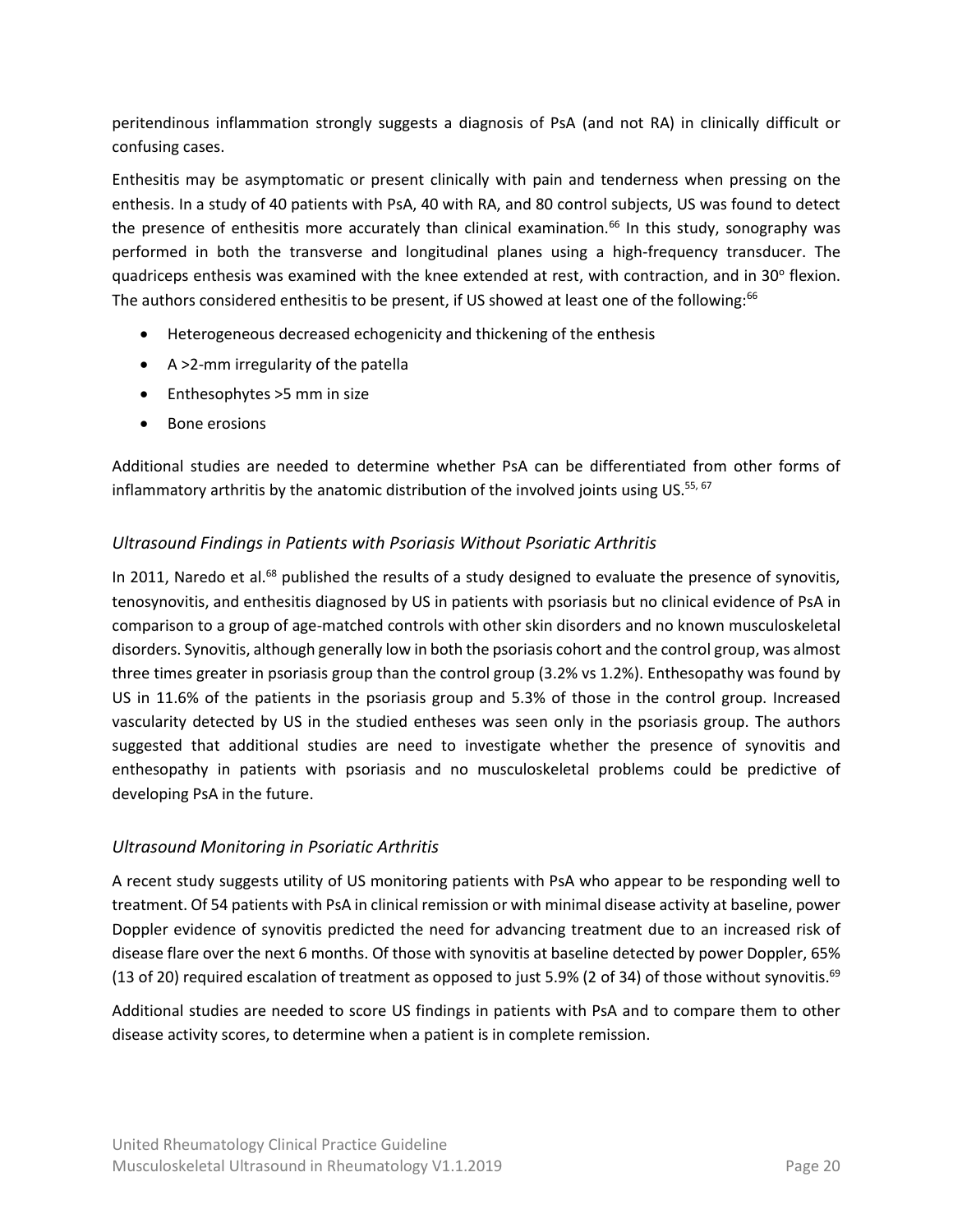#### <span id="page-20-0"></span>*Ultrasound in Psoriatic Arthritis (Summary/Conclusions)*

The use of US for the diagnosis and assessment of response to treatment in patients with PsA is still evolving. Currently, there is little standardization of technique and reporting. Most of the more recent studies indicate the need for >10-MHz transducers to perform an accurate US examination of small joints for synovitis. 65

United Rheumatology believes that sonographic evaluation of patients with known or suspected PsA may be helpful for establishing a diagnosis and following response to treatment. United Rheumatology will continue to monitor the literature and update the guideline as appropriate. The *United Rheumatology Clinical Practice Guideline—Psoriatic Arthritis* provides a more complete discussion of the diagnosis and management of patients with PsA.

#### <span id="page-20-1"></span>*Osteoarthritis*

Osteoarthritis (OA) is the most common form of arthritis and the most common cause of disability, loss of productivity, and absenteeism from work due to a rheumatological disorder.<sup>70</sup> It is characterized by osteophyte formation; loss of cartilage; and damage to ligaments, tendons, menisci, joint capsules, bursae, and synovial tissue. Under normal conditions, there is an equilibrium between cartilage destruction and cartilage synthesis in joints. When cartilage destruction exceeds synthesis, OA can develop.<sup>71</sup>

#### <span id="page-20-2"></span>*Ultrasound in the Diagnosis of Osteoarthritis*

Conventional X-rays have been the most common imaging modality used for evaluating joint changes in OA. X-rays can demonstrate joint-space narrowing, bone erosions, and osteophyte formation. However, unlike MRI and US, X-rays cannot evaluate joint cartilage, periarticularsoft tissue, joint capsules, tendons, ligaments, bursae, menisci, and synovium. Narrowing of the joint space thought to be secondary to loss of cartilage is one of the earliest conventional X-ray findings in OA.

The diagnosis of OA is often delayed (see the *United Rheumatology Clinical Practice Guideline— Osteoarthritis of the Knee*). Initially, patients may be asymptomatic, despite cartilage loss and joint-space narrowing, and do not seek medical care until they experience pain and/or stiffness or decreased function in one or more joints. Less commonly, in earlier stages of the disease, patients with symptoms may have normal X-rays, and OA is not recognized, unless additional clinical examination findings are present or advanced imaging testing is pursued. Ultrasound can be used as an adjunct to conventional X-rays and clinical examination, especially when there is a need to visualize soft tissue of the joints.<sup>72</sup> On US, normal articular cartilage appears as a homogeneous anechoic curved band, which has a sharp, regular, anterior margin. The posterior margin is more echoic and represents the interface between the articular cartilage and the bone.<sup>73</sup> Early anatomic changes of OA in asymptomatic patients can be seen as areas of increased echogenicity within the anechoic band of articular cartilage, with loss of the sharp superficial margin. Destruction progresses to focal thinning of the articular cartilage, readily visible on US but not necessarily on conventional X-ray. Later in the disease process, there may be episodes of synovitis (areas of synovial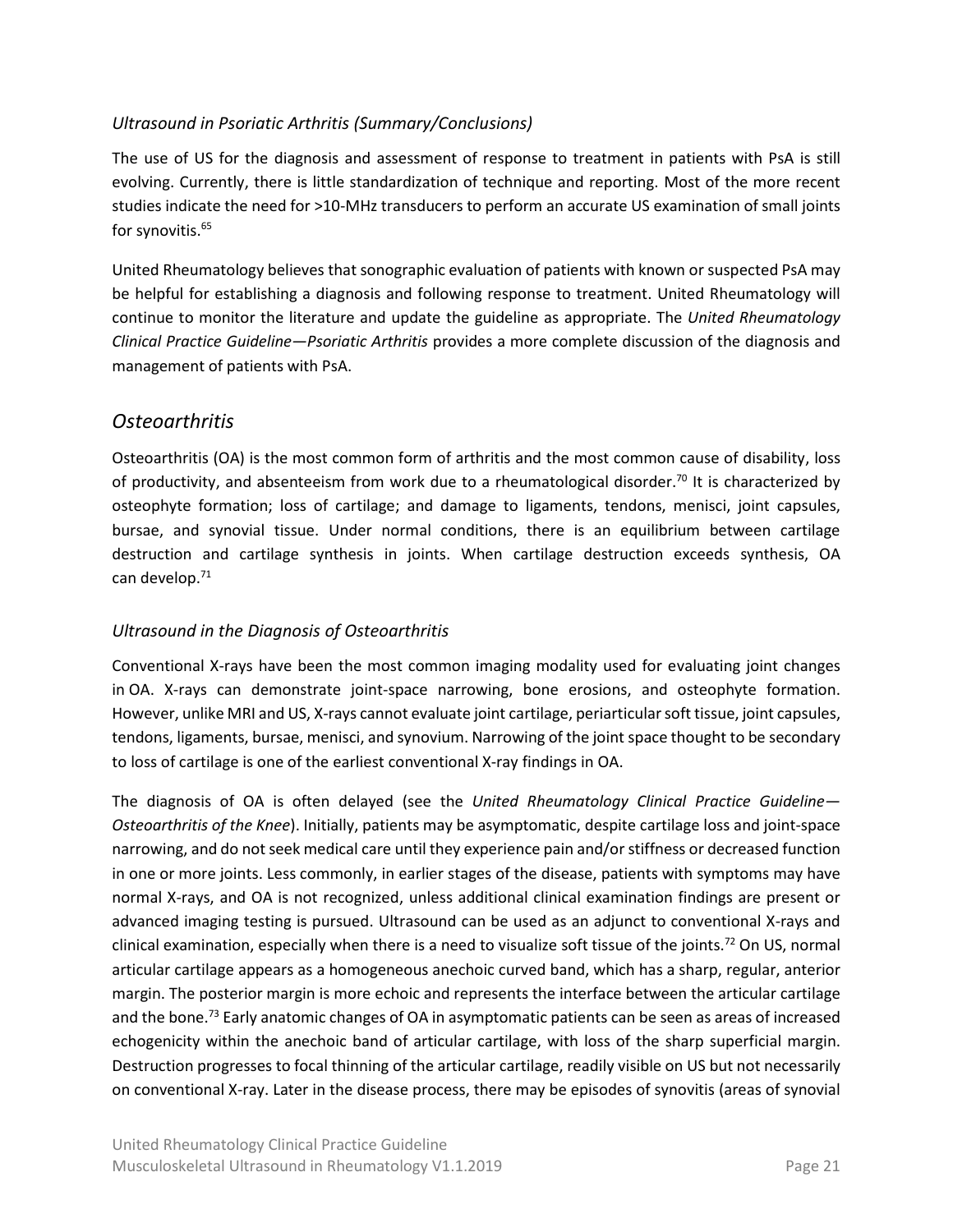hypertrophy with increased vascularity on color Doppler) and accumulation of joint fluid/effusion, all of which can be documented by US. Joint-capsule thickening and osteophytes can also be detected with US.<sup>73</sup>

The knee is commonly involved in patients with OA. To visualize the maximum amount of weight-bearing cartilage, it is helpful to scan the knee flexed to the greatest pain-free position possible. Ultimately, the articular cartilage becomes narrowed or completely destroyed. Intermittent synovitis can be diagnosed and monitored by visualizing thickening of the synovium (usually measured in the suprapatellar bursa, and measuring 2-3 mm) and evidence of increased vascularity on power Doppler. Ultrasound evaluation of the lateral and medial joint margins can demonstrate bone irregularities of both the distal femur and proximal tibia. In addition, joint effusions are often detected. Small effusions may be missed on clinical examination but can be seen with US. Most frequently, effusions are anechoic, but loose bodies may be seen. Proteinaceous material or crystals in a joint effusion result(s) in a heterogeneous appearance on US. Fine debris in an effusion may be seen after intraarticular steroid injections. Baker's cysts (popliteal cysts), which can vary in size, may also be seen in patients with OA of the knee. At times, US can demonstrate communication of these cysts with the knee joint.<sup>74</sup>

Naredo et al.<sup>75</sup> published the results of a study of 50 patients with OA of the knee, ten of whom were asymptomatic in one knee. The asymptomatic knees were used as controls. The investigators compared the results of clinical examination (including the anserine insertion), plain films, and US. All US examinations were performed with high-frequency linear array probes using a predefined protocol. Details of the US technique can be found in the [Naredo et al.](https://www.oarsijournal.com/article/S1063-4584(05)00056-7/pdf) paper.

The following findings were detected in the 90 symptomatic knees of patients participating in this study and were associated with both mechanical knee pain and pain at rest:<sup>75</sup>

- Effusions 47.7% (maximum anteroposterior diameter of the suprapatellar recess >4 mm)
- Baker's cyst (fluid in the gastrocnemius-semi-membranous bursa) with a transverse diameter of >4 mm); when ruptured, it usually points distally 22.2%
- Protrusion (extrusion) of the medial meniscus (distance from the peripheral border of the meniscus to the outline of the tibial plateau >2 mm) and displacement of the medical collateral ligament 61.6%

The authors reported that all of these findings were associated with knee pain in OA. In this study, the presence of an effusion was associated with pain on motion and at rest, regardless of the radiographic findings. In addition, the authors suggested that protrusion or extrusion of the medial meniscus may, in part, explain the joint-space narrowing seen on plain films. Further study is required.

A more difficult diagnostic problem is the evaluation of the painful hip with normal plain films. Hip effusions or synovitis may be detected by US in these patients. A distance of >7 mm between the hip joint capsule and the femur, or a difference of >1 mm distance between the joint capsule and the femur between the left and right hips indicate the presence of synovial fluid or synovial hypertrophy. Irregularity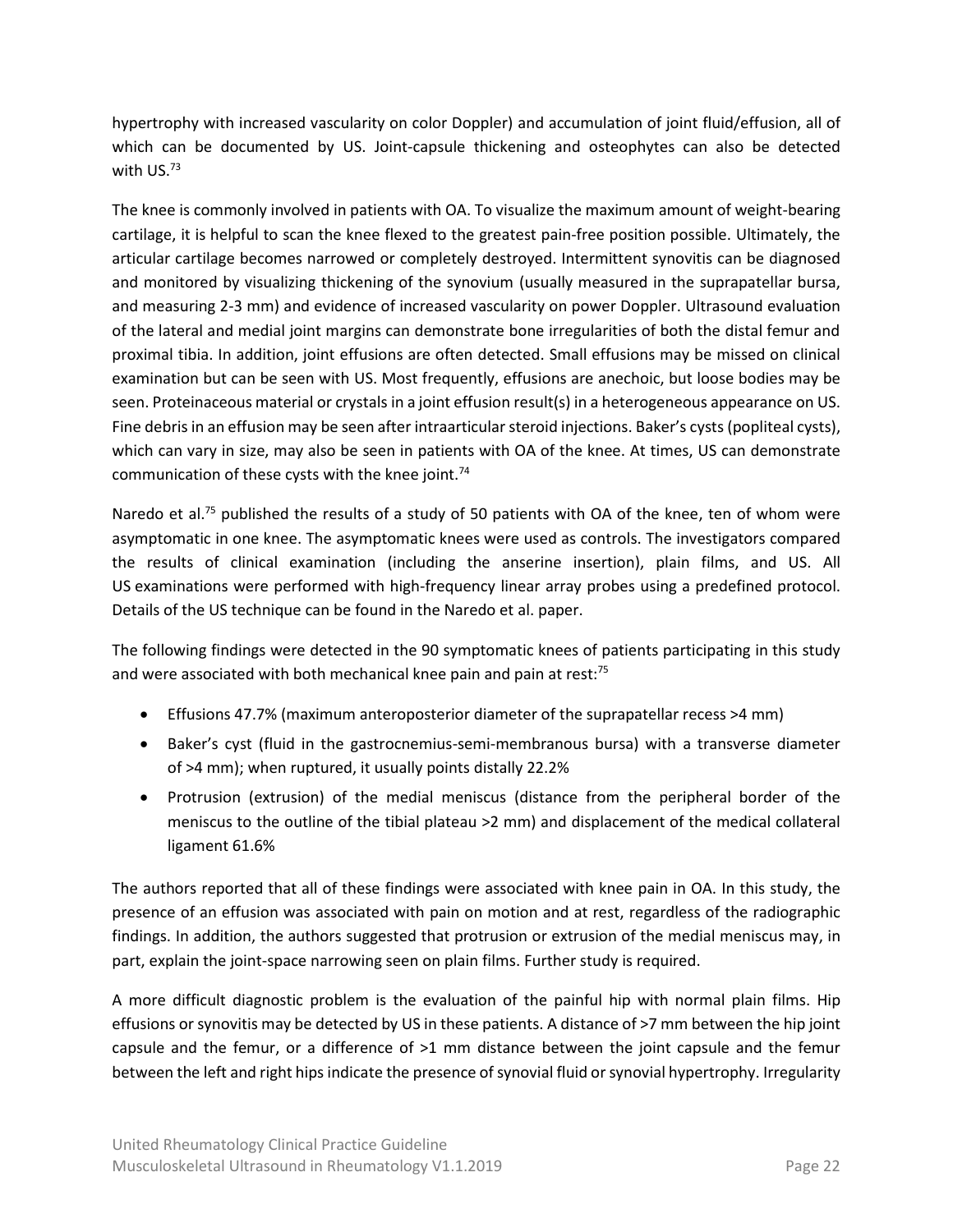of the femoral head and neck and marginal osteophytes can also be seen on US of the hip. Anatomically, the articular cartilage of the hip cannot be visualized in its entirety by US.<sup>73</sup>

Sonography has been found to be helpful in the evaluation of other joints, including the wrist and hand; especially of the first carpometacarpal joint, which is commonly one of the first joints to be affected by OA. This joint is usually scanned in anterior, lateral, and posterior longitudinal planes.

#### <span id="page-22-0"></span>*Ultrasound in Osteoarthritis (Summary/Conclusions)*

The role of US in the evaluation of OA is evolving. There is no standardized protocol for imaging and no validated US-based scoring system. In addition, there is no standard for when and how often US imaging should performed. United Rheumatology recognizes that, despite these limitations, US can be a valuable adjunct to clinical and radiographic evaluations early in the course of the disease, especially when the diagnosis is unclear. It should **not be used routinely** for every patient with OA and, at this time, does not replace conventional radiographs for the evaluation of OA.

United Rheumatology will continue to monitor the literature and update the guideline as appropriate. The *United Rheumatology Clinical Practice Guideline—Osteoarthritis of the Knee* provides a more complete discussion of the diagnosis and management of patients with OA of the knee.

#### <span id="page-22-1"></span>*Gout*

Gout is an inflammatory arthritis with recurrent episodes of synovitis, joint swelling, and pain. It is most common in joints of the lower extremities, especially the first metatarsophalangeal joint. An estimated 4% of the United States population is affected by gout (see the *United Rheumatology Clinical Practice Guideline—Gout*).

Although flares may occur in patients with normal serum uric acid (sUA) levels, gout is typically associated with elevated levels of sUA (>6.0 mg/dL), which can be due to the overproduction of uric acid or decreased excretion by the kidneys. When the sUA concentration exceeds 6.0 mg/dL, crystals of monosodium urate (MSU) may be deposited in synovial fluid or in the soft tissues resulting in tophi. Not all patients with hyperuricemia or elevated sUA levels develop gout and, conversely, not all patients with gout have hyperuricemia.<sup>76</sup>

Currently, the definitive diagnosis of gout is established by demonstrating MSU crystals (intra- or extracellular) in synovial fluid or soft-tissue tophi. However, aspiration of an involved joint or soft-tissue mass is not always necessary, because the diagnosis may be established based on clinical presentation alone. In certain clinical circumstances; an attack of pain, swelling, and tenderness of a lower-extremity joint that reaches maximum intensity within 6 to 12 hours is highly suggestive of crystal-inflammatory arthritis and, if the first metacarpophalangeal joint is involved, particularly of gouty arthritis.<sup>77, 78</sup>

The 2015 Gout Classification Criteria (endorsed by both EULAR and the ACR)<sup>79</sup> require a score of ≥8 to establish a diagnosis of gout (see the *United Rheumatology Clinical Practice Guideline—Gout*). The demonstration of urate deposits in joints or bursae that have been symptomatic by either US or dual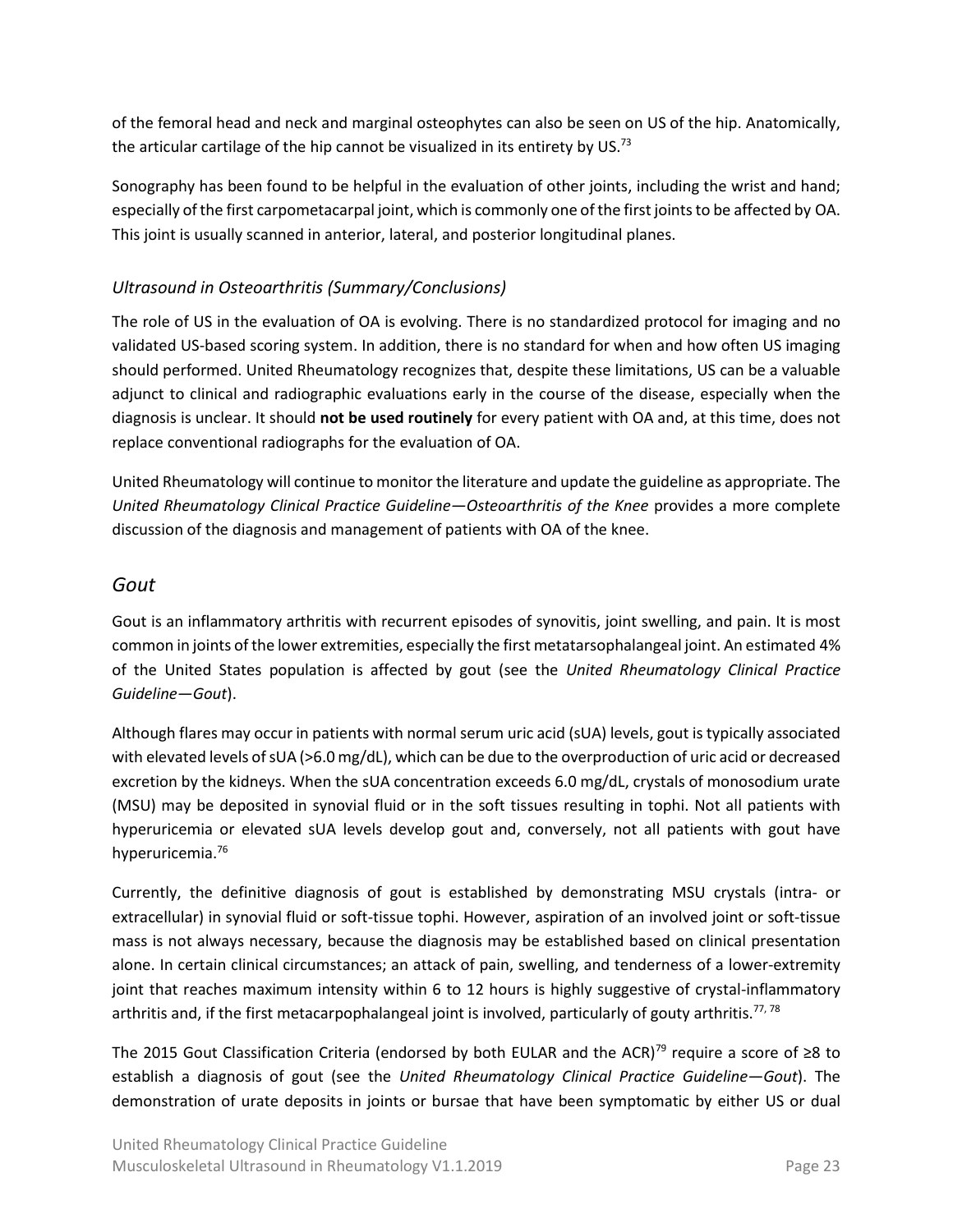energy computed tomography (DECT) is equal to four points. The criteria also assign four points, if there is evidence of at least one gout-like erosion in either the hands or feet on conventional radiography (see the *United Rheumatology Clinical Practice Guideline—Gout*). Neither US (or DECT) nor conventional X-rays of the hands and/or feet are required to establish the diagnosis by these classification criteria, but they should be strongly considered when evaluating a patient with a clinical suspicion of gout.

#### <span id="page-23-0"></span>*Ultrasound for the Diagnosis of Gout*

Musculoskeletal US in gout may demonstrate any of a number of pathologic changes characteristic of gout. In addition to the detection of intraarticular urate deposits; US may also demonstrate intraarticular and/or periarticular abnormalities; including effusions, synovitis, bone erosions, tendonitis, bursitis, and changes in hyaline cartilage. In addition, soft-tissue changes such as tophi can be seen. The most common US findings in patients with gout include:<sup>80</sup>

- The "double contour sign" of the hyaline cartilage—focal or diffuse hyperechoic anterior margin of the hyaline cartilage, which may be slightly irregular. This sign is highly suggestive of gout, with a 43.7% sensitivity and 99% specificity for gout.<sup>81</sup> It is best seen in the knees and metatarsal and metacarpal joints. This sign may be present in asymptomatic hyperuricemic patients.
- Crystal deposition in synovial fluid, seen as hyperechoic spots measuring <1 mm floating in the synovial fluid, which may cause posterior acoustic shadowing, which is sometimes called a "starry sky." When pressure is gently applied to the joint and then released, the hyperechoic foci will move, creating the appearance of a "snowstorm."
- Tophus, seen as a hyper- or hypoechoic soft-tissue mass, which may result in posterior acoustic shadowing and is located in the soft tissue around a joint.
- Synovial hypertrophy, seen commonly as hypoechoic material in and/or around the joint, which is not compressible and rarely is iso- or hyperechoic without power Doppler signal. This is a nonspecific finding that can be seen in any inflammatory arthritis.
- Bone erosions, seen as breaks in the bony cortex, which can be very destructive. The sonographic findings of bone erosions must be visible in two perpendicular planes.<sup>6</sup>

A recent study compared the sensitivity and specificity of US to the gold standard, arthrocentesis, in 824 patients with possible gout. In patients with at least one swollen joint or a palpable subcutaneous nodule, the presence of either a double contour sign, a snowstorm appearance in the joint fluid, or a tophus on US accurately identified gout with a specificity of 84.3%, a sensitivity of 76.9%, a positive predictive value of 83.3%, and a negative predictive value of 78.2%.<sup>82</sup>

Effusions may be present in any inflammatory arthritis and are not specific for gout. They can be completely anechoic; as seen in RA, PsA, and the earliest stages of gout; however, with time, urate deposits in the joint fluid can be seen as hyperechoic foci.

Synovial hypertrophy is nonspecific for gout and, if power Doppler signal is detected, then synovitis is present. Synovitis is usually detectable before erosions are seen.<sup>80</sup> As in RA, small erosions are detected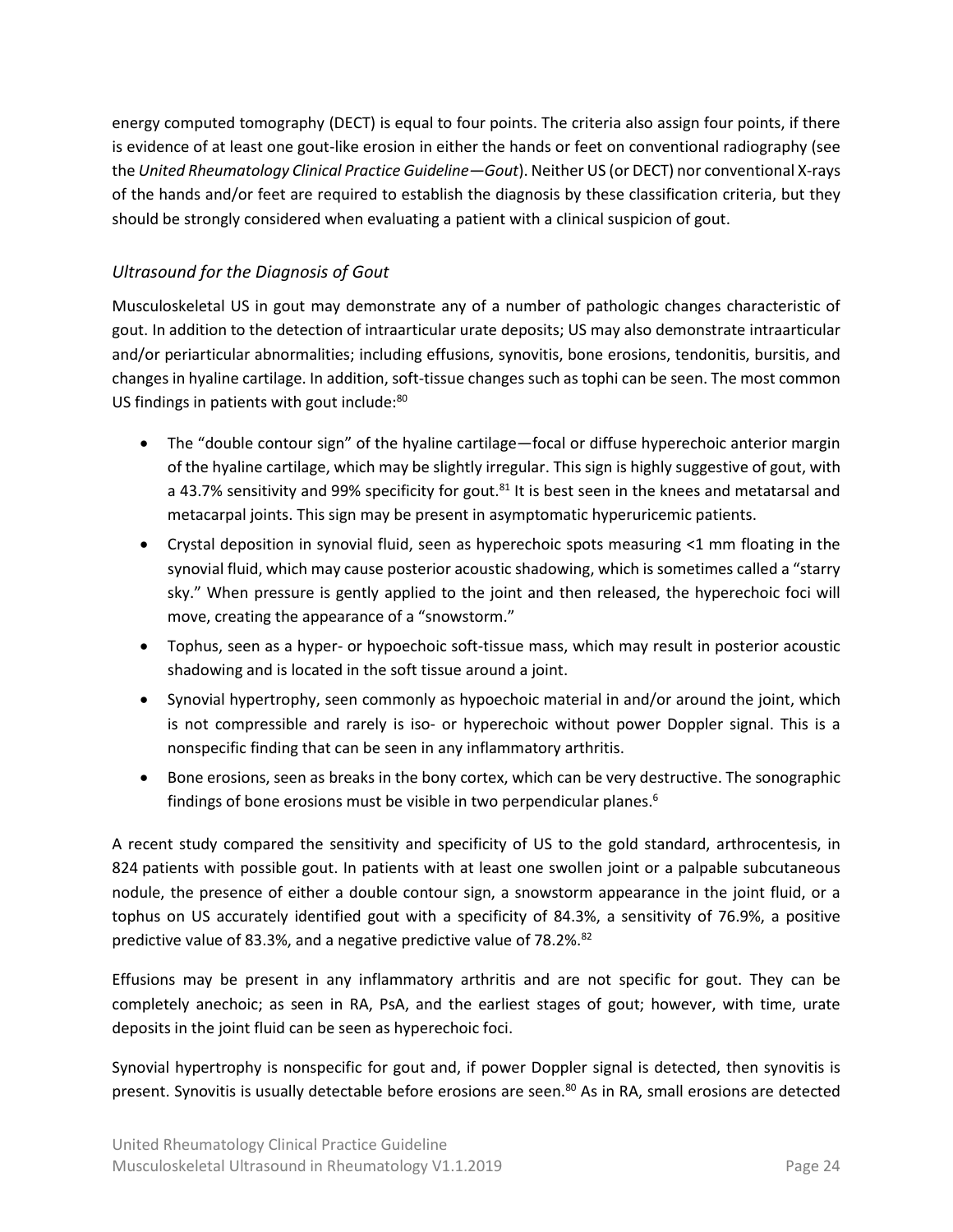with US before they can be seen on conventional X-ray. The erosions in gout are usually deeper and more destructive than those in RA.

#### <span id="page-24-0"></span>*Ultrasound Monitoring in Gout*

In 2010, Thiele and Schlesinger<sup>83</sup> published a study of five patients with documented gout and evidence of MSU crystals in the joints who were treated with urate-lowering therapy (ULT). The researchers found that when sUA levels were 6 mg/dL or less for at least 7 months, US was able to demonstrate clearing of urate deposits in both synovial fluid and articular cartilage. The authors cautioned that a larger study was needed to establish whether or not US may be used to determine response to ULT. In addition, demonstration of the double contour sign may allow the provider to avoid arthrocentesis in acutely painful joints. However, if arthrocentesis is not done, it is important to be confident that the painful joint is not infected.

As with many patients with a rheumatologic disorder, adherence to pharmacologic therapy is frequently an issue in gout treatment. Ultrasound has been proposed as a means of following patients on ULT. A study published in 2015 indicated that US may have the potential to determine if a patient is adherent to treatment. <sup>84</sup> Sixteen patients with gout (all with elevated sUA levels) were studied with US at baseline and at 6 months after starting ULT. At baseline, US demonstrated tophi or a double contour sign in 62.5% to 75% of the patients. At 6 months, four patients who had not achieved normal sUA levels had no changes in the US findings; however, in eleven of the twelve patients who had achieved normal sUA levels, the US findings of tophi or double contour sign had either disappeared or decreased. The authors suggested that a larger controlled study be performed to determine whether US could be used to monitor patients who are on ULT and possibly identify patients who are non-compliant with medication.

#### <span id="page-24-1"></span>*Ultrasound in Gout (Summary/Conclusions)*

Unfortunately, there is no standardized protocol for imaging patients with suspected gout. One investigative group has proposed a simple and reasonable approach, which includes:<sup>85</sup>

- Bilateral US of one joint
- US of three articular cartilages
- US of two tendons

Further evaluation is required to validate this suggestion.

United Rheumatology encourages the use of US to assist in establishing a diagnosis of gout and will continue to monitor the literature for significant advances in the use of US for patients with gout. The *United Rheumatology Clinical Practice Guideline—Gout* provides a more complete discussion of the diagnosis and management of patients with gout.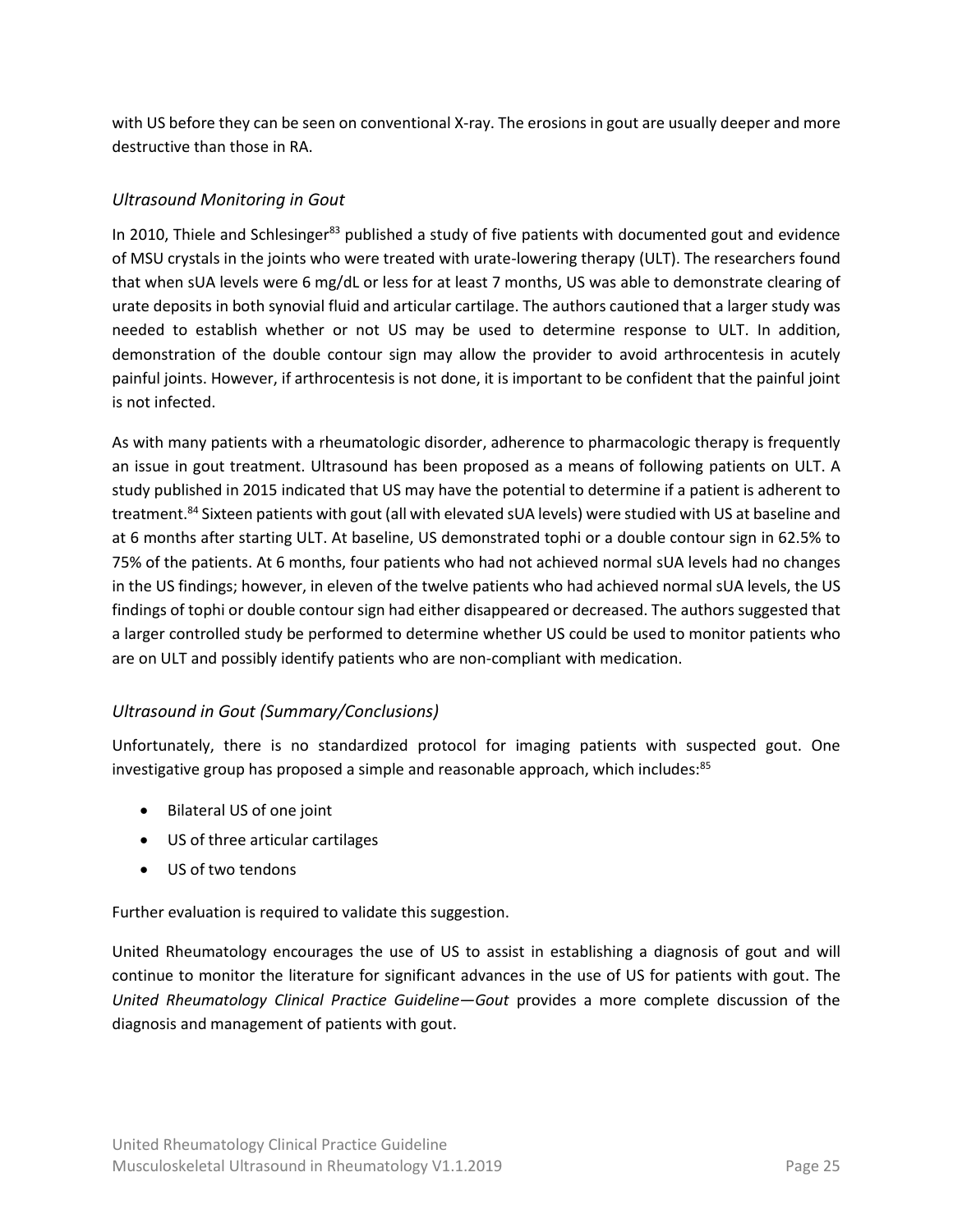#### <span id="page-25-0"></span>*Calcium Pyrophosphate Dihydrate Deposition Disease*

A complete discussion of the diagnosis and management of calcium pyrophosphate dihydrate deposition disease (CPDD, also called "pseudogout") is beyond the scope of this guideline. Briefly, CPDD affects approximately 3% of the United States population between 60 and 70 years of age. Calcium pyrophosphate crystals are deposited in the cartilage (**not on the surface**) and, when released into synovial fluid, cause very painful synovitis. Such an attack is generally accompanied by swelling, redness, warmth, and joint pain. Attacks may also be brought on by trauma or surgery.<sup>86</sup> However, most people with evidence of calcium pyrophosphate crystals in joint cartilage will never develop symptoms.

The causes of CPDD are not known; but it is believed that it involves a combination of factors, including genetics and age; and occurs as a consequence of a variety of comorbid systemic diseases; including hemochromatosis, hypercalcemia, hypothyroidism, hyperparathyroidism, or hypomagnesemia. <sup>87</sup> The most common joint involved is the knee, which is affected in 50% of acute attacks; the wrist is the second most commonly involved joint.<sup>88</sup> Shoulders, ankles, elbows, hands, and feet may also be affected. Acute attacks of CPDD can last from a few days to a several weeks.<sup>86</sup> Calcium pyrophosphate crystals may also be seen in the joints of patients with OA or gout.

The gold standard for the diagnosis of CPDD in a patient with a warm, painful, swollen joint is arthrocentesis demonstrating calcium pyrophosphate crystals from a synovial fluid aspirate. X-rays may show chondrocalcinosis (calcium deposits **in** the joint cartilage), which is suggestive of, but not specific for CPDD.

Ultrasound has been found to be useful in establishing a diagnosis of CPDD. Filippucci et al.<sup>81</sup> published a study of the US findings in 30 patients with gout and 70 patients with CPDD. All of the patients were clinically evaluated by an experienced rheumatologist prior to having US of both knees. Among the 100 patients (with 200 knee US studies), the most common sonographic finding was an effusion, seen in 35% of the gout knees and 37% of the CPDD knees. Seventeen percent of the gout knees and 15% of the CPDD knees showed synovial hypertrophy with or without power Doppler signal. Meniscal calcification was found in 77% of the CPDD knees and in none of the gout knees. The double contour sign (described in the section on gout) was present in 41.6% of the gout knees and in only .7% of the CPDD knees.<sup>81</sup> The coexistence of CPDD and gout in certain patients, a so-called "mixed crystalline" presentation, may affect the clinometric performance of US in distinguishing the conditions.

Another study published in 2006 compared the US findings in patients with CPDD and gout (both proven by arthrocentesis and microscopic evaluation of synovial fluid). <sup>89</sup> In gout, MSU crystals were deposited **on the surface** of the articular cartilage (double contour sign); in CPDD, the crystal deposition was **within** the articular cartilage. In addition, calcium pyrophosphate crystals were seen in tendons and fibrocartilage.

In a study published in 2014, Gutierrez et al.<sup>90</sup> compared US and X-rays in the diagnosis of CPDD. This study included 74 patients with CPDD and 83 control patients with a variety of other chronic arthritides. In addition to a clinical evaluation and synovial fluid analysis, all patients had X-rays and US of both knees. Hyperechoic spots consistent with crystal deposition within hyaline cartilage were found in at least one knee in 59.5% of the CPDD patients with US but were detected by X-ray in only 45.9% of the patients.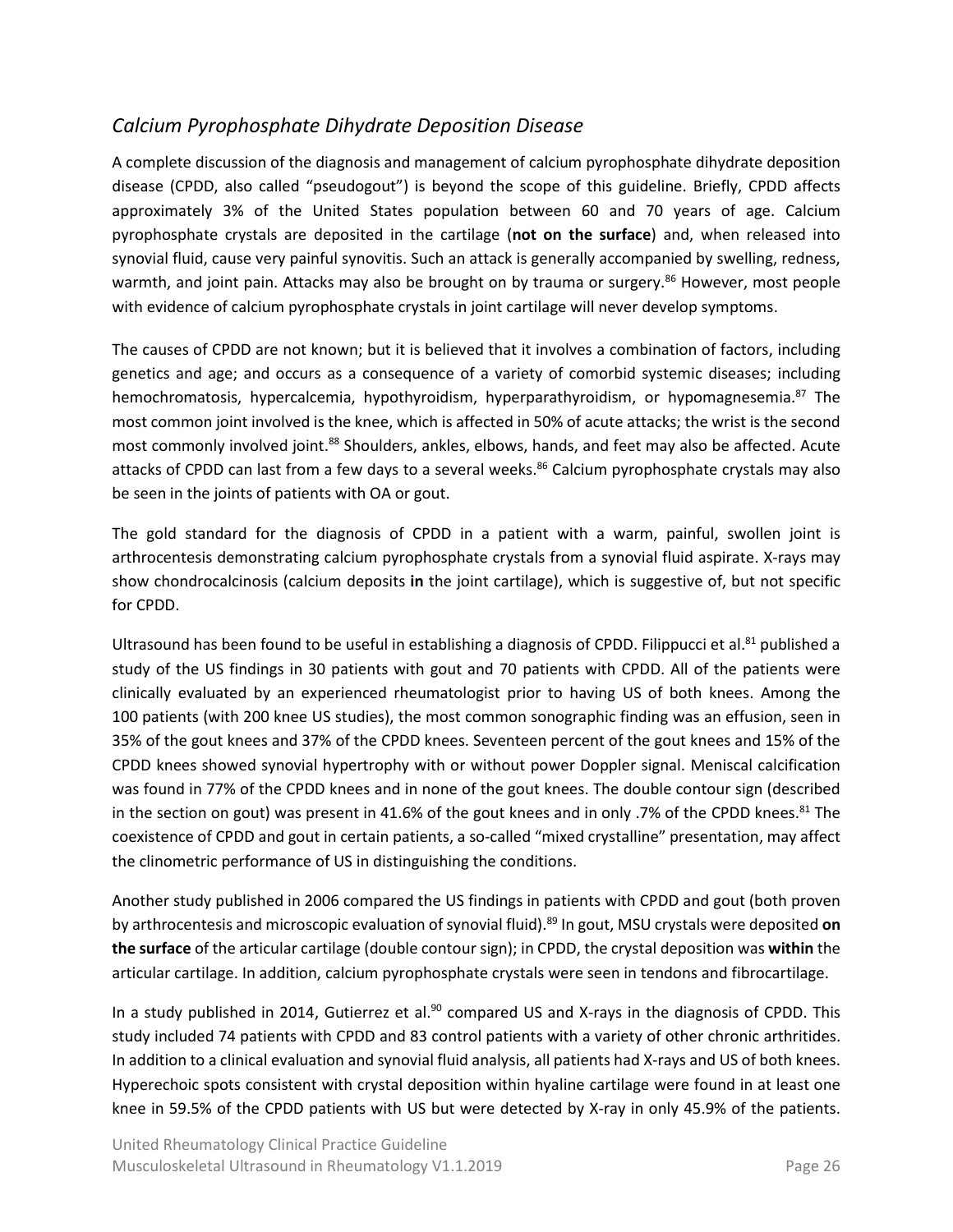Detection of calcification in the menisci was seen with US in 90.5% of the CPDD patients; however, X-ray detected it in only 83.7%. The authors concluded that CPDD could be detected more reliably with US than with X-ray.<sup>90</sup>

United Rheumatology supports and encourages the use of US, when available, for the diagnosis of CPDD, because it appears to be more reliable than X-ray and may avoid arthrocentesis in acutely painful joints. However, if arthrocentesis is not done, it is important to be confident that the painful joint is not infected.

## <span id="page-26-0"></span>*Polymyalgia Rheumatica*

The diagnosis and management of polymyalgia rheumatica (PMR) is outside the scope of this document. However, a brief discussion of the role of US in establishing the diagnosis is appropriate.

About half of the patients with giant cell arteritis (GCA) will develop PMR before, after, or at the time of the diagnosis of GCA. Like GCA, PMR usually affects people 50 years of age or older and is more common in women. The diagnosis may be difficult to establish, because the presenting symptoms such as pain and stiffness in the shoulders and hips are seen in many rheumatologic disorders.

In 2012, the ACR and EULAR published classification criteria for PMR.<sup>91</sup> Like all other classification criteria in rheumatology, these are designed for use in clinical research studies and not for diagnosis. However, they are a helpful guide to the rheumatologist faced with a confusing clinical situation. Unfortunately, there is no one test that can establish the diagnosis of PMR. The published classification criteria can be used with or without US, but US use does increase the specificity and sensitivity.

According to the ACR and EULAR, there are two ways to use the PMR classification system. When using either system; **all patients must be 50 years of age or older and have elevated acute-phase reactants (erythrocyte sedimentation rate [ESR] and/or CRP), aching of both shoulders,** and optional classification criteria equaling a score of 4 or more.<sup>92, 91</sup> No other joint pain can be present.

The first way to use the EULAR/ACR scoring system does not include US findings and requires a score of ≥4 to classify a patient as having PMR [\(Table](#page-27-0) 2).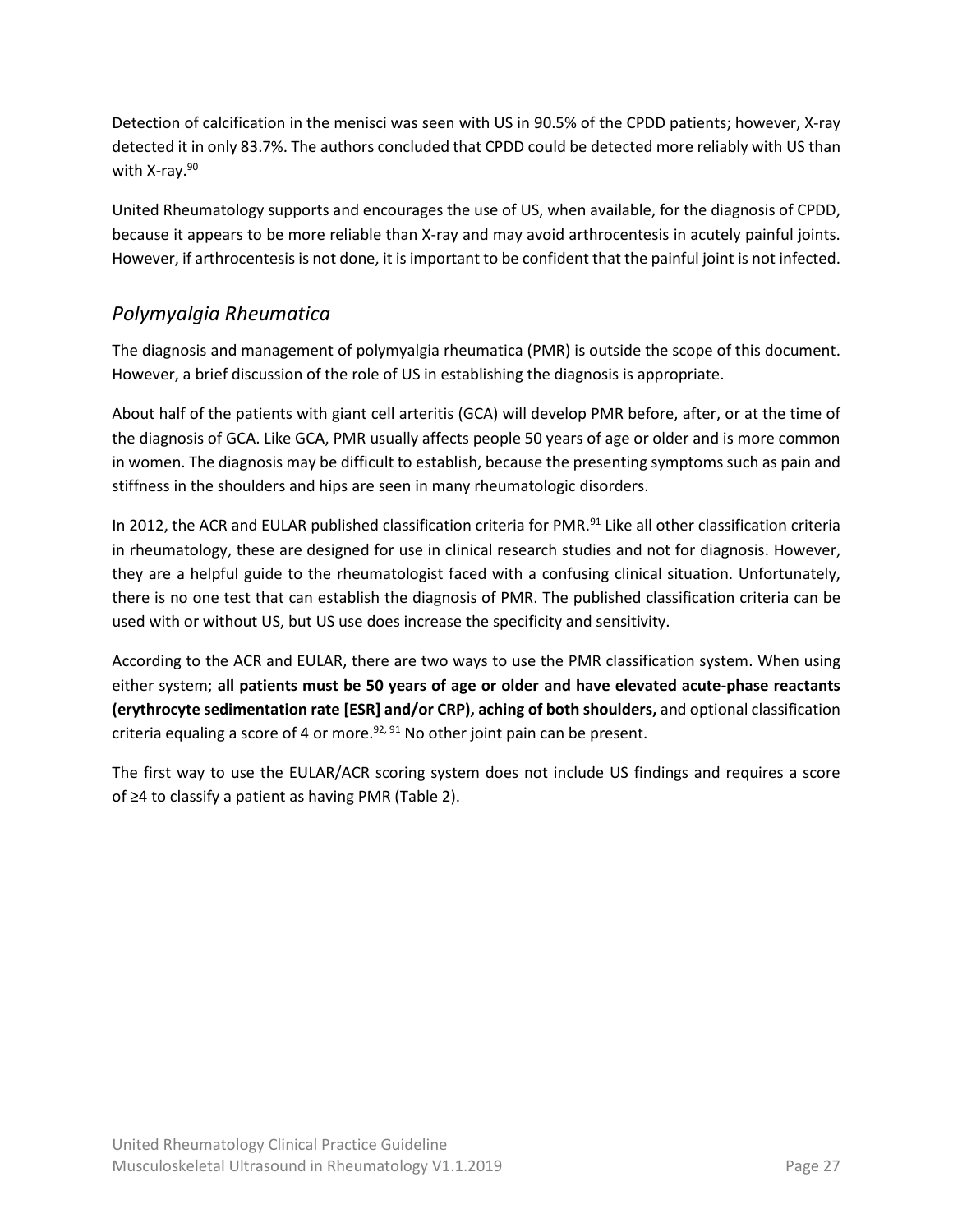#### <span id="page-27-0"></span>*Table 2. EULAR/ACR scoring system for polymyalgia rheumatica (PMR) without ultrasound*

| <b>Clinical Findings</b>                           | <b>Points</b> |
|----------------------------------------------------|---------------|
| Morning stiffness for more than 45 minutes         |               |
| Normal RA serology (negative RF and negative ACPA) |               |
| Hip pain or limited range of motion                |               |
| No other joint pain                                |               |

**Note: patients must be >50 years of age, have an abnormal ESR and/or CRP, and complain of bilateral shoulder aches.**

A score of 4 or more classifies a patient as having PMR. The specificity of this scoring system is best when trying to tell the difference between PMR and other shoulder problems (79%) except when trying to differentiate between PMR and RA where the sensitivity is only 61%.

ACR, American College of Rheumatology; ACPA, anticitrullinated protein antibody; CRP, C-reactive protein; ESR, erythrocyte sedimentation rate; EULAR, European Leagues Against Rheumatism; PMR, polymyalgia rheumatica; RA, rheumatoid arthritis; RF, rheumatoid factor

The committee developing the classification criteria found that, when US was added to the standard scoring system, the sensitivity of the criteria improved from 79% to 86% for differentiating PMR from other shoulder disorders except RA; in RA, sensitivity of the criteria improved from 61% to 65%.<sup>92</sup> When using the system with US findings, scores of 1 can be obtained for demonstrating either [\(Table](#page-28-1) 3):

- One shoulder with either subdeltoid bursitis and/or biceps tenosynovitis and/or glenohumeral synovitis AND one hip with at least synovitis and/or trochanteric bursitis OR
- Both shoulders with subdeltoid bursitis and/or biceps tenosynovitis or glenohumeral synovitis

The second way to use the EULAR/ACR scoring system for PMR diagnosis does require the use of US. It has the same requirements for use as the non-US-based system with respect to patient age, elevated acute-phase reactants, and bilateral shoulder aches. This system requires a minimal score of 5 for a patient to be classified as having PMR [\(Table](#page-28-1) 3).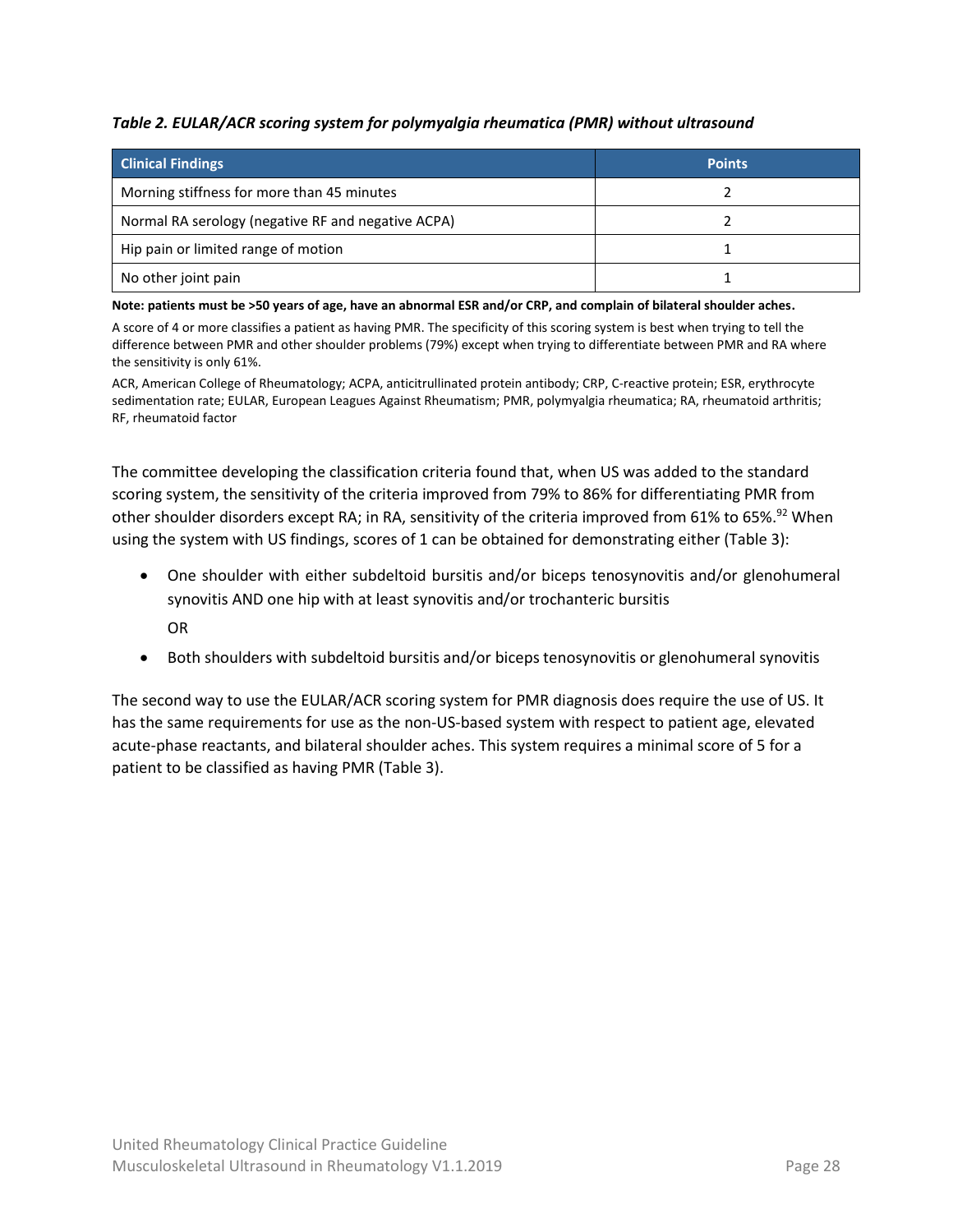<span id="page-28-1"></span>*Table 3. EULAR/ACR classification system for polymyalgia rheumatica (PMR) with ultrasound*

| <b>Clinical Findings</b>                                                                                                                                       | <b>Points</b> |
|----------------------------------------------------------------------------------------------------------------------------------------------------------------|---------------|
| Morning stiffness for more than 45 minutes                                                                                                                     |               |
| Normal RA serology (negative RF and negative ACPA)                                                                                                             |               |
| Hip pain or limited range of motion                                                                                                                            |               |
| No other joint pain                                                                                                                                            |               |
| <b>Ultrasound Findings</b>                                                                                                                                     |               |
| One shoulder with either subdeltoid bursitis, and/or biceps tenosynovitis and/or<br>glenohumeral synovitis AND one hip with synovitis or trochanteric bursitis |               |
| <b>Both</b> shoulders with subdeltoid bursitis and biceps tenosynovitis or glenohumeral<br>synovitis                                                           |               |

**Note: patients must be >50 years of age, have an abnormal ESR and/or CRP, and complain of bilateral shoulder aches**

A score of 5 or more classifies a patient with PMR, when US is included in the classification criteria scoring system.

ACR, American College of Rheumatology; ACPA, anticitrullinated protein antibody; CRP, C-reactive protein; ESR, erythrocyte sedimentation rate; EULAR, European Leagues Against Rheumatism; PMR, polymyalgia rheumatica; RA, rheumatoid arthritis; RF, rheumatoid factor

In a US, tenosynovitis is seen as hypoechoic or anechoic material in the tendon sheath that is compressible and has no flow on power Doppler examination. The findings must be seen in two perpendicular views.

Synovitis (non-compressible hypoechoic soft tissue with increased power Doppler signal) in a joint may be seen in the glenohumeral- or hip-joint(s). These findings also must be confirmed on two orthogonal views.

Hypoechoic compressible fluid collections consistent with joint effusions may also be seen, especially in the shoulder or hip,<sup>93, 94</sup> and must also be confirmed on two perpendicular views.

Bursitis, especially at the subacromial-subdeltoid or trochanteric bursa in the hips, may also be demonstrated. On US, bursitis appears as an anechoic or hypoechoic collection distending the bursa. There may be synovial hypertrophy and/or thickening of the bursal wall. The changes must be seen on two orthogonal views.

Patients suspected of having GCA as well as PMR should be evaluated as described i[n Appendix A](#page-43-0)—Giant [Cell Arteritis.](#page-43-0)

#### <span id="page-28-0"></span>*Additional Applications of Diagnostic Ultrasound in Rheumatology*

This guideline focuses on the use of US in the evaluation of some of the most common causes of rheumatologic disorders. There are many other indications for US that are beyond the scope of this guideline. Some additional indications for US that may be of interest to rheumatologists are listed in [Table](#page-29-0) 4. <sup>95</sup> The list is incomplete, because appropriate indications for diagnostic and interventional US are constantly evolving. It is important to note that, although rheumatologists most commonly perform US or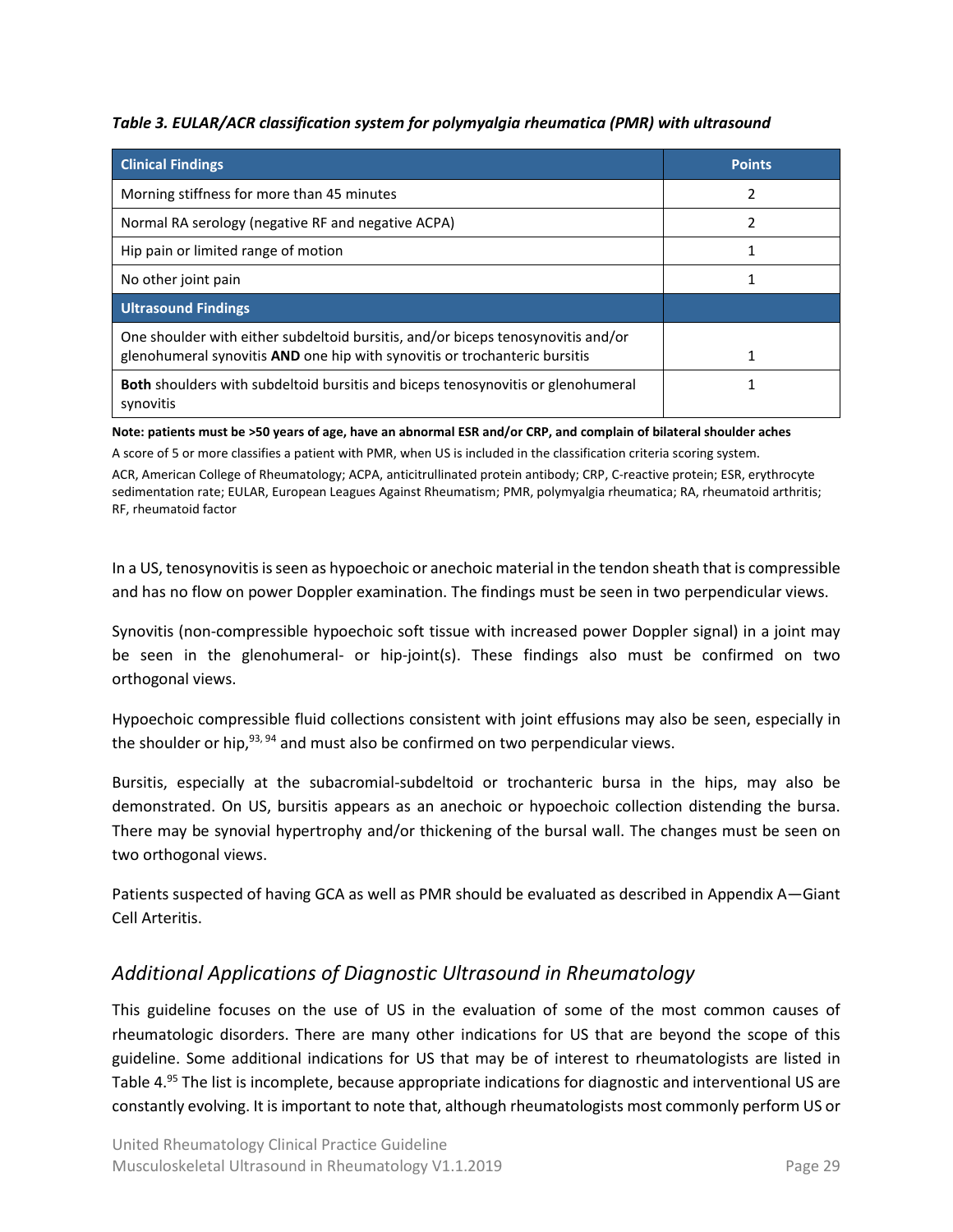refer patients for US of the musculoskeletal system, it may be appropriate for them to perform US for other indications (some of which require specific training outside the usual musculoskeletal imaging courses and certification) at the point of care. I[n Table](#page-29-0) 4, indications marked with an asterisk require more training and experience than that required to pass the current ACR certification examination.

| <b>Anatomic Location</b> | <b>Indications</b>                                                                                                                                                                                                  |                                                                                                                                                                                                                                                                |  |
|--------------------------|---------------------------------------------------------------------------------------------------------------------------------------------------------------------------------------------------------------------|----------------------------------------------------------------------------------------------------------------------------------------------------------------------------------------------------------------------------------------------------------------|--|
| Shoulder                 | Rotator cuff tears (partial and full<br>$\bullet$<br>thickness)*<br>Postoperative rotator cuff failure*<br><b>Bursitis</b><br>$\bullet$<br>Calcific tendonitis<br>$\bullet$                                         | Pectoralis/deltoid tear*<br>$\bullet$<br>Tendinopathy, dislocation,<br>$\bullet$<br>rupture of long head of biceps*<br>Septic arthritis<br>$\bullet$<br>Sternoclavicular joint disease*<br>$\bullet$                                                           |  |
| <b>Elbow and wrist</b>   | Lateral epicondylitis<br>$\bullet$<br>Septic arthritis<br>$\bullet$<br>Medial epicondylitis<br>$\bullet$<br>Tenosynovitis<br>Tendon rupture<br>Ganglion<br>$\bullet$                                                | Radial nerve compression*<br>$\bullet$<br>Median nerve entrapment*<br>$\bullet$<br>Ulnar nerve neuropathy*<br>$\bullet$<br>Ulnar nerve subluxation*<br>$\bullet$<br>Foreign body<br>Olecranon bursitis                                                         |  |
| Hip                      | Effusion<br>$\bullet$<br>Extraarticular snapping hip<br>Sports hernia*<br>$\bullet$                                                                                                                                 | Muscle injuries (high grade)<br>$\bullet$<br>Evaluation of lateral femoral<br>cutaneous and femoral nerves*                                                                                                                                                    |  |
| <b>Knee</b>              | Patellar tendinopathy or tear<br>$\bullet$<br>Quadriceps tendinosis or tear<br>Medial collateral ligament<br>$\bullet$<br>Effusion or synovitis<br>$\bullet$<br>Pes anserinus tendino-bursitis<br>$\bullet$         | Baker's cyst<br>$\bullet$<br>Periarticular ganglion<br>Periarticular bursitis<br>Osgood Schlatter's disease*                                                                                                                                                   |  |
| Ankle                    | Tendon tears<br>$\bullet$<br>Sheath effusions<br>Calcific tendinitis<br>$\bullet$<br>Retrocalcaneal bursitis<br>Peroneal tendon dislocation*<br>$\bullet$<br>Anterior talofibular ligament<br>injury*<br>Entrapment | Morton's neuroma<br>$\bullet$<br>Calcaneofibular ligament injury*<br>Effusion<br>$\bullet$<br>Deltoid ligament injury<br>$\bullet$<br><b>Plantar fasciitis</b><br>$\bullet$<br>Ganglion cyst<br>$\bullet$<br>Achilles' tendinopathy or tear<br>Haglund disease |  |
| <b>Miscellaneous</b>     | Sjögren's syndrome* (see Appendix B-Sjögren's Syndrome)<br>$\bullet$                                                                                                                                                |                                                                                                                                                                                                                                                                |  |

<span id="page-29-0"></span>*Table 4. Some additional indications for diagnostic ultrasound*

\*Denotes conditions that require that both the individual performing and/or interpreting the examination have additional training in US specific to the condition to be evaluated.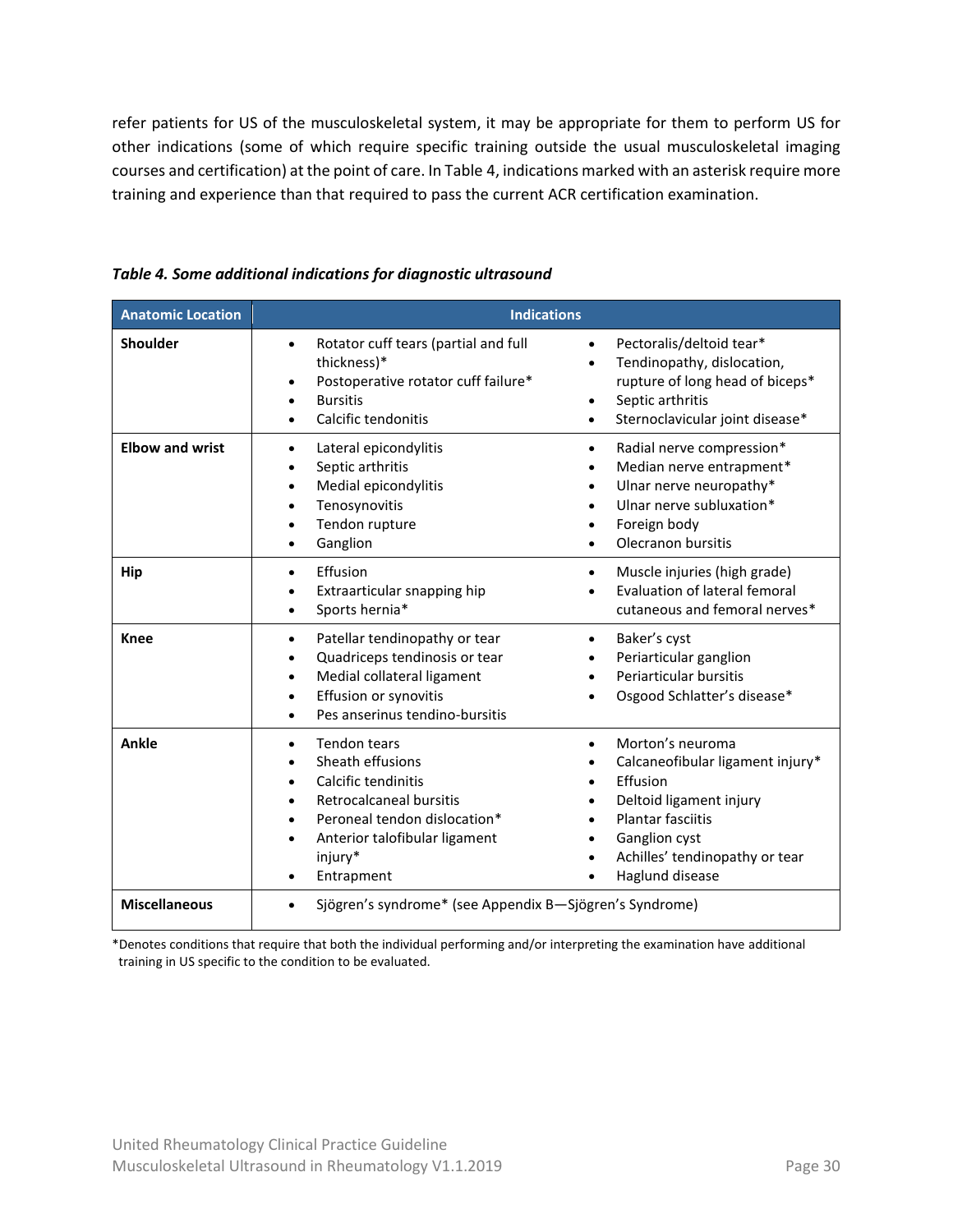#### <span id="page-30-0"></span>**Interventional Musculoskeletal Ultrasound**

Rheumatologists routinely perform joint aspirations and injections in the office setting. In addition to intraarticular injections of steroids or hyaluronic acid (or other agents), aspirations of an effusion are commonly performed for diagnostic purposes or to relieve symptoms. Many rheumatologists use palpation to identify a joint for injection and/or aspiration. Not all of these procedures are successful and, when the target is missed, repeat procedures may be needed. After a therapeutic injection, the patient may not have the expected improvement in symptoms or may even have an occasional adverse event secondary to an extraarticular injection, such as local soft-tissue damage. When procedures are performed with palpation guidance alone, there is a risk of injuring a blood vessel, tendon, or nerve when passing a needle or other device into the soft tissue or joint. This can almost always be avoided, if US guidance is used.

Real-time US image guidance for joint aspirations, injections, aspiration of soft-tissue collections, and joint biopsies is gaining more acceptance in the rheumatology community. This approach has the advantage of providing visualization of the needle in real time, as it is passes from the skin to the target joint or soft tissue. As a result, US-guided procedures are less time-consuming, usually less painful, more accurate, and safer than those performed with palpation alone.<sup>96-98</sup> In addition, they can usually be performed at the point of care. A US scan can be used prior to needle entry to determine whether free fluid for aspiration is available within a joint, thereby preventing the discomfort associated with futile "dry" taps when no fluid is present. When very little fluid is present, US guidance allows rapid and accurate localization and evacuation of the fluid while limiting the trauma associated with "searching" for the joint fluid by blindly moving the needle tip under the skin as is often necessary with palpation-guided aspiration. By visualizing the path of the needle and the target, the operator is able to avoid puncturing blood vessels, which could result in a post-procedure hematoma, especially in patients on anticoagulants or with a bleeding diathesis. In addition, direct injection into tendons, which may be associated with tendon rupture, can be avoided with an image-guided procedure. Finally, when aspirations and/or injections are performed with direct US visualization of the target, the accurate placement of the needle and injection of therapeutic agents can be confirmed.

Finnoff et al.<sup>99</sup> published a systematic review comparing the value of US guidance versus palpitation alone for diagnostic or therapeutic injections, aspirations and tenotomies, releases, and hydrodissection. The authors concluded that US-guided interventions involving painful or inflamed joints were more accurate (95% for US-guided vs 81% for palpation), less painful, and more effective than palpation-guided procedures.

In a study with 108 patients, (44 with RA, 52 with OA, and 13 with other diseases) different joints were injected using only palpation to guide the needle.<sup>100</sup> Unfortunately six patients were lost to follow up. The study found that half of the needles and injections were not inserted into the target; the injections were administered by rheumatologists. Another study compared the accuracy of needle placement into small joints (proximal interphalangeal joints and metacarpophalangeal joints) in patients with synovitis in at least one joint.<sup>101</sup> Seventeen patients had a needle placed by an experienced rheumatologist using palpation. Fifty-three small joints of the hand (in 30 patients) were accessed using US image guidance.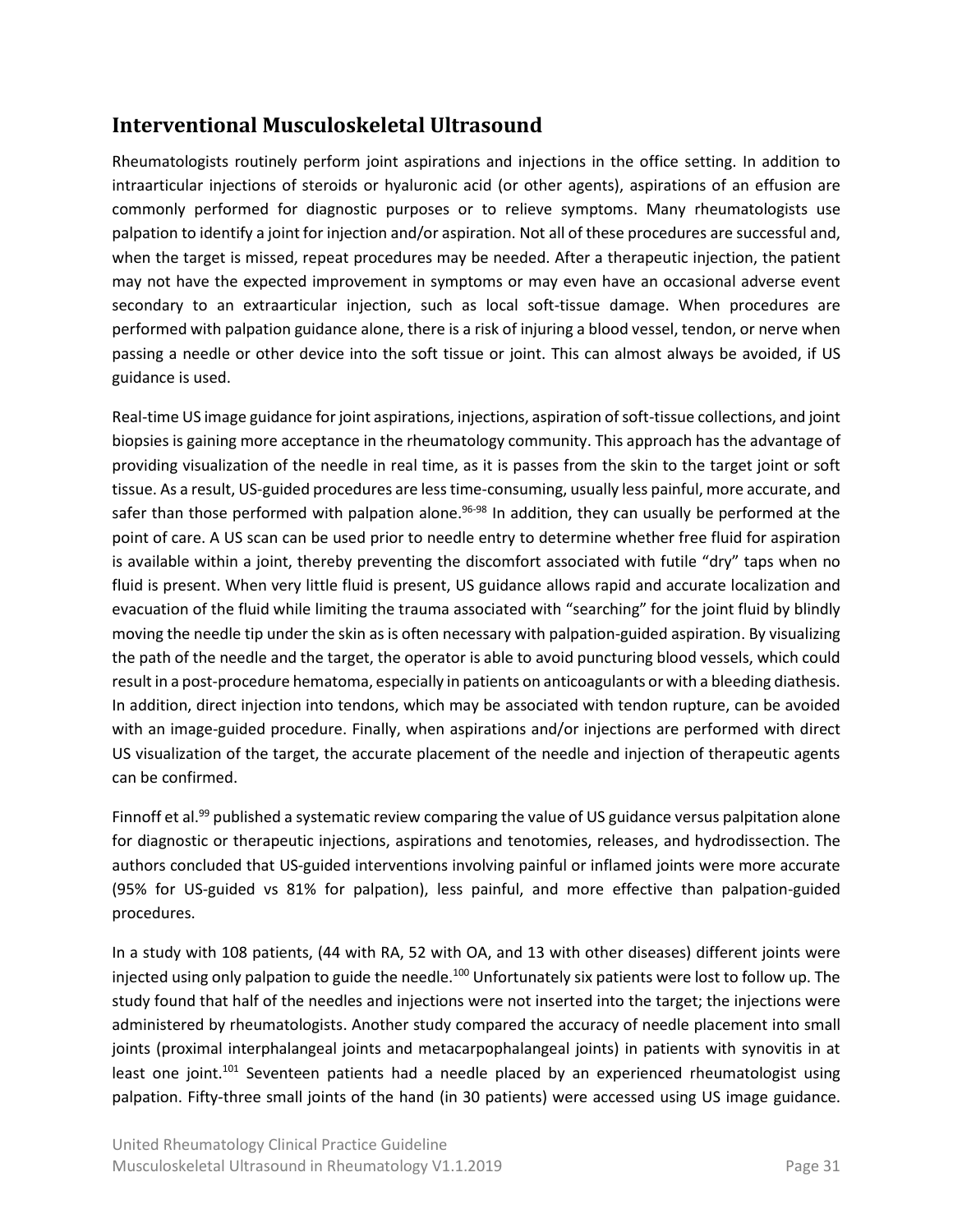The position of the needle tip was evaluated by sonography and distention of the joint capsule after injection. In the group accessed by palpation, the needle tip was in the joint in 59% of cases, but no fluid could be aspirated. In joints accessed with real-time US guidance, the needle tip was inserted into the joint in 96% of the patients. In the US-guided group, joint lavage was performed to obtain samples of synovial fluid.

A report by Balint et al.<sup>102</sup> compared the accuracy of joint aspiration using US-guided needle placement to joint aspiration using palpation-guided needle placement. The patients in this study had either RA, OA, or seronegative arthritis. The joints accessed in both groups included shoulders, elbows, knees, ankles, carpometacarpal joints, metacarpophalangeal, and proximal interphalangeal joints. In the group accessed with US guidance, the success rate was 97%; in the group accessed by palpation, the success rate was only 32%. In the palpation-guided group, joints in the wrist were accessed successfully in 25% of cases. The US-guided group included soft-tissue collections, which were successfully aspirated 100% of the time. Difficulty with accessing joints was encountered not only in the small joints of the hand and wrist but also in larger joints such as the knee (95% success with US guidance vs 40% success by palpation) and shoulder (100% success with US guidance vs 25% success with palpation).<sup>102</sup> All of these studies were small, but all showed that US-guided joint aspiration was more successful than palpation-guided aspiration.<sup>100-102</sup>

In 2012, Sibbitt et al.<sup>103</sup> published a randomized controlled study comparing US-guided aspiration and steroid injections to those performed by palpation. They found that US guidance resulted in 48% less pain, a 183% increase in the volume of fluid aspirated, and overall better outcomes 2 weeks after the procedure when compared to procedures performed without US guidance. It is important to note that, in this study, aspirations performed with US-guidance were done with specialized, and not widely utilized equipment in the form of controlled mechanical aspirating syringes.

The most common indications for US-guided needle placement into a joint include:<sup>104, 98</sup>

- Injection of diagnostic or therapeutic agents such as steroids or hyaluronic acid into a joint
- Aspiration of joint fluid prior to the injection of a diagnostic or therapeutic agent
- Aspiration of fluid prior to the injection of steroids into a Baker's cyst
- Aspiration of joint fluid for analysis
- Aspiration of joint fluid for symptom relief
- Aspiration of joint to exclude infection
- Failed non-image-guided injection or aspiration
- Inability to localize the target by palpation due to body habitus; deep location such as the hip; or anatomic variants, which could be congenital or secondary to surgical intervention or trauma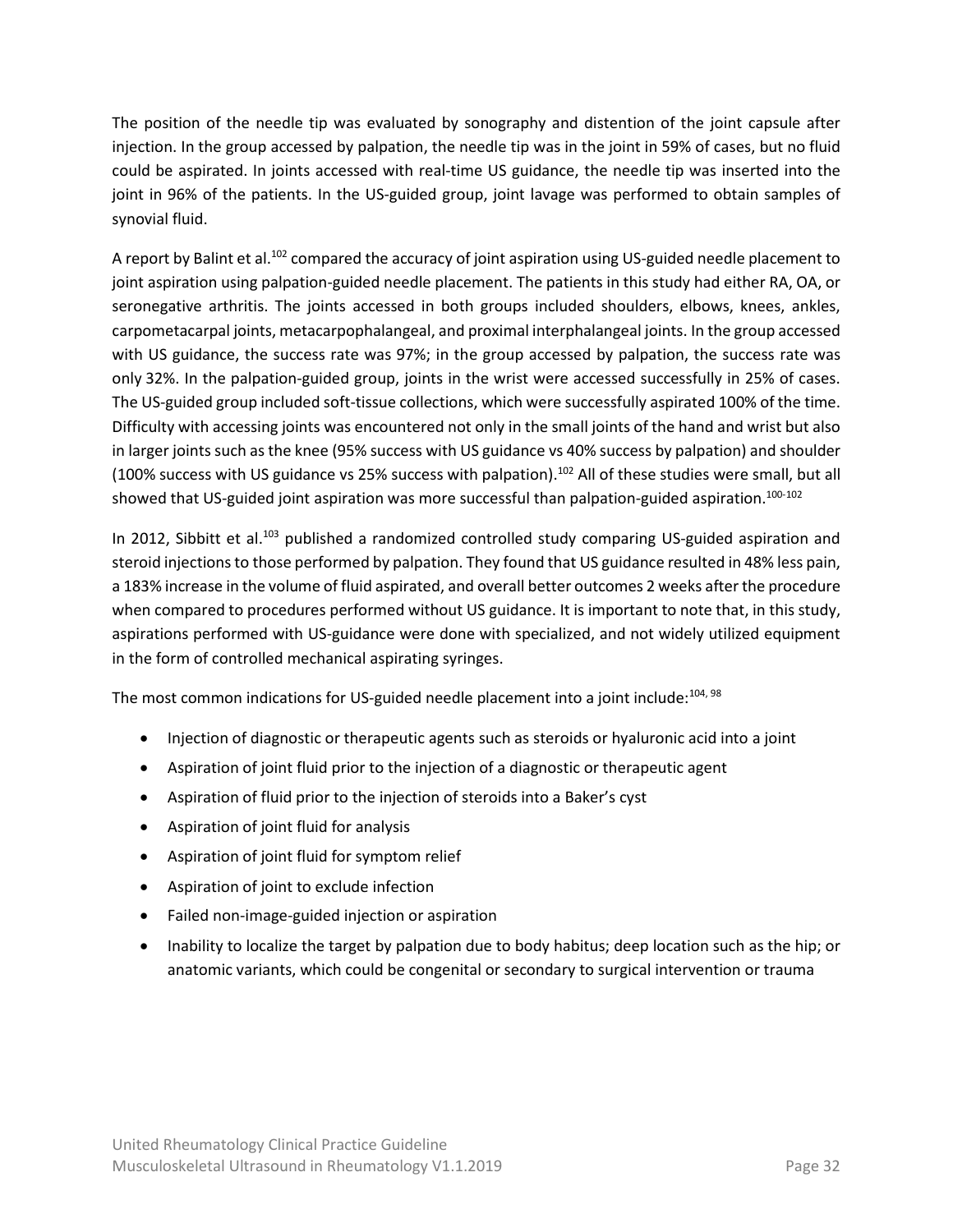The most common indications for US-guided interventions of tendon, ligament, bursal, and muscle disorders include:<sup>104, 98</sup>

- Tendinopathy and partial-thickness tears, including but not limited to rotator-cuff tendinopathy
- Calcific tendinitis of the rotator cuff
- Enthesopathy
- Tenosynovitis
- Tendon snapping
- Tendon subluxation or dislocation
- Trigger-point injections
- Trigger finger
- Lateral epicondylitis
- Contusions of muscles
- Trochanteric bursitis
- Olecranon bursitis
- Tenotomy

The most common indications for US image-guided drainage procedures include:<sup>98</sup>

- Undiagnosed soft-tissue collection such as a cyst, abscess, or liquefied hematoma
- Suspicion of abscess, to obtain fluid for culture
- Treatment of an abscess with aspiration and placement of drain
- Aspiration of a ganglion or synovial cyst

According to the 2016 *American Academy of Orthopaedic Surgeons Evidence-Based Clinical Practice* Guideline for the Management of Carpal Tunnel Syndrome,<sup>105</sup> there is strong evidence to support the use of steroid injections into the carpal tunnel to treat CTS. According to this guideline, CTS is defined as follows:

Carpal Tunnel Syndrome is a symptomatic compression neuropathy of the median nerve at the level of the wrist, characterized physiologically by evidence of increased pressure within the carpal tunnel and decreased function of the nerve at that level. Carpal Tunnel Syndrome can be caused by many different diseases, conditions and events. It is characterized by patients as producing numbness, tingling, hand and arm pain and muscle dysfunction. The disorder is not restricted by age, gender, ethnicity, or occupation and is associated with or caused by systemic disease and local mechanical and disease factors." (Page 24)

A detailed description of CTS and its diagnostic criteria, treatment, and monitoring is beyond the scope of this guideline. However, US-guided injection procedures have become increasingly popular in recent years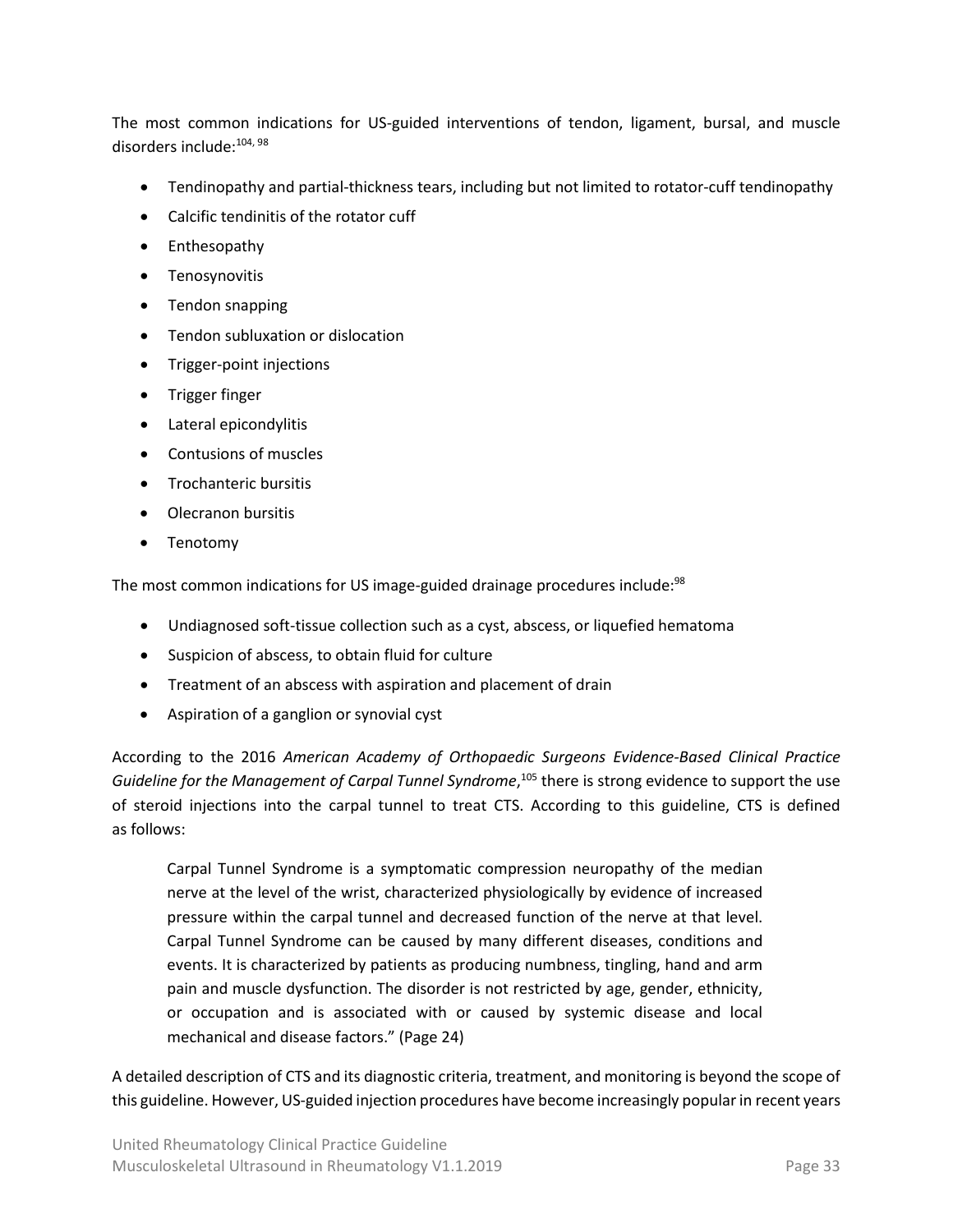and are therefore included in this section. Ultrasound-guided injection of steroids for the management of CTS is safer than palpation-guided injections and was found to be more accurate.

A controlled clinical study comparing patients injected (without US guidance) with either 80 mg of methylprednisolone, 40 mg of methylprednisolone, or placebo followed these patients at 10 weeks for severity of disease and again at 1 year for rate of surgery.<sup>106</sup> It found that improvement in symptoms 10 weeks after injection was greater in the patients who had received methylprednisolone than in those who had received a placebo. Improvement was noted to be better in those patients treated with 80 mg of methylprednisolone than in those treated with 40 mg. At 1 year, the 80-mg methylprednisolone group had less surgery than the 40-mg group, which, in turn, had less surgery than the placebo group. Although the blind injections were effective at 10 weeks, they were not very durable, and most patients had surgery by the end of 1 year. Makhlouf et al.<sup>107</sup> reported the results of a randomized controlled study comparing the results of US-guided steroids injections for CTS to conventional palpation-guided steroid injections. They reported that patients in the US-guided injection group had less procedural pain than those in the palpation-guided group. In addition, the US group had less pain immediately after the injection, as well as 2 weeks and 6 months later than those in the palpation-guided group. The average time to reinjection was 9.1 months in the US-guided group and 7.0 months in the palpation-guided injection group. In some patients, CTS can spontaneously resolve and for those individuals, steroid injections may help avoid surgery.

A more recent study compared the effectiveness of US-guided injections to blind injections for CTS and found that US-guided procedures were safer than blind injections.<sup>108</sup> In addition, US patients were less likely to need repeat injections within 1 year when compared to patients who had blind injections. Of the patients injected with US guidance, only 44% eventually required surgery; of those who had a blind injection, 64% required surgery.

Ultrasound-guided injection of the carpal tunnel requires detailed understanding of the target anatomy and special training and technique, and should not be performed by anyone without appropriate expertise.

Contraindications to US-guided interventions are: 84,85

- Active infection over the puncture site
- Tumor or mass overlying the site
- Rash over the sampling site
- Inaccessible site (inadequate acoustic window or visualization of the target)

United Rheumatology strongly encourages the use of US guidance (when available) for all interventions, unless contraindicated.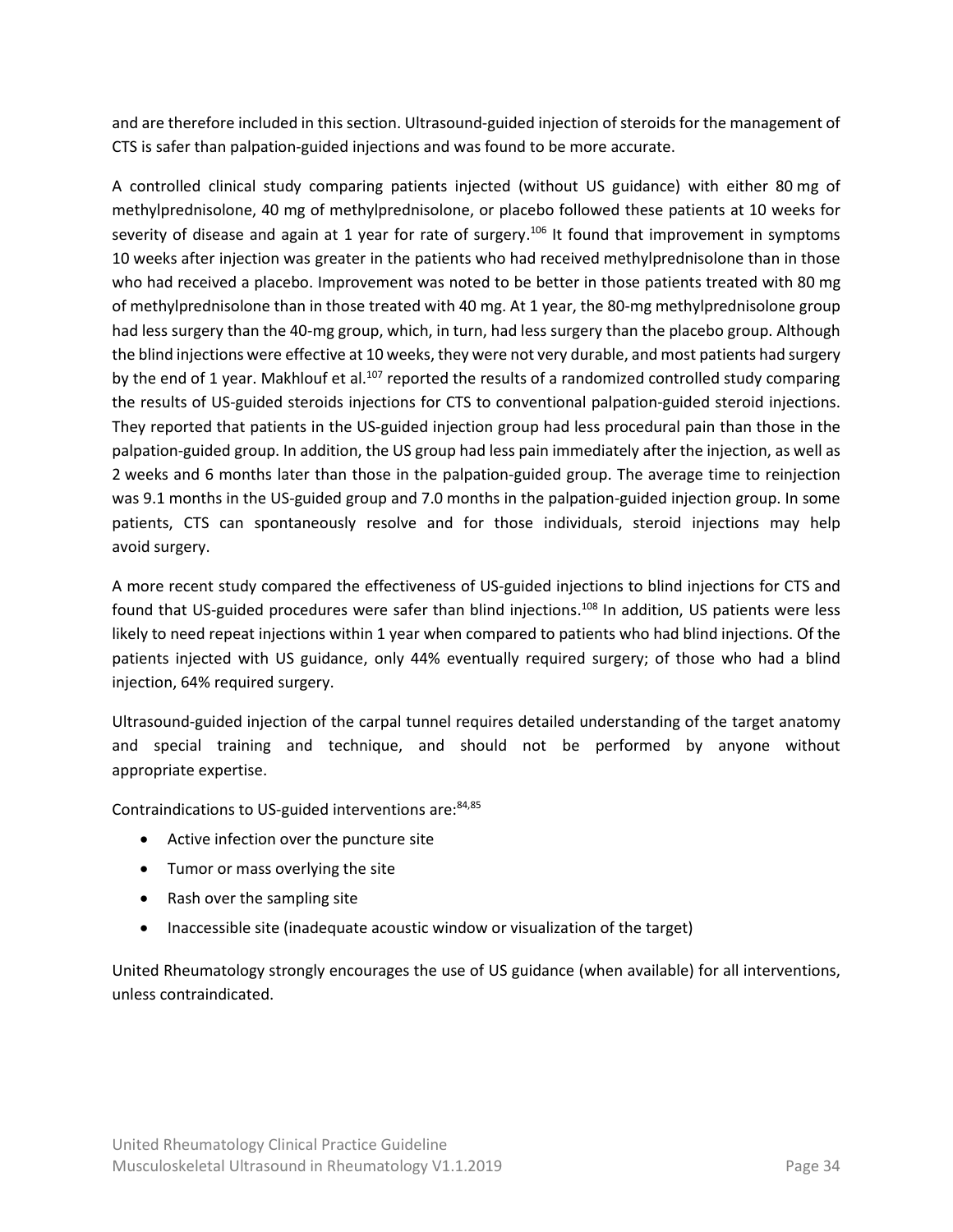## <span id="page-34-0"></span>**Summary and Conclusions**

United Rheumatology encourages the use of US in the practice of rheumatology. Ultrasound can assist rheumatologists in establishing a diagnosis when the clinical diagnosis is unclear. It can also be used to monitor patient response to treatment and is an extremely effective tool when used to guide biopsies, injections, and/or aspirations; improving accuracy and decreasing the need for repeat procedures. The EULAR-OMERACT scoring system for synovitis in patients with RA is a novel instrument that may be helpful to clinicians, but further evaluation with larger randomized controlled studies is needed to validate and/or modify it.

This guideline is designed to assist the practicing rheumatologist in determining the appropriate use of US. United Rheumatology will continually monitor the literature and update this guideline as appropriate.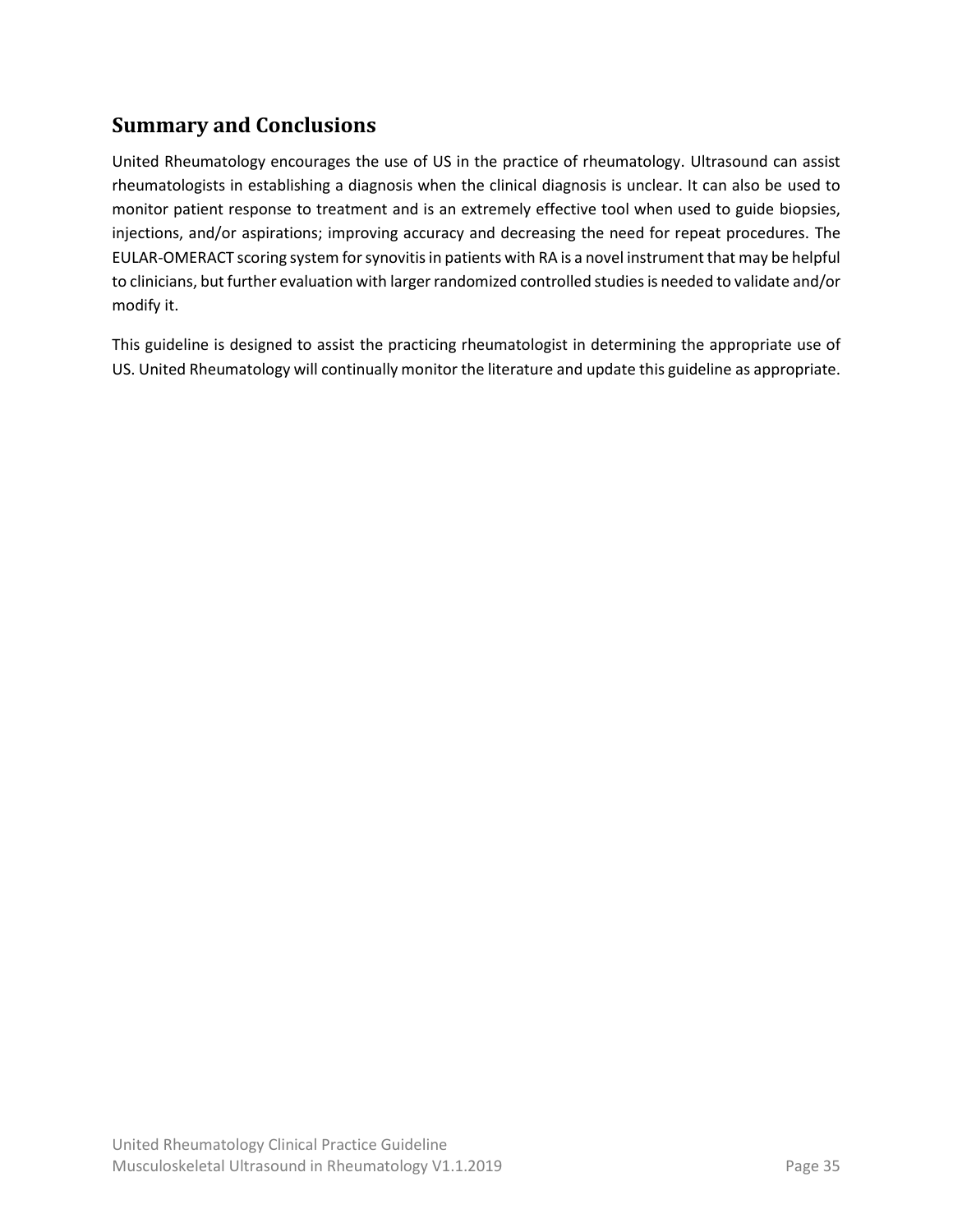## <span id="page-35-0"></span>**Glossary**

| <b>Erosion</b>                      | An intraarticular discontinuity of the bone surface that is visible in two<br>perpendicular planes. <sup>17</sup>                                                                                                                                                                                                                                                                                                                                                                                                                                                                                                                                                                                                                                       |
|-------------------------------------|---------------------------------------------------------------------------------------------------------------------------------------------------------------------------------------------------------------------------------------------------------------------------------------------------------------------------------------------------------------------------------------------------------------------------------------------------------------------------------------------------------------------------------------------------------------------------------------------------------------------------------------------------------------------------------------------------------------------------------------------------------|
| Joint effusion or<br>synovial fluid | Abnormal hypoechoic or anechoic (relative to subdermal fat, but<br>sometimes may be isoechoic or hyperechoic) intraarticular material that<br>is displaceable and compressible, but does not exhibit Doppler signal. <sup>17</sup>                                                                                                                                                                                                                                                                                                                                                                                                                                                                                                                      |
| <b>Synovial hypertrophy</b>         | Abnormal hypoechoic (relative to subdermal fat, but sometimes may be<br>isoechoic or hyperechoic) intraarticular tissue that is not displaceable<br>and poorly compressible and may exhibit Doppler signal. <sup>17</sup>                                                                                                                                                                                                                                                                                                                                                                                                                                                                                                                               |
| <b>Tenosynovitis</b>                | Hypoechoic or anechoic thickened tissue with or without fluid within the<br>tendon sheath that is seen in two perpendicular planes and may exhibit<br>Doppler signal. <sup>17</sup>                                                                                                                                                                                                                                                                                                                                                                                                                                                                                                                                                                     |
| Enthesopathy                        | Abnormally hypoechoic (loss of normal fibrillar architecture) and/or<br>thickened tendon or ligament at its bony attachment (may occasionally<br>contain hyperechoic foci consistent with calcification) seen in two<br>perpendicular planes that may exhibit Doppler signal and/or bony<br>changes such as enthesophytes, erosions, or irregularity. <sup>17</sup>                                                                                                                                                                                                                                                                                                                                                                                     |
| <b>Additional Definitions</b>       |                                                                                                                                                                                                                                                                                                                                                                                                                                                                                                                                                                                                                                                                                                                                                         |
| <b>Color flow Doppler</b>           | Technique that "estimates the average velocity of flow within a vessel by<br>color coding the information. The direction of blood flow is assigned the<br>color red or blue, indicating flow toward or away from the ultrasound<br>transducer." The color is superimposed on a gray-scale image. Color flow<br>is often combined with pulsed Doppler or spectral Doppler, which<br>"allows a sampling volume or 'gate' to be positioned in a vessel visualized<br>on the gray-scale image and displays a graph of the full range of blood<br>velocities within the gate versus time. The amplitude of the signal is<br>approximately proportional to the number of red blood cells and is<br>indicated, not in color but simply as a shade of gray."109 |
| <b>Power Doppler</b>                | This technique "depicts the amplitude, or power of Doppler signal rather<br>than the frequency shift", which permits the detection of a larger range<br>of Doppler signal and allows for the visualization of vessels with very low<br>flow velocities; however, it cannot be used to determine direction<br>of flow. <sup>109</sup>                                                                                                                                                                                                                                                                                                                                                                                                                    |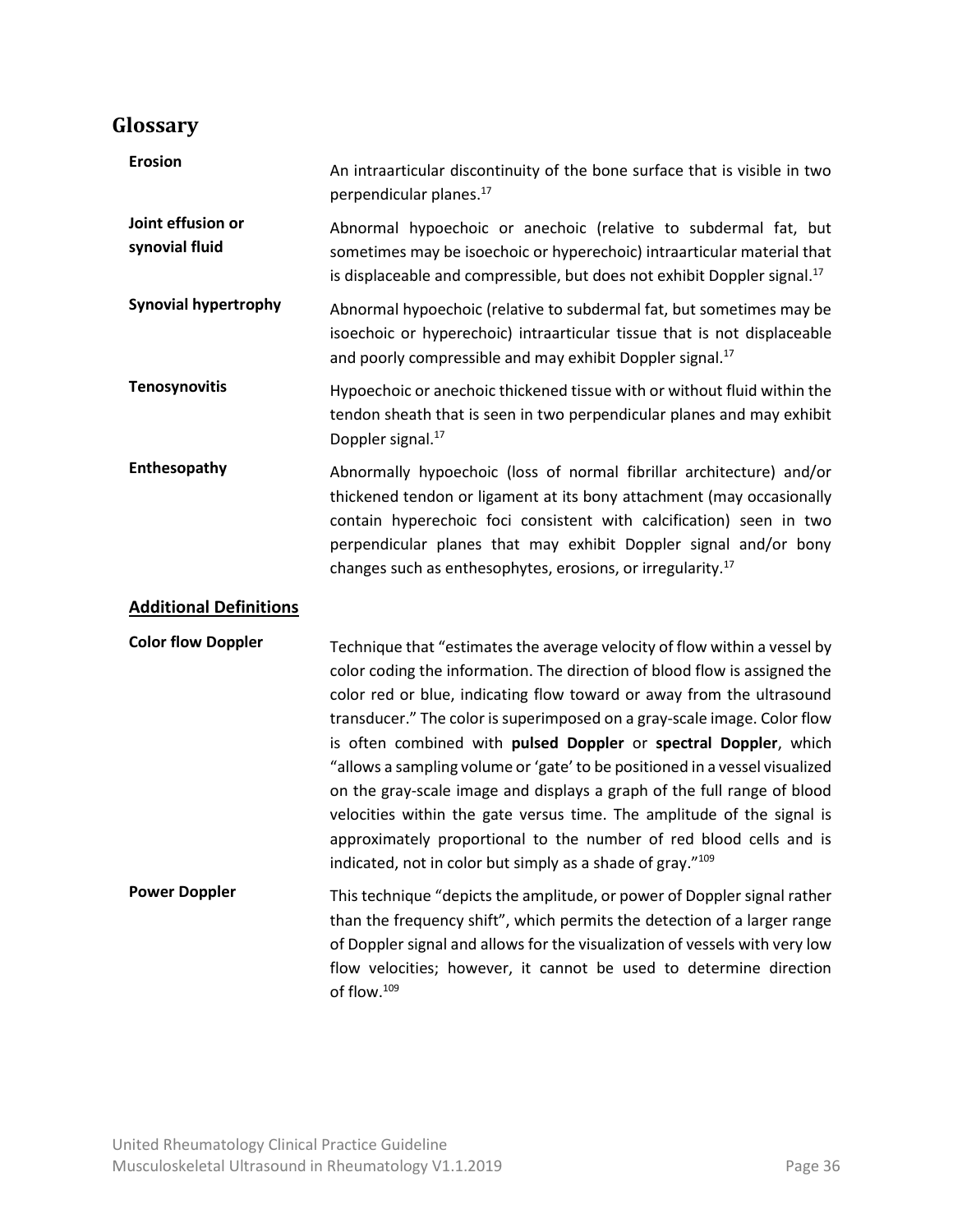#### <span id="page-36-0"></span>**References**

- 1. Backhaus M, Kamradt T, Sandrock D, Loreck D, Fritz J, et al. Arthritis of the finger joints: a comprehensive approach comparing conventional radiography, scintigraphy, ultrasound, and contrast-enhanced magnetic resonance imaging. *Arthritis Rheum* 1999;42:1232-1245.
- 2. Grassi W, Tittarelli E, Pirani O, Avaltroni D, Cervini C. Ultrasound examination of metacarpophalangeal joints in rheumatoid arthritis. *Scand J Rheumatol* 1993;22:243- 247.
- 3. Samuels J, Abramson SB, Kaeley GS. The use of musculoskeletal ultrasound by rheumatologists in the United States. *Bull NYU Hosp Jt Dis* 2010;68:292-298.
- 4. Ultrasound School of North American Rheumatologists. Training Program. <http://www.ussonar.org/training/overview/> . Accessed July 12, 2017.
- 5. Torralba KD, Cannella AC, Kissin EY, Bolster MB, Salto LM, et al. Musculoskeletal ultrasound instruction in adult rheumatology fellowship programs. *Arthritis Care Res (Hoboken)* 2017.
- 6. Backhaus M, Burmester GR, Gerber T, Grassi W, Machold KP, et al. Guidelines for musculoskeletal ultrasound in rheumatology. *Ann Rheum Dis* 2001;60:641-649.
- 7. Möller I, Janta I, Backhaus M, Ohrndorf S, Bong D, et al. EULAR Ultrasound Scanning App. [https://www.eular.org/eular\\_ultrasound\\_sc](https://www.eular.org/eular_ultrasound_scanning_app.cfm) [anning\\_app.cfm.](https://www.eular.org/eular_ultrasound_scanning_app.cfm) Accessed September 17, 2017.
- 8. Tamborrini G, Micu M, Vlad V, Baraliakos X, Fodor D, et al. EULAR Imaging Library. [https://www.eular.org/eular\\_imaging\\_librar](https://www.eular.org/eular_imaging_library_intro.cfm) [y\\_intro.cfm.](https://www.eular.org/eular_imaging_library_intro.cfm) Accessed September 17, 2017.
- 9. Bhasin S, Cheung PP. The role of power Doppler ultrasonography as disease activity

marker in rheumatoid arthritis. *Dis Markers*  2015;2015:325909.

- 10. Porta F, Radunovic G, Vlad V, Micu MC, Nestorova R, et al. The role of Doppler ultrasound in rheumatic diseases. *Rheumatology (Oxford)* 2012;51:976-982.
- 11. D'Agostino MA, Terslev L, Aegerter P, Backhaus M, Balint P, et al. Scoring ultrasound synovitis in rheumatoid arthritis: a EULAR-OMERACT ultrasound taskforce-Part 1: definition and development of a standardised, consensus-based scoring system. *RMD Open* 2017;3:e000428.
- 12. Wakefield RJ, Gibbon WW, Conaghan PG, O'Connor P, McGonagle D, et al. The value of sonography in the detection of bone erosions in patients with rheumatoid arthritis: a comparison with conventional radiography. *Arthritis Rheum* 2000;43:2762-2770.
- 13. Patil P, Dasgupta B. Role of diagnostic ultrasound in the assessment of musculoskeletal diseases. *Ther Adv Musculoskelet Dis* 2012;4:341-355.
- 14. McGonagle D, Conaghan PG, Emery P. Psoriatic arthritis: a unified concept twenty years on. *Arthritis Rheum* 1999;42:1080- 1086.
- 15. Parker L, Nazarian LN, Carrino JA, Morrison WB, Grimaldi G, et al. Musculoskeletal imaging: medicare use, costs, and potential for cost substitution. *J Am Coll Radiol* 2008;5:182-188.
- 16. Kanesa-Thasan RM, Nazarian LN, Parker L, Rao VM, Levin DC. Comparative trends in utilization of MRI and ultrasound to evaluate nonspine joint disease 2003 to 2015. *J Am Coll Radiol* 2018;15:402-407.
- 17. Wakefield RJ, Balint PV, Szkudlarek M, Filippucci E, Backhaus M, et al. Musculoskeletal ultrasound including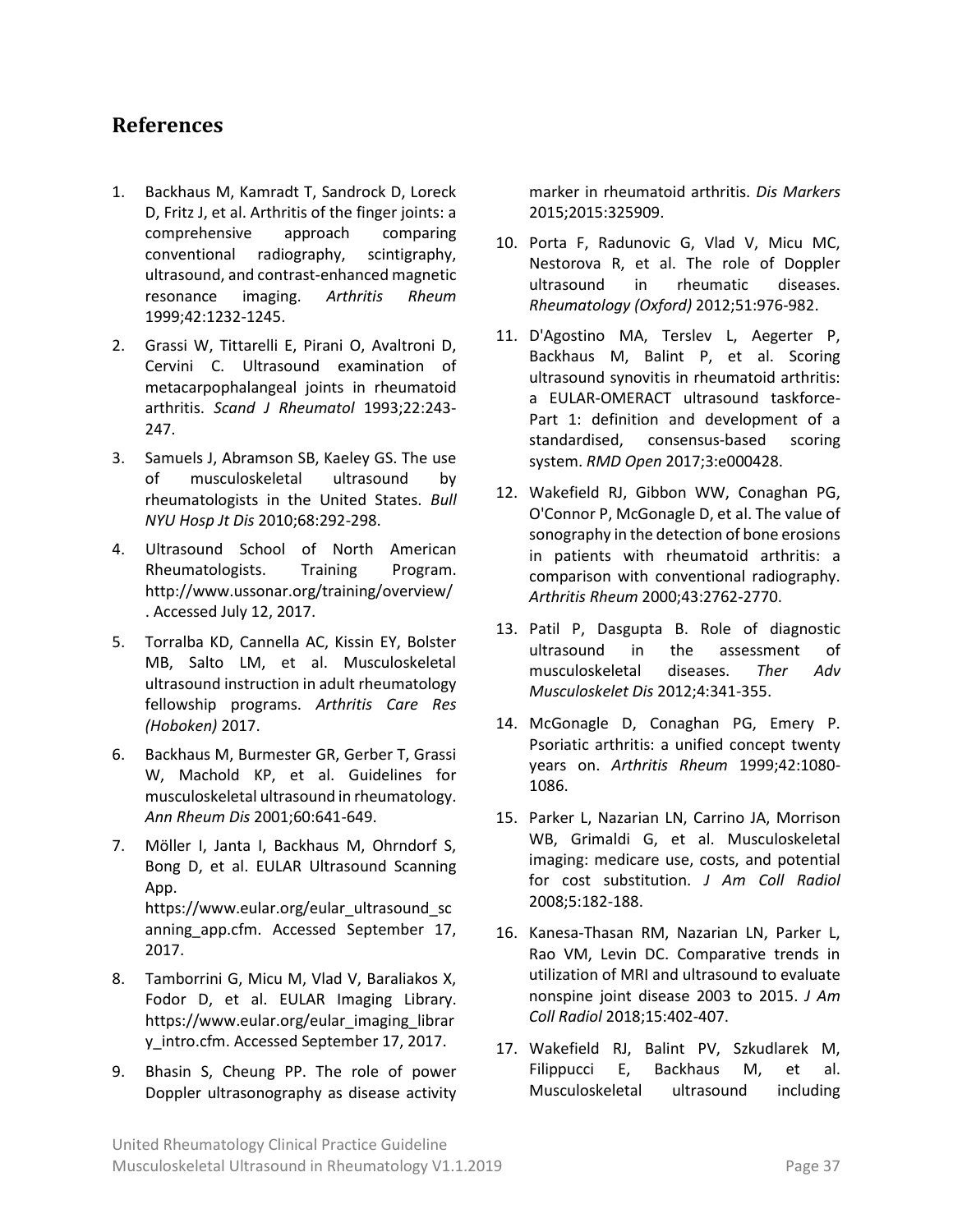definitions for ultrasonographic pathology. *J Rheumatol* 2005;32:2485-2487.

- 18. Joshua F, Lassere M, Bruyn GA, Szkudlarek M, Naredo E, et al. Summary findings of a systematic review of the ultrasound assessment of synovitis. *J Rheumatol* 2007;34:839-847.
- 19. D'Agostino MA, Conaghan PG, Naredo E, Aegerter P, Iagnocco A, et al. The OMERACT ultrasound task force - advances and priorities. *J Rheumatol* 2009;36:1829-1832.
- 20. Terslev L, Naredo E, Aegerter P, Wakefield RJ, Backhaus M, et al. Scoring ultrasound synovitis in rheumatoid arthritis: a EULAR-OMERACT ultrasound taskforce-Part 2: reliability and application to multiple joints of a standardised consensus-based scoring system. *RMD Open* 2017;3:e000427.
- 21. Kane D, Grassi W, Sturrock R, Balint PV. Musculoskeletal ultrasound--a state of the art review in rheumatology. Part 2: Clinical indications for musculoskeletal ultrasound in rheumatology. *Rheumatology (Oxford)* 2004;43:829-838.
- 22. McAlindon T, Kissin E, Nazarian L, Ranganath V, Prakash S, et al. American College of Rheumatology report on reasonable use of musculoskeletal ultrasonography in rheumatology clinical practice. *Arthritis Care Res (Hoboken)* 2012;64:1625-1640.
- 23. Filer A, de Pablo P, Allen G, Nightingale P, Jordan A, et al. Utility of ultrasound joint counts in the prediction of rheumatoid arthritis in patients with very early synovitis. *Ann Rheum Dis* 2011;70:500-507.
- 24. Naredo E, Bonilla G, Gamero F, Uson J, Carmona L, Laffon A. Assessment of inflammatory activity in rheumatoid arthritis: a comparative study of clinical evaluation with grey scale and power Doppler ultrasonography. *Ann Rheum Dis* 2005;64:375-381.
- 25. Szkudlarek M, Court-Payen M, Strandberg C, Klarlund M, Klausen T, Ostergaard M. Power

Doppler ultrasonography for assessment of synovitis in the metacarpophalangeal joints of patients with rheumatoid arthritis: a comparison with dynamic magnetic resonance imaging. *Arthritis Rheum* 2001;44:2018-2023.

- 26. Aletaha D, Neogi T, Silman AJ, Funovits J, Felson DT, et al. 2010 rheumatoid arthritis classification criteria: an American College of Rheumatology/European League Against Rheumatism collaborative initiative. *Ann Rheum Dis* 2010;69:1580-1588.
- 27. Szkudlarek M, Klarlund M, Narvestad E, Court-Payen M, Strandberg C, et al. Ultrasonography of the metacarpophalangeal and proximal interphalangeal joints in rheumatoid arthritis: a comparison with magnetic resonance imaging, conventional radiography and clinical examination. *Arthritis Res Ther* 2006;8:R52.
- 28. Rees JD, Pilcher J, Heron C, Kiely PD. A comparison of clinical vs ultrasound determined synovitis in rheumatoid arthritis utilizing gray-scale, power Doppler and the intravenous microbubble contrast agent 'Sono-Vue'. *Rheumatology (Oxford)*  2007;46:454-459.
- 29. Ten Cate DF, Luime JJ, Swen N, Gerards AH, De Jager MH, et al. Role of ultrasonography in diagnosing early rheumatoid arthritis and remission of rheumatoid arthritis--a systematic review of the literature. *Arthritis Res Ther* 2013;15:R4.
- 30. Alivernini S, Peluso G, Fedele AL, Tolusso B, Gremese E, Ferraccioli G. Tapering and discontinuation of TNF-alpha blockers without disease relapse using ultrasonography as a tool to identify patients with rheumatoid arthritis in clinical and histological remission. *Arthritis Res Ther* 2016;18:39.
- 31. Szkudlarek M, Terslev L, Wakefield RJ, Backhaus M, Balint PV, et al. Summary findings of a systematic literature review of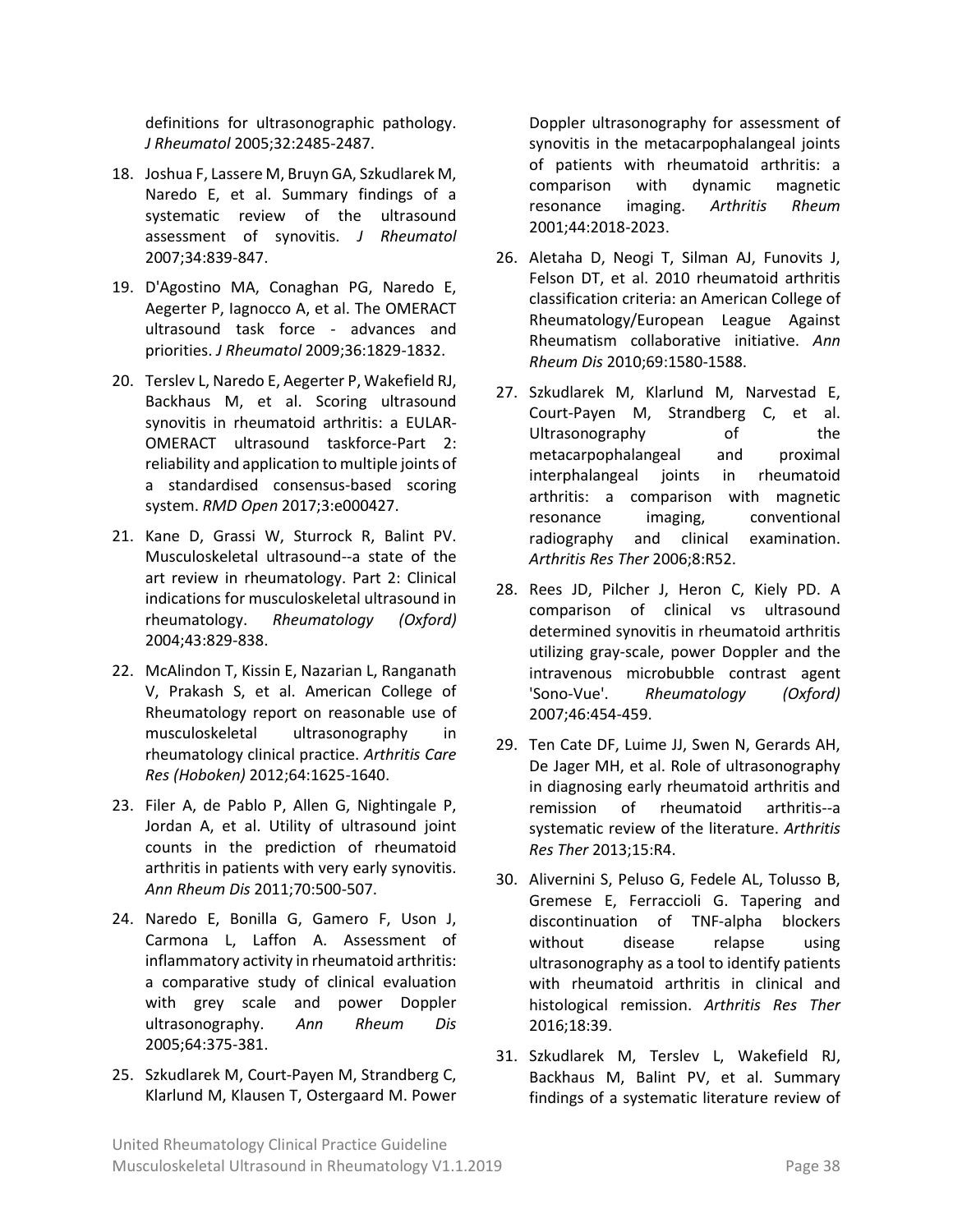the ultrasound assessment of bone erosions in rheumatoid arthritis. *J Rheumatol* 2016;43:12-21.

- 32. Colebatch AN, Edwards CJ, Ostergaard M, van der Heijde D, Balint PV, et al. EULAR recommendations for the use of imaging of the joints in the clinical management of rheumatoid arthritis. *Ann Rheum Dis* 2013;72:804-814.
- 33. Combe B, Landewe R, Lukas C, Bolosiu HD, Breedveld F, et al. EULAR recommendations for the management of early arthritis: report of a task force of the European Standing Committee for International Clinical Studies Including Therapeutics (ESCISIT). *Ann Rheum Dis* 2007;66:34-45.
- 34. Finckh A, Liang MH, van Herckenrode CM, de Pablo P. Long-term impact of early treatment on radiographic progression in rheumatoid arthritis: a meta-analysis. *Arthritis Rheum* 2006;55:864-872.
- 35. Nell VP, Machold KP, Eberl G, Stamm TA, Uffmann M, Smolen JS. Benefit of very early referral and very early therapy with diseasemodifying anti-rheumatic drugs in patients with early rheumatoid arthritis. *Rheumatology (Oxford)* 2004;43:906-914.
- 36. Brown AK, Conaghan PG, Karim Z, Quinn MA, Ikeda K, et al. An explanation for the apparent dissociation between clinical remission and continued structural deterioration in rheumatoid arthritis. *Arthritis Rheum* 2008;58:2958-2967.
- 37. Nguyen H, Ruyssen-Witrand A, Gandjbakhch F, Constantin A, Foltz V, Cantagrel A. Prevalence of ultrasound-detected residual synovitis and risk of relapse and structural progression in rheumatoid arthritis patients in clinical remission: a systematic review and meta-analysis. *Rheumatology (Oxford)* 2014;53:2110-2118.
- 38. Molenaar ET, Voskuyl AE, Dinant HJ, Bezemer PD, Boers M, Dijkmans BA. Progression of radiologic damage in patients with

rheumatoid arthritis in clinical remission. *Arthritis Rheum* 2004;50:36-42.

- 39. Pinals RS, Masi AT, Larsen RA. Preliminary criteria for clinical remission in rheumatoid arthritis. *Arthritis Rheum* 1981;24:1308- 1315.
- 40. Horton SC, Tan AL, Freeston JE, Wakefield RJ, Buch MH, Emery P. Discordance between the predictors of clinical and imaging remission in patients with early rheumatoid arthritis in clinical practice: implications for the use of ultrasound within a treatment-to-target strategy. *Rheumatology (Oxford)* 2016;55:1177-1187.
- 41. Bellis E, Scire CA, Carrara G, Adinolfi A, Batticciotto A, et al. Ultrasound-detected tenosynovitis independently associates with patient-reported flare in patients with rheumatoid arthritis in clinical remission: results from the observational study STARTER of the Italian Society for Rheumatology. *Rheumatology (Oxford)* 2016;55:1826-1836.
- 42. Peluso G, Michelutti A, Bosello S, Gremese E, Tolusso B, Ferraccioli G. Clinical and ultrasonographic remission determines different chances of relapse in early and long standing rheumatoid arthritis. *Ann Rheum Dis* 2011;70:172-175.
- 43. Wakefield RJ, D'Agostino MA, Naredo E, Buch MH, Iagnocco A, et al. After treat-to-target: can a targeted ultrasound initiative improve RA outcomes? *Ann Rheum Dis* 2012;71:799- 803.
- 44. Dale J, Stirling A, Zhang R, Purves D, Foley J, et al. Targeting ultrasound remission in early rheumatoid arthritis: the results of the TaSER study, a randomised clinical trial. *Ann Rheum Dis* 2016;75:1043-1050.
- 45. Haavardsholm EA, Aga AB, Olsen IC, Lillegraven S, Hammer HB, et al. Ultrasound in management of rheumatoid arthritis: ARCTIC randomised controlled strategy trial. *BMJ* 2016;354:i4205.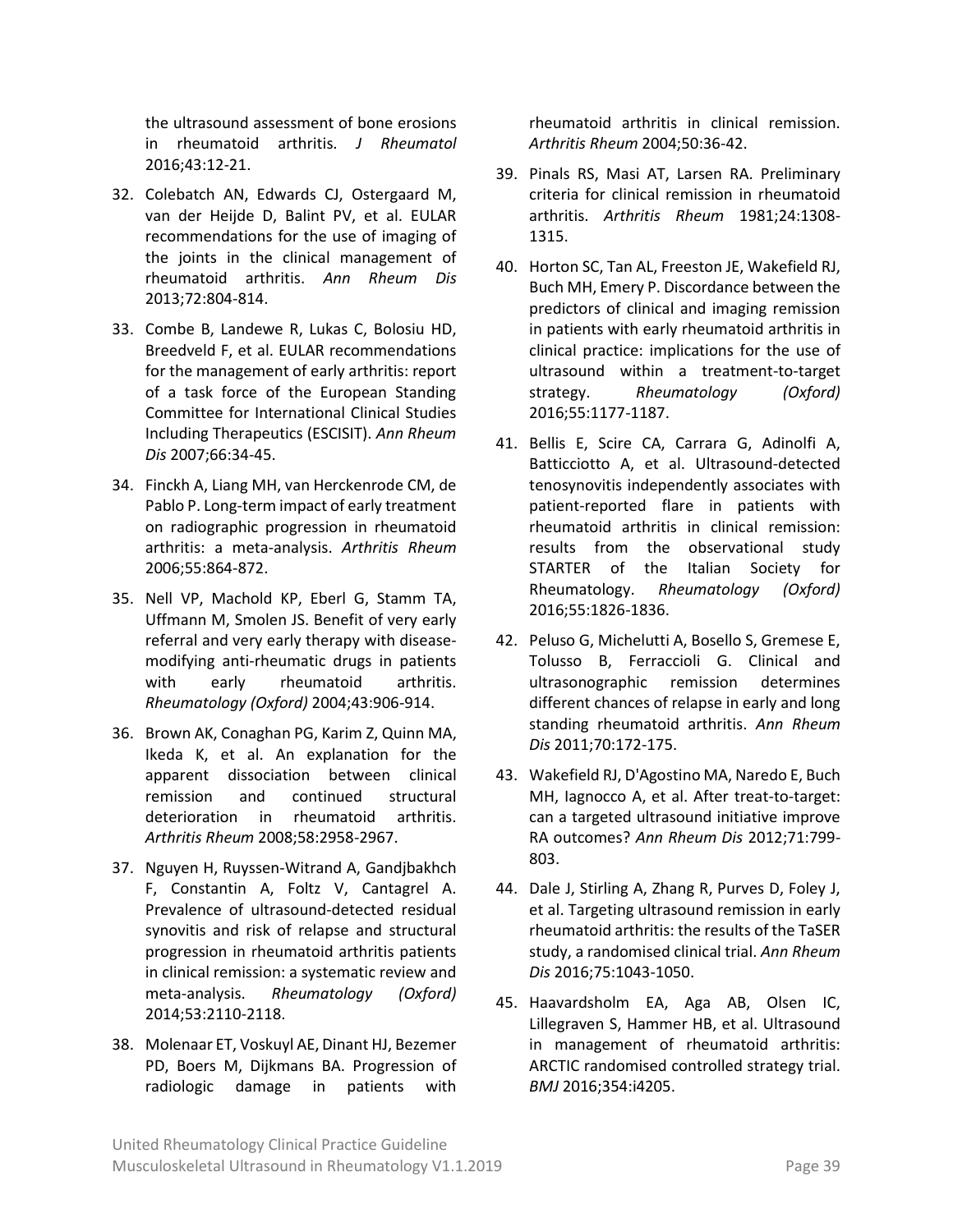- 46. Ramirez J, Celis R, Usategui A, Ruiz-Esquide V, Fare R, et al. Immunopathologic characterization of ultrasound-defined synovitis in rheumatoid arthritis patients in clinical remission. *Arthritis Res Ther* 2015;18:74.
- 47. Dennis G, Jr., Holweg CT, Kummerfeld SK, Choy DF, Setiadi AF, et al. Synovial phenotypes in rheumatoid arthritis correlate with response to biologic therapeutics. *Arthritis Res Ther* 2014;16:R90.
- 48. Orange DE, Agius P, DiCarlo EF, Robine N, Geiger H, et al. Identification of three rheumatoid arthritis disease subtypes by machine learning integration of synovial histologic features and RNA sequencing data. *Arthritis Rheumatol* 2018;70:690-701.
- 49. Ohrndorf S, Backhaus M. Advances in sonographic scoring of rheumatoid arthritis. *Ann Rheum Dis* 2013;72 Suppl 2:ii69-75.
- 50. Szkudlarek M, Court-Payen M, Jacobsen S, Klarlund M, Thomsen HS, Ostergaard M. Interobserver agreement in ultrasonography of the finger and toe joints in rheumatoid arthritis. *Arthritis Rheum* 2003;48:955-962.
- 51. Davis J. Many Patients with Psoriatic Arthritis Are Undertreated. [http://www.arthritis.org/about](http://www.arthritis.org/about-arthritis/types/psoriatic-arthritis/articles/psoriatic-patients-undertreated.php)[arthritis/types/psoriatic](http://www.arthritis.org/about-arthritis/types/psoriatic-arthritis/articles/psoriatic-patients-undertreated.php)[arthritis/articles/psoriatic-patients](http://www.arthritis.org/about-arthritis/types/psoriatic-arthritis/articles/psoriatic-patients-undertreated.php)[undertreated.php.](http://www.arthritis.org/about-arthritis/types/psoriatic-arthritis/articles/psoriatic-patients-undertreated.php) Accessed June 4, 2016.
- 52. Gisondi P, Tinazzi I, El-Dalati G, Gallo M, Biasi D, et al. Lower limb enthesopathy in patients with psoriasis without clinical signs of arthropathy: a hospital-based case-control study. *Ann Rheum Dis* 2008;67:26-30.
- 53. Gutierrez M, Filippucci E, De Angelis R, Filosa G, Kane D, Grassi W. A sonographic spectrum of psoriatic arthritis: "the five targets". *Clin Rheumatol* 2010;29:133-142.
- 54. Grassi W, Gutierrez M. Psoriatic arthritis: need for ultrasound in everyday clinical practice. *J Rheumatol Suppl* 2012;89:39-43.
- 55. Wiell C, Szkudlarek M, Hasselquist M, Moller JM, Vestergaard A, et al. Ultrasonography, magnetic resonance imaging, radiography, and clinical assessment of inflammatory and destructive changes in fingers and toes of patients with psoriatic arthritis. *Arthritis Res Ther* 2007;9:R119.
- 56. Husic R, Gretler J, Felber A, Graninger WB, Duftner C, et al. Disparity between ultrasound and clinical findings in psoriatic arthritis. *Ann Rheum Dis* 2014;73:1529-1536.
- 57. Salvarani C, Cantini F, Olivieri I, Macchioni P, Niccoli L, et al. Isolated peripheral enthesitis and/or dactylitis: a subset of psoriatic arthritis. *J Rheumatol* 1997;24:1106-1110.
- 58. D'Agostino MA, Terslev L. Imaging evaluation of the entheses: ultrasonography, MRI, and scoring of evaluation. *Rheum Dis Clin North Am* 2016;42:679-693.
- 59. Brockbank JE, Stein M, Schentag CT, Gladman DD. Dactylitis in psoriatic arthritis: a marker for disease severity? *Ann Rheum Dis* 2005;64:188-190.
- 60. Coates LC, Hodgson R, Conaghan PG, Freeston JE. MRI and ultrasonography for diagnosis and monitoring of psoriatic arthritis. *Best Pract Res Clin Rheumatol* 2012;26:805-822.
- 61. Bakewell CJ, Olivieri I, Aydin SZ, Dejaco C, Ikeda K, et al. Ultrasound and magnetic resonance imaging in the evaluation of psoriatic dactylitis: status and perspectives. *J Rheumatol* 2013;40:1951-1957.
- 62. Delle Sedie A, Riente L, Filippucci E, Scire CA, Iagnocco A, et al. Ultrasound imaging for the rheumatologist XXVI. Sonographic assessment of the knee in patients with psoriatic arthritis. *Clin Exp Rheumatol* 2010;28:147-152.
- 63. Gutierrez M, Filippucci E, Salaffi F, Di Geso L, Grassi W. Differential diagnosis between rheumatoid arthritis and psoriatic arthritis: the value of ultrasound findings at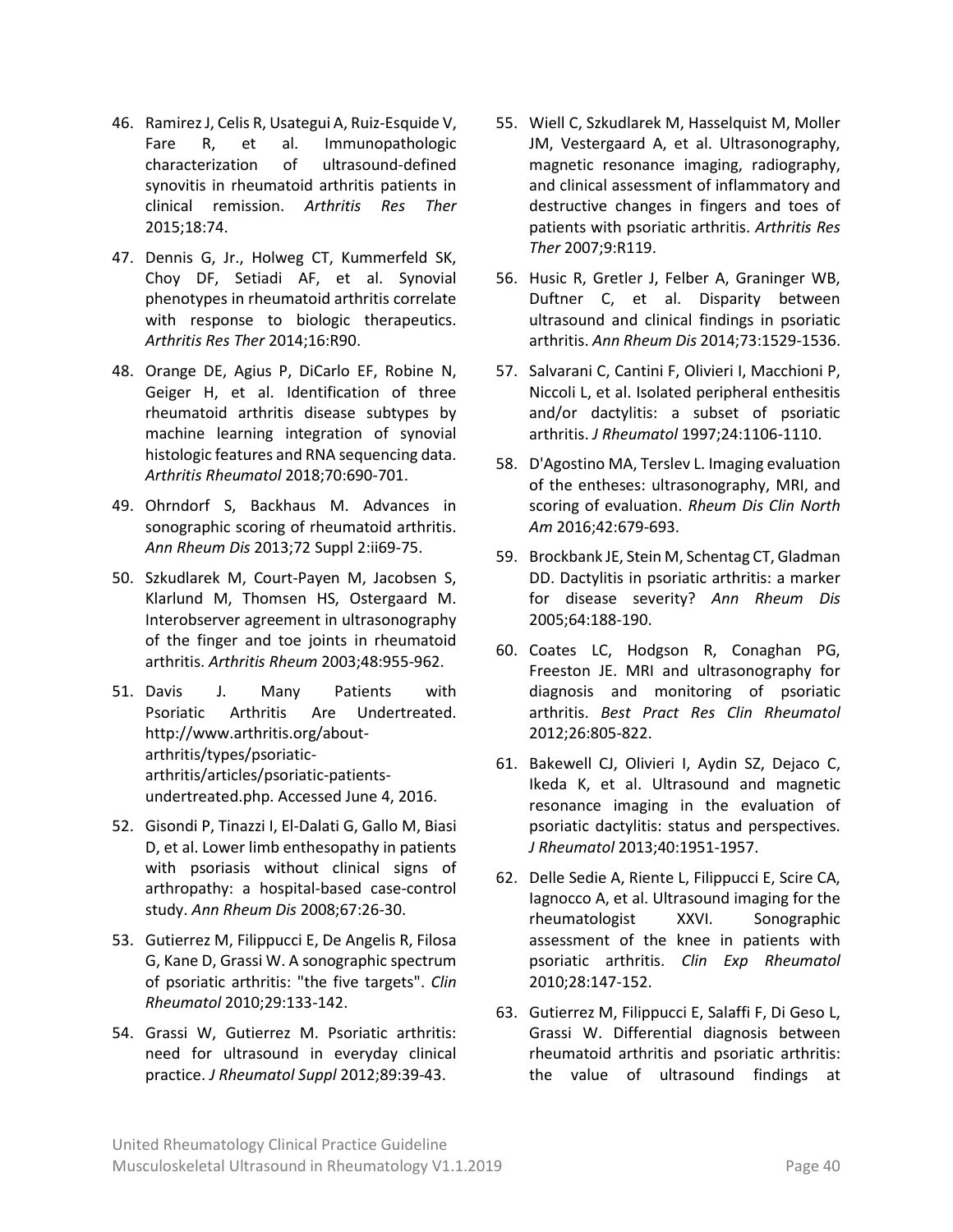metacarpophalangeal joints level. *Ann Rheum Dis* 2011;70:1111-1114.

- 64. Fournie B, Margarit-Coll N, Champetier de Ribes TL, Zabraniecki L, Jouan A, et al. Extrasynovial ultrasound abnormalities in the psoriatic finger. Prospective comparative power-doppler study versus rheumatoid arthritis. *Joint Bone Spine* 2006;73:527-531.
- 65. Lin Z, Wang Y, Mei Y, Zhao Y, Zhang Z. Highfrequency ultrasound in the evaluation of psoriatic arthritis: a clinical study. *Am J Med Sci* 2015;350:42-46.
- 66. Frediani B, Falsetti P, Storri L, Allegri A, Bisogno S, et al. Ultrasound and clinical evaluation of quadricipital tendon enthesitis in patients with psoriatic arthritis and rheumatoid arthritis. *Clin Rheumatol* 2002;21:294-298.
- 67. Poggenborg RP, Terslev L, Pedersen SJ, Ostergaard M. Recent advances in imaging in psoriatic arthritis. Ther Adv Musculoskelet Dis 2011;3:43-53.
- 68. Naredo E, Moller I, de Miguel E, Batlle-Gualda E, Acebes C, et al. High prevalence of ultrasonographic synovitis and enthesopathy in patients with psoriasis without psoriatic arthritis: a prospective case-control study. *Rheumatology (Oxford)* 2011;50:1838-1848.
- 69. Ruta S, Marin J, Acosta Felquer ML, Ferreyra-Garrot L, Rosa J, et al. Utility of power Doppler ultrasound-detected synovitis for the prediction of short-term flare in psoriatic patients with arthritis in clinical remission. *J Rheumatol* 2017;44:1018-1023.
- 70. Stewart WF, Ricci JA, Chee E, Morganstein D, Lipton R. Lost productive time and cost due to common pain conditions in the US workforce. JAMA 2003;290:2443-2454.
- 71. Michael JW, Schluter-Brust KU, Eysel P. The epidemiology, etiology, diagnosis, and treatment of osteoarthritis of the knee. *Dtsch Arztebl Int* 2010;107:152-162.
- 72. Naredo E, Bijlsma JW, Conaghan PG, Acebes C, Balint P, et al. Recommendations for the

content and conduct of European League Against Rheumatism (EULAR) musculoskeletal ultrasound courses. *Ann Rheum Dis* 2008;67:1017-1022.

- 73. Iagnocco A, Palombi G, Valsini G. Role of ultrasound in osteoarthritis. *Rev Esp Rheumatol* 2001;28:301-306.
- 74. Grassi W, Filippucci E, Farina A. Ultrasonography in osteoarthritis. *Semin Arthritis Rheum* 2005;34:19-23.
- 75. Naredo E, Cabero F, Palop MJ, Collado P, Cruz A, Crespo M. Ultrasonographic findings in knee osteoarthritis: a comparative study with clinical and radiographic assessment. *Osteoarthritis Cartilage* 2005;13:568-574.
- 76. Agency for Healthcare Research and Quality. Diagnosis of Gout. Effective Health Care Program. Comparative Effectiveness Review. Number 158. [https://www.effectivehealthcare.ahrq.gov/e](https://www.effectivehealthcare.ahrq.gov/ehc/products/564/2188/gout-diagnosis-report-160224.pdf) [hc/products/564/2188/gout-diagnosis](https://www.effectivehealthcare.ahrq.gov/ehc/products/564/2188/gout-diagnosis-report-160224.pdf)[report-160224.pdf.](https://www.effectivehealthcare.ahrq.gov/ehc/products/564/2188/gout-diagnosis-report-160224.pdf) Accessed June 11, 2016.
- 77. Hamburger M, Baraf HS, Adamson TC, III, Basile J, Bass L, et al. 2011 Recommendations for the diagnosis and management of gout and hyperuricemia. *Postgrad Med* 2011;123:3-36.
- 78. Zhang W, Doherty M, Pascual E, Bardin T, Barskova V, et al. EULAR evidence based recommendations for gout. Part I: Diagnosis. Report of a task force of the Standing Committee for International Clinical Studies Including Therapeutics (ESCISIT). *Ann Rheum Dis* 2006;65:1301-1311.
- 79. Neogi T, Jansen TL, Dalbeth N, Fransen J, Schumacher HR, et al. 2015 Gout Classification Criteria: an American College of Rheumatology/European League Against Rheumatism collaborative initiative. *Arthritis Rheumatol* 2015;67:2557-2568.
- 80. Fodor D, Nestorova R, Vlad V, Micu M. The place of musculoskeletal ultrasonography in gout diagnosis. *Med Ultrason* 2014;16:336- 344.

United Rheumatology Clinical Practice Guideline Musculoskeletal Ultrasound in Rheumatology V1.1.2019 **Page 41** Page 41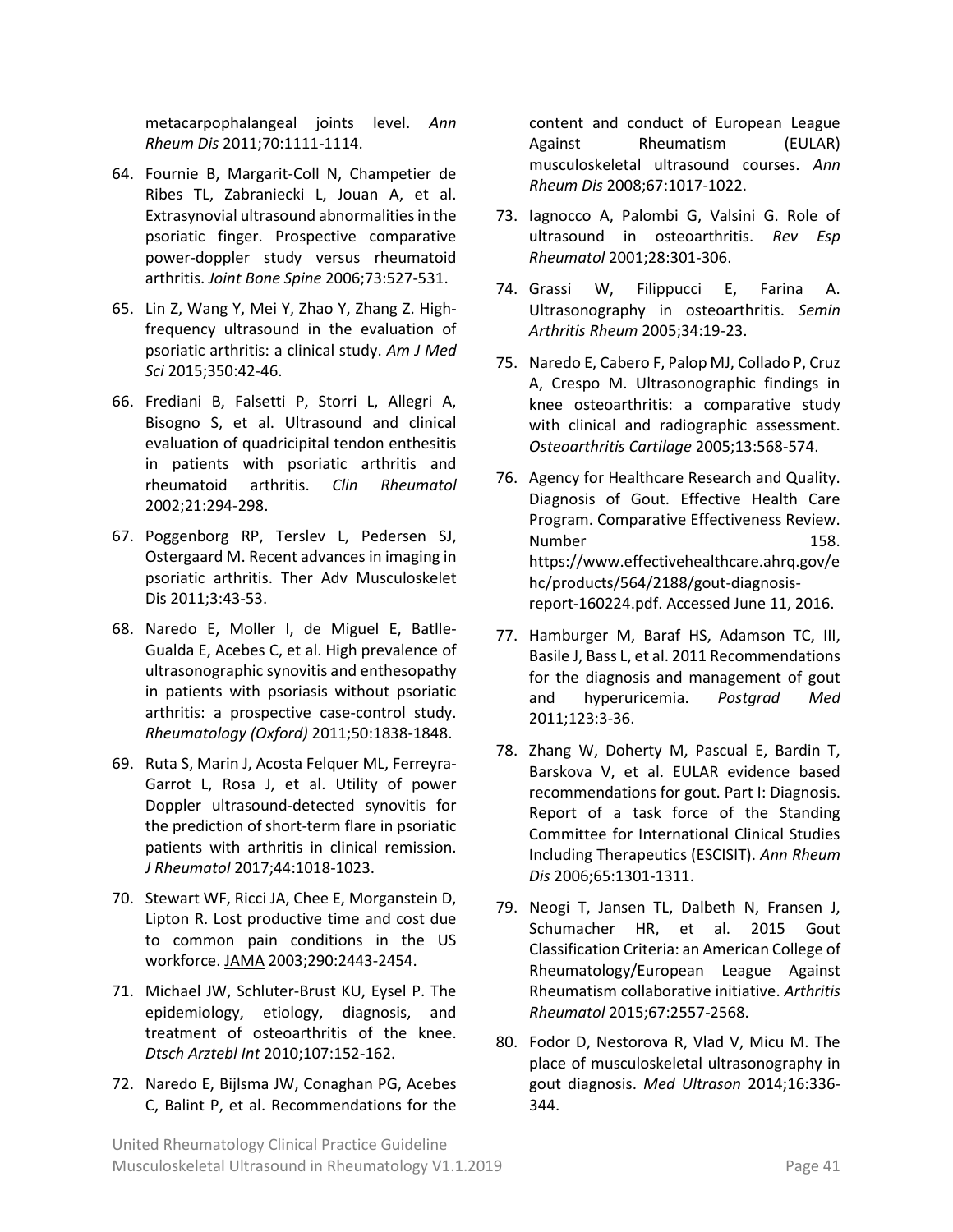- 81. Filippucci E, Scire CA, Delle Sedie A, Iagnocco A, Riente L, et al. Ultrasound imaging for the rheumatologist. XXV. Sonographic assessment of the knee in patients with gout and calcium pyrophosphate deposition disease. *Clin Exp Rheumatol* 2010;28:2-5.
- 82. Ogdie A, Taylor WJ, Neogi T, Fransen J, Jansen TL, et al. Performance of ultrasound in the diagnosis of gout in a multi-center study: comparison with monosodium urate crystal analysis as the gold standard. *Arthritis Rheumatol* 2017;69:429-438.
- 83. Thiele RG, Schlesinger N. Ultrasonography shows disappearance of monosodium urate crystal deposition on hyaline cartilage after sustained normouricemia is achieved. *Rheumatol Int* 2010;30:495-503.
- 84. Ottaviani S, Gill G, Aubrun A, Palazzo E, Meyer O, Dieude P. Ultrasound in gout: a useful tool for following urate-lowering therapy. *Joint Bone Spine* 2015;82:42-44.
- 85. Naredo E, Uson J, Jimenez-Palop M, Martinez A, Vicente E, et al. Ultrasound-detected musculoskeletal urate crystal deposition: which joints and what findings should be assessed for diagnosing gout? *Ann Rheum Dis* 2014;73:1522-1528.
- 86. Becker MA, Ryan LM. Clinical manifestations and diagnosis of calcium pyrophosphate crystal deposition (CPPD) disease. 2016. [http://www.uptodate.com/contents/clinical](http://www.uptodate.com/contents/clinical-manifestations-and-diagnosis-of-calcium-pyrophosphate-crystal-deposition-cppd-disease?source=see_link) [-manifestations-and-diagnosis-of-calcium](http://www.uptodate.com/contents/clinical-manifestations-and-diagnosis-of-calcium-pyrophosphate-crystal-deposition-cppd-disease?source=see_link)[pyrophosphate-crystal-deposition-cppd](http://www.uptodate.com/contents/clinical-manifestations-and-diagnosis-of-calcium-pyrophosphate-crystal-deposition-cppd-disease?source=see_link)[disease?source=see\\_link.](http://www.uptodate.com/contents/clinical-manifestations-and-diagnosis-of-calcium-pyrophosphate-crystal-deposition-cppd-disease?source=see_link) Accessed February 26, 2019.
- 87. Schumacher HR. Calcium pyrophosphate deposition (CPPD). [http://www.rheumatology.org/I-Am-](http://www.rheumatology.org/I-Am-A/Patient-Caregiver/Diseases-Conditions/Calcium-Pyrophosphate-Deposition-CPPD)[A/Patient-Caregiver/Diseases-](http://www.rheumatology.org/I-Am-A/Patient-Caregiver/Diseases-Conditions/Calcium-Pyrophosphate-Deposition-CPPD)[Conditions/Calcium-Pyrophosphate-](http://www.rheumatology.org/I-Am-A/Patient-Caregiver/Diseases-Conditions/Calcium-Pyrophosphate-Deposition-CPPD)[Deposition-CPPD.](http://www.rheumatology.org/I-Am-A/Patient-Caregiver/Diseases-Conditions/Calcium-Pyrophosphate-Deposition-CPPD) Accessed October 31, 2016.
- 88. Rosenthal AK, Ryan LM. Calcium pyrophosphate deposition disease. *N Engl J Med* 2016;374:2575-2584.
- 89. Grassi W, Meenagh G, Pascual E, Filippucci E. "Crystal clear"-sonographic assessment of gout and calcium pyrophosphate deposition disease. *Semin Arthritis Rheum* 2006;36:197- 202.
- 90. Gutierrez M, Di Geso L, Salaffi F, Carotti M, Girolimetti R, et al. Ultrasound detection of cartilage calcification at knee level in calcium pyrophosphate deposition disease. *Arthritis Care Res (Hoboken)* 2014;66:69-73.
- 91. Dasgupta B, Cimmino MA, Maradit-Kremers H, Schmidt WA, Schirmer M, et al. 2012 provisional classification criteria for polymyalgia rheumatica: a European League Against Rheumatism/American College of Rheumatology collaborative initiative. *Ann Rheum Dis* 2012;71:484-492.
- 92. Dejaco C, Duftner C, Schirmer M, SlottJensen H, Duhaut P, et al. EULAR/ACR Provisional Classification Criteria for Polymyalgia Rheumatica. [https://www.rheumatology.org/Portals/0/Fi](https://www.rheumatology.org/Portals/0/Files/PMR%20Class%20Criteria%20slides.pdf) [les/PMR%20Class%20Criteria%20slides.pdf.](https://www.rheumatology.org/Portals/0/Files/PMR%20Class%20Criteria%20slides.pdf) Accessed September 15, 2017.
- 93. Kermani TA, Warrington KJ. Polymyalgia rheumatica. *Lancet* 2013;381:63-72.
- 94. Patil P, Adizie T, Jain S. Imaging indications in polymyalgia rheumatica. *Int J Clin Rheumatol*  2013;8:39-48.
- 95. Klauser AS, Tagliafico A, Allen GM, Boutry N, Campbell R, et al. Clinical indications for musculoskeletal ultrasound: a Delphi-based consensus paper of the European Society of Musculoskeletal Radiology. *Eur Radiol*  2012;22:1140-1148.
- 96. Sibbitt WL, Jr., Peisajovich A, Michael AA, Park KS, Sibbitt RR, et al. Does sonographic needle guidance affect the clinical outcome of intraarticular injections? *J Rheumatol* 2009;36:1892-1902.
- 97. Sibbitt WL, Jr., Band PA, Chavez-Chiang NR, Delea SL, Norton HE, Bankhurst AD. A randomized controlled trial of the costeffectiveness of ultrasound-guided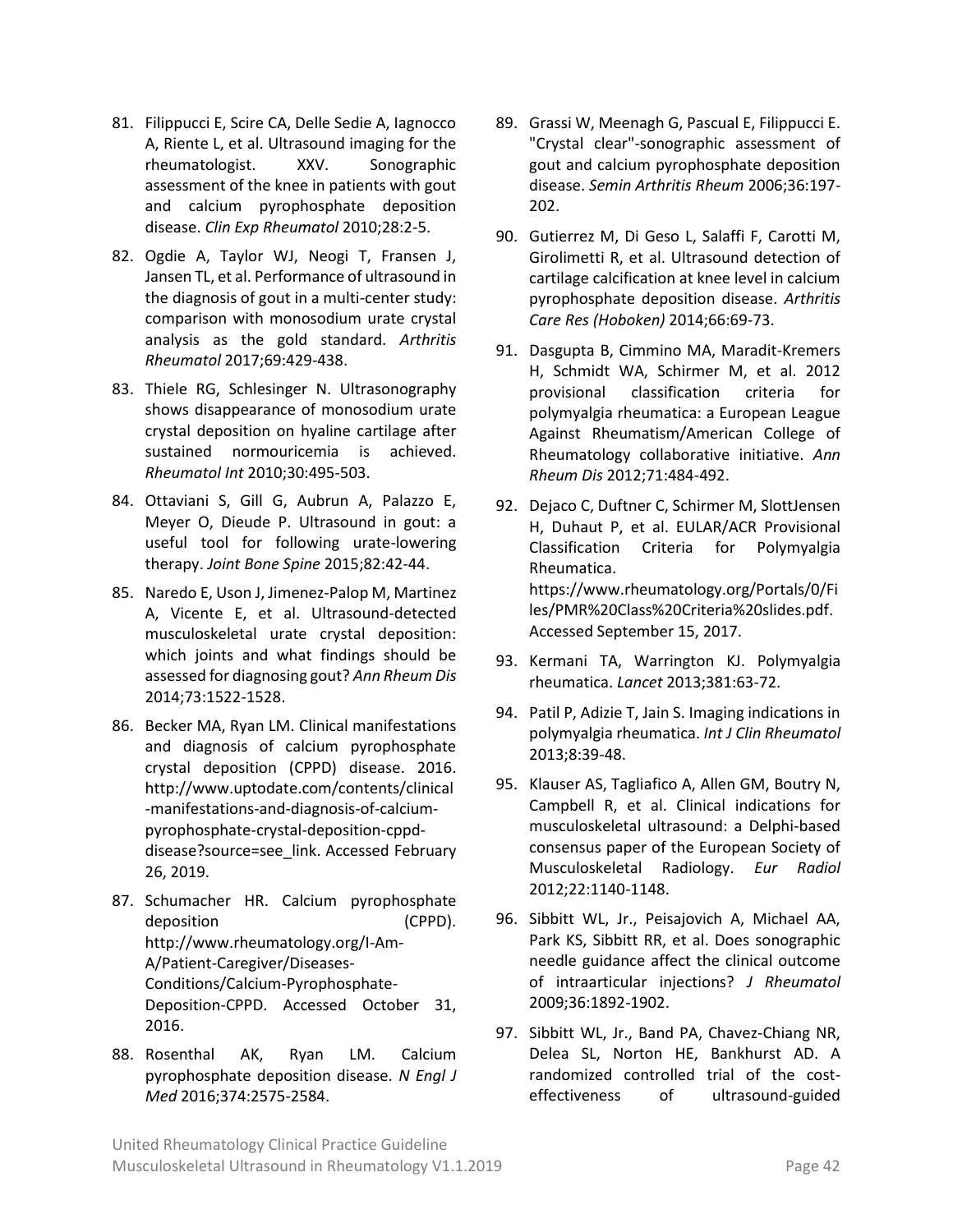intraarticular injection of inflammatory arthritis. *J Rheumatol* 2011;38:252-263.

- 98. Royall NA, Farrin E, Bahner DP, Stawicki SP. Ultrasound-assisted musculoskeletal procedures: a practical overview of current literature. *World J Orthop* 2011;2:57-66.
- 99. Finnoff JT, Hall MM, Adams E, Berkoff D, Concoff AL, et al. American Medical Society for Sports Medicine (AMSSM) position statement: interventional musculoskeletal ultrasound in sports medicine. *Br J Sports Med* 2015;49:145-150.
- 100.Jones A, Regan M, Ledingham J, Pattrick M, Manhire A, Doherty M. Importance of placement of intra-articular steroid injections. *BMJ* 1993;307:1329-1330.
- 101. Raza K, Lee CY, Pilling D, Heaton S, Situnayake RD, et al. Ultrasound guidance allows accurate needle placement and aspiration from small joints in patients with early inflammatory arthritis. *Rheumatology (Oxford)* 2003;42:976-979.
- 102. Balint PV, Kane D, Hunter J, McInnes IB, Field M, Sturrock RD. Ultrasound guided versus conventional joint and soft tissue fluid aspiration in rheumatology practice: a pilot study. *J Rheumatol* 2002;29:2209-2213.
- 103. Sibbitt WL, Jr., Kettwich LG, Band PA, Chavez-Chiang NR, DeLea SL, et al. Does ultrasound guidance improve the outcomes of arthrocentesis and corticosteroid injection of the knee? *Scand J Rheumatol* 2012;41:66-72.
- 104. American Institute of Ultrasound in Medicine. AIUM Practice Parameter for the Performance of Selected Ultrasound - Guided Procedures. [http://www.aium.org/resources/guidelines/](http://www.aium.org/resources/guidelines/usguidedprocedures.pdf) [usguidedprocedures.pdf.](http://www.aium.org/resources/guidelines/usguidedprocedures.pdf) Accessed June 13, 2016.
- 105.Graham B, Peljovich AE, Afra R, Cho MS, Gray R, et al. The American Academy of Orthopaedic Surgeons Evidence-Based Clinical Practice Guideline on: Management of Carpal Tunnel Syndrome. *J Bone Joint Surg Am* 2016;98:1750-1754.
- 106. Atroshi I, Flondell M, Hofer M, Ranstam J. Methylprednisolone injections for the carpal tunnel syndrome: a randomized, placebocontrolled trial. *Ann Intern Med* 2013;159:309-317.
- 107. Makhlouf T, Emil NS, Sibbitt WL, Jr., Fields RA, Bankhurst AD. Outcomes and costeffectiveness of carpal tunnel injections using sonographic needle guidance. *Clin Rheumatol* 2014;33:849-858.
- 108. Evers S, Bryan AJ, Sanders TL, Selles RW, Gelfman R, Amadio PC. Effectiveness of ultrasound-guided compared to blind steroid injections in the treatment of carpal tunnel syndrome. *Arthritis Care Res (Hoboken)* 2017;69:1060-1065.
- 109. MedicineNet.com. Doppler ultrasound. [https://www.medicinenet.com/script/main/](https://www.medicinenet.com/script/main/art.asp?articlekey=18180) [art.asp?articlekey=18180.](https://www.medicinenet.com/script/main/art.asp?articlekey=18180) Accessed October 24, 2017.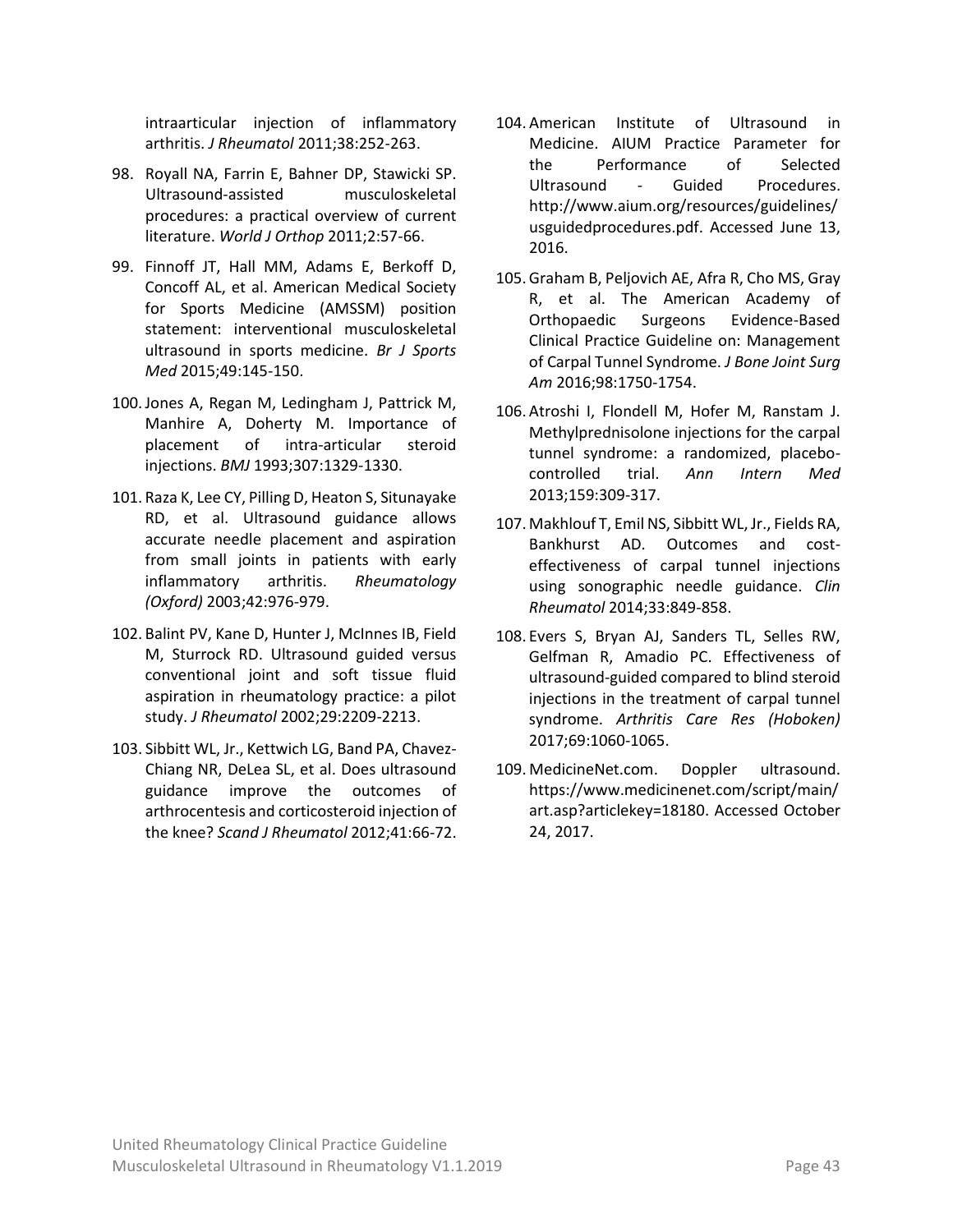## <span id="page-43-0"></span>**Appendix A—Giant Cell Arteritis**

A detailed description of giant cell arteritis (GCA) as well as classification criteria, diagnostic criteria, treatment and monitoring of this disorder is beyond the scope of this guideline.

Giant cell arteritis is an auto-inflammatory and autoimmune disorder<sup>1</sup> that results in inflammation within the blood vessel walls. According to the *2012 Revised International Chapel Hill Consensus Conference*  Nomenclature of Vasculitides,<sup>2</sup> GCA is a large-vessel vasculitis that most often involves the temporal and scalp arteries with sparing of the intracranial vessels.<sup>3</sup> However, the disease can also involve the thoracic aorta as well as the brachial, axillary, and subclavian arteries. Approximately half of the patients with GCA also have polymyalgia rheumatica.<sup>4</sup> Giant cell arteritis usually occurs in patients over the age 50 years and is more common in women.

The current gold standard for establishing the diagnosis of GCA is a temporal artery biopsy. According to a health technology assessment from the National Health Service, National Institute for Health Research published in 2016, a temporal artery biopsy may be negative in a significant population of patients with the disorder. <sup>5</sup> A prospective study, which included 381 patients, demonstrated better sensitivity but poorer specificity of ultrasound (US) when compared to temporal artery biopsy. In contrast, Delle Sedie et al.<sup>6</sup> reported that US had similar sensitivity and specificity as temporal artery biopsy. However, there has been a trend toward early imaging with US or magnetic resonance imaging (MRI) when GCA is suspected. In 2018, the European League Against Rheumatism (EULAR) published a list of recommendations for imaging, when GCA is suspected.<sup>7</sup> These recommendations include:

- Early imaging should be performed in patients with suspected GCA, but it must be performed quickly and by experienced and well-trained sonographers.
- Temporal artery biopsy is not necessary in patients in whom the clinical suspicion of GCA is high, and when there is a positive imaging test such as a noncompressible halo sign on US.
- Ultrasound of the temporal arteries with or without the axillary arteries should be the first test for suspected GCA. A noncompressible halo around either vessel is the most important sign for the imaging diagnosis of GCA (the halo sign). This sign must be demonstrated in two orthogonal planes. However, this can very quickly resolve when the patient is treated with steroids.
- If US is not available, magnetic resonance angiography (MRA) of the cranial arteries (which includes the temporal artery) should be performed.
- Conventional angiography is not recommended for the diagnosis of GCA.

OMERACT also studied the reliability of US for the diagnosis of GCA based on their definitions of normal arteries and vasculitis in temporal and axillary arteries.<sup>8</sup> This group found that temporal artery biopsy was being replaced by imaging to confirm the diagnosis of GCA by US, MRI, and positron emission tomography-computed tomography (PET-CT). Imaging was being favored, because it is non-invasive, usually immediately available, and the results are reported a short time after the test is completed. Temporal artery biopsy, on the other hand, is not immediately available, and the results are not reported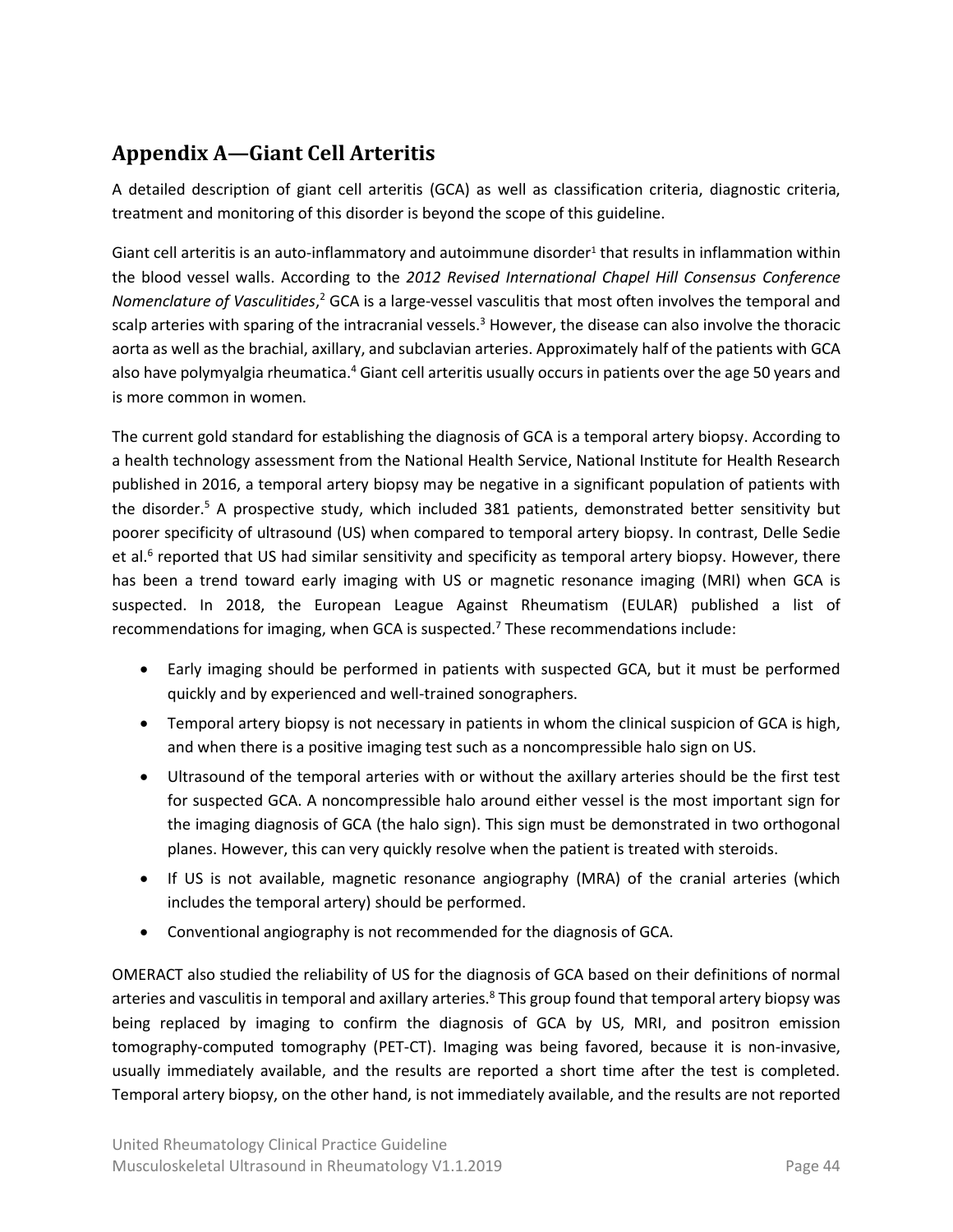for a few days. Ultrasound and MRI can visualize multiple different arteries. Ultrasound is often available at the point of care in a rheumatologist's office. It does not use any ionizing radiation and, if the proper equipment is used, it can have a resolution of 0.1 mm for superficial arteries. Ultrasound can also be used to look for the halo sign which, when present, can confirm the diagnosis of GCA in patients with a compatible history.

Outcome Measures in Rheumatology (OMERACT) performed a study of the reliability of US in the diagnosis of GCA, which was described in the *Journal of Rheumatology* in 2018. <sup>8</sup> The results indicated that, when experienced sonographers performed studies of the temporal and axillary arteries using high-quality equipment (>15 megahertz (MHz) transducers) and proper equipment settings, the results were very good.

For US examination of patients with either possible or known GCA; a linear array, high-frequency probe of >15 MHz with color Doppler is required.<sup>7</sup> The entire length of the temporal artery can usually be evaluated with US. This is important, because vessels may have so-called skip areas of involvement. <sup>4</sup> Giant cell arteritis may involve the facial, external carotid ophthalmic, brachial, and axillary arteries as well as the thoracic aorta; therefore, US imaging of patients suspected or known to have this rheumatologic disorder should also include these vessels.<sup>5, 9, 10</sup> All of the vessels imaged should be evaluated in two orthogonal planes using a linear transducer of >15 MHz with color Doppler.<sup>7</sup> When performing color Doppler, the angle of the sound waves and artery should be about 60°, and the pulse repetition frequency (PRF) should be between 2 to 3.5 kHz and 3 to 4 kHz. Power Doppler should not be used, and the color Doppler gain should be adjusted so that there is neither underfilling nor overfilling of the vessel.<sup>7</sup>

The US findings of GCA include the following: $4,11$ 

- Hypoechoic ring in the wall of the vessel consistent with edema and swelling in acute GCA (also referred to as the "halo sign"). A meta-analysis of the sensitivity and specificity of the halo sign was published in 2010.<sup>12</sup> The authors of this study reported a sensitivity and specificity of 68% and 91%, respectively, for a unilateral halo sign; and of 43% and 100%, respectively, for bilateral halo signs when "the 1990 ACR criteria are used as the reference standard" (Page 46). $^{12}$
- Noncompressible vessel acutely.
- Both the halo sign and noncompressibility rapidly disappear in most patients after 2 to 3 weeks of treatment with steroids.<sup>13</sup>
- Short-segment vascular stenosis on color flow Doppler evaluation. Aliasing and persistent blood flow in diastole are seen when a stenosis is present. The maximum systolic velocity is also increased at least two-fold in a stenosis. Stenotic areas may be seen intermittently along the course of the vessel (so-called "skip areas").
- Vascular occlusions with absent blood flow.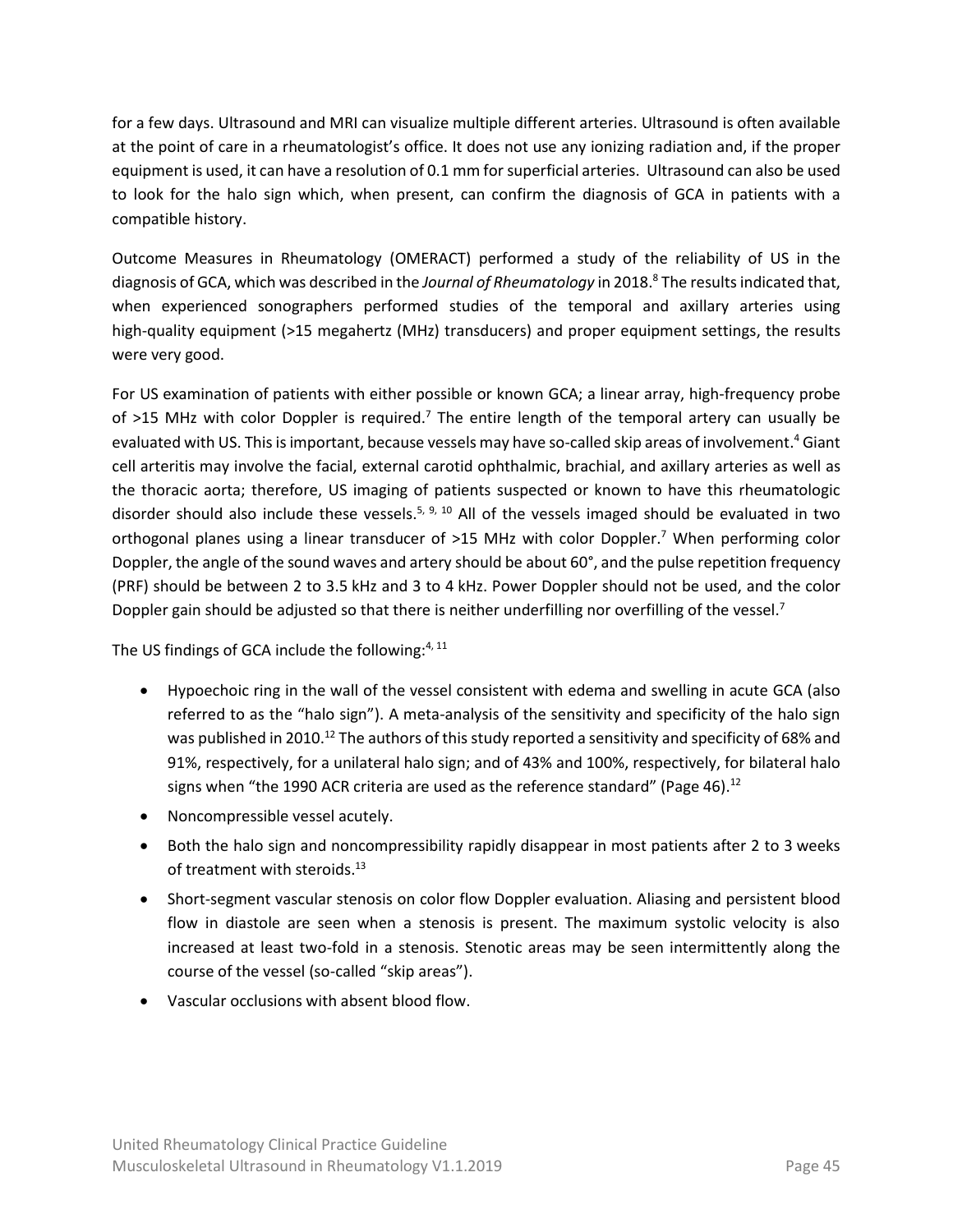#### <span id="page-45-0"></span>*References*

- 1. Weyand CM, Goronzy JJ. Medium- and largevessel vasculitis. N Engl J Med 2003;349:160- 169.
- 2. Jennette JC, Falk RJ, Bacon PA, Basu N, Cid MC, et al. 2012 Revised International Chapel Hill Consensus Conference Nomenclature of Vasculitides. *Arthritis Rheum* 2013;65:1-11.
- 3. American College of Rheumatology. Giant Cell Arteritis. [https://www.rheumatology.org/I-Am-](https://www.rheumatology.org/I-Am-A/Patient-Caregiver/Diseases-Conditions/Giant-Cell-Arteritis)[A/Patient-Caregiver/Diseases-](https://www.rheumatology.org/I-Am-A/Patient-Caregiver/Diseases-Conditions/Giant-Cell-Arteritis)[Conditions/Giant-Cell-Arteritis.](https://www.rheumatology.org/I-Am-A/Patient-Caregiver/Diseases-Conditions/Giant-Cell-Arteritis) Accessed September 6, 2017.
- 4. Schmidt WA. Role of ultrasound in the understanding and management of vasculitis. *Ther Adv Musculoskelet Dis* 2014;6:39-47.
- 5. Luqmani R, Lee E, Singh S, Gillett M, Schmidt WA, et al. The Role of Ultrasound Compared to Biopsy of Temporal Arteries in the Diagnosis and Treatment of Giant Cell Arteritis (TABUL): a diagnostic accuracy and cost-effectiveness study. *Health Technol Assess* 2016;20:1-238.
- 6. Delle Sedie A, Riente L, Filippucci E, Iagnocco A, Meenagh G, et al. Ultrasound imaging for the rheumatologist. XV. Ultrasound imaging in vasculitis. *Clin Exp Rheumatol* 2008;26:391- 394.
- 7. Dejaco C, Ramiro S, Duftner C, Besson FL, Bley TA, et al. EULAR recommendations for the use of imaging in large vessel vasculitis in clinical practice. *Ann Rheum Dis* 2018;77:636- 643.
- 8. Schafer VS, Chrysidis S, Dejaco C, Duftner C, Iagnocco A, et al. Assessing vasculitis in giant cell arteritis by ultrasound: results of OMERACT patient-based reliability exercises. *J Rheumatol* 2018;45:1289-1295.
- 9. Schmidt WA, Natusch A, Moller DE, Vorpahl K, Gromnica-Ihle E. Involvement of peripheral arteries in giant cell arteritis: a color Doppler sonography study. *Clin Exp Rheumatol* 2002;20:309-318.
- 10. Schmidt WA, Seifert A, Gromnica-Ihle E, Krause A, Natusch A. Ultrasound of proximal upper extremity arteries to increase the diagnostic yield in large-vessel giant cell arteritis. *Rheumatology (Oxford)* 2008;47:96- 101.
- 11. Aschwanden M, Daikeler T, Kesten F, Baldi T, Benz D, et al. Temporal artery compression sign--a novel ultrasound finding for the diagnosis of giant cell arteritis. *Ultraschall Med* 2013;34:47-50.
- 12. Arida A, Kyprianou M, Kanakis M, Sfikakis PP. The diagnostic value of ultrasonographyderived edema of the temporal artery wall in giant cell arteritis: a second meta-analysis. *BMC Musculoskelet Disord* 2010;11:44.
- 13. Hauenstein C, Reinhard M, Geiger J, Markl M, Hetzel A, et al. Effects of early corticosteroid treatment on magnetic resonance imaging and ultrasonography findings in giant cell arteritis. *Rheumatology (Oxford)* 2012;51:1999-2003.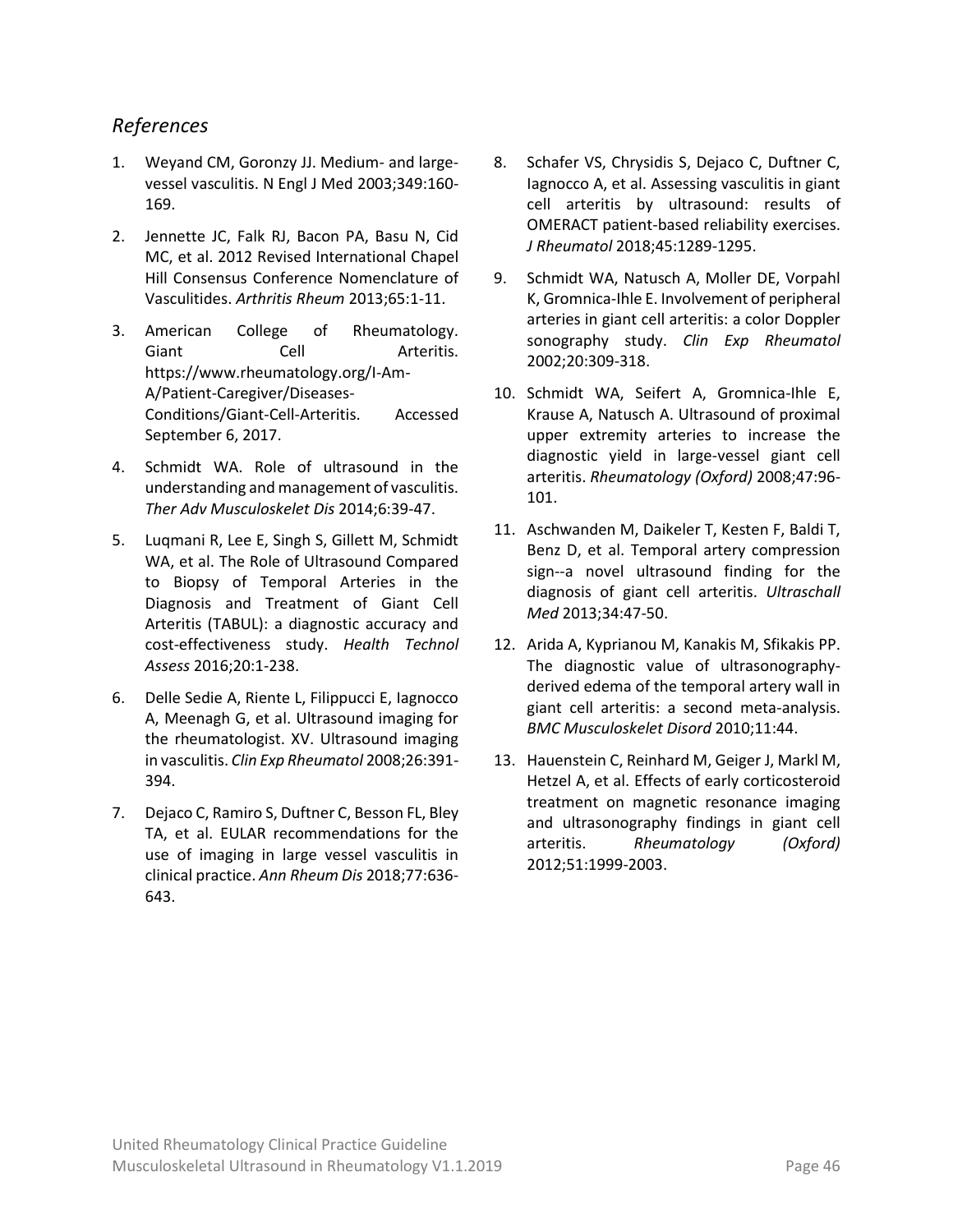## <span id="page-46-0"></span>**Appendix B—Sjögren's Syndrome**

A discussion of the diagnosis, epidemiology, classification criteria, and management of Sjögren's syndrome is beyond the scope of this guideline.

Sjögren's syndrome is an autoimmune disease characterized by oral sicca (xerostomia) and dry eyes (xerophthalmia or keratoconjunctivitis sicca). Patients may also develop parotid gland enlargement and complain of difficulty talking and swallowing. Ocular sicca may manifest as complaints of foreign body sensation in conjunction with itchy eyes and sensitivity to light, because the disease also affects the lachrymal glands. The disease may be primary or associated with other rheumatic disorders (secondary Sjögren's syndrome).<sup>1</sup> It primarily occurs in women between the ages of 40 to 60 years.<sup>2</sup> In the past, the gold standard for establishing the diagnosis of Sjögren's syndrome was biopsy of a minor salivary gland.<sup>1</sup> However, more recently, classification criteria have been proposed to assist in the identification of patients for clinical trials.<sup>3</sup> It is estimated that these criteria have a sensitivity of 96% and specificity of 95%. (A complete discussion of these classification criteria is beyond the scope of this guideline; the reader is referred to the original article by [Shiboski](https://www.ncbi.nlm.nih.gov/pmc/articles/PMC5650478/pdf/nihms813745.pdf) et al.) Of note is, that ultrasound (US) was not included in these classification criteria.

The clinical diagnosis of Sjögren's may be challenging. In the past decade, the role of US in the diagnosis of Sjögren's syndrome has become more widely accepted. The American College of Rheumatology (ACR) states that, "It is reasonable to use MSUS [musculoskeletal ultrasound] to evaluate the parotid and submandibular glands in a patient being evaluated for Sjögren's disease to determine whether they have typical changes as further evidence of this disorder" (Page 1629).<sup>4</sup> Ultrasound is also less invasive and less costly than a salivary gland biopsy and can be performed at the point of care.

A systematic review of US in Sjögren's syndrome was published in the May 2016 issue of *Rheumatology*. 5 The authors found that only 31 of 167 papers met the criteria to be included in their review. The number of patients studied ranged from a low number of 15 patients to a high number of 150. The studies varied in their description of the US findings in B-mode US; most did not use color Doppler. The authors believed that US was useful in detecting salivary gland abnormalities in this disorder (especially in the primary form of the disease), but they also suggested that more work is needed to standardize and validate the role of US in the diagnosis of Sjögren's syndrome. A validated scoring system for parenchymal changes, which is widely used, would also be needed before US becomes routine in the evaluation of this disease.<sup>6</sup>

When US evaluation of the salivary glands is performed, it should include imaging of the parotid and submandibular glands bilaterally. It may be difficult to visualize all of the deep lobes of the parotid gland, because of acoustic shadowing from the mandible. All salivary glands studied should be imaged in two orthogonal planes using a linear array transducer of at least 10 megahertz.<sup>7</sup> Measurements should be taken in both transverse and longitudinal planes. Parenchymal echogenicity should also be evaluated.<sup>7, 8</sup> A normal salivary gland is homogeneous and hyperechoic when compared to muscle and isoechoic when compared to subcutaneous fat. There may be fine echogenic lines scattered throughout the glands. Lymph nodes may be seen in and/or around the parotid glands. They should measure no more than 6 to 8 mm in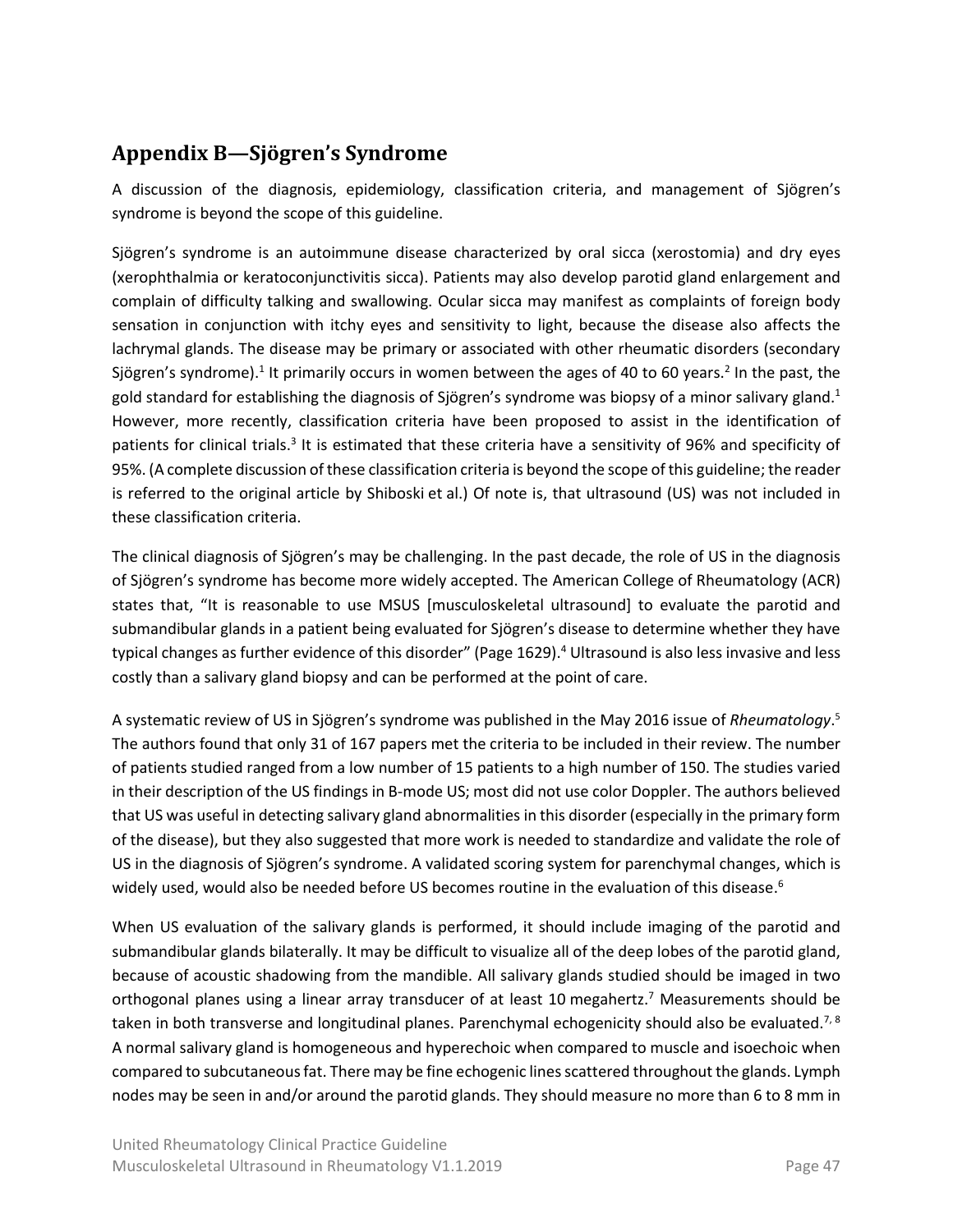the short axis. A normal node should have an echogenic pattern, and small vessels should be present. The lacrimal ducts can also be examined through the lower lid and are usually triangular in shape and echogenic in appearance. In Sjögren's syndrome, the echotexture of the lacrimal duct is heterogeneous, and the gland is hypoechoic.<sup>9</sup> The parenchyma of a salivary gland appears inhomogeneous in patients with Sjögren's syndrome and contains multiple small, oval anechoic or hypoechoic areas. The hypoechoic (or anechoic) areas tend to represent a combination of dilated ducts, destroyed salivary gland parenchyma, and lymphatic infiltration. 10

Patients with Sjögren's syndrome may have reactive and neoplastic lymphoproliferative disease, and the salivary glands should be continually monitored with US to evaluate for changes indicating possible lymphoma. 10

There is no standardized reporting system for parenchymal echogenicity and homogeneity. However, Carotti et al.<sup>11</sup> proposed the system shown i[n Table](#page-47-0) 5. According to this system, the study is considered to be abnormal, if both parotid or submandibular glands meet the criteria for Grade >1.

| <b>Grade</b>   | <b>Criteria</b>                                                                                                                                                                                                                                                                                                                                  |
|----------------|--------------------------------------------------------------------------------------------------------------------------------------------------------------------------------------------------------------------------------------------------------------------------------------------------------------------------------------------------|
| 0              | Glands are normal                                                                                                                                                                                                                                                                                                                                |
| 1              | Glands have regular margins<br>Small hypoechoic areas<br>Normal or increased volume of the glands and no echogenic bands<br>$\bullet$                                                                                                                                                                                                            |
| $\overline{2}$ | Glands have regular margins<br>Multiple scattered hypoechoic areas measuring <2 mm are present that are<br>not uniformly distributed throughout the gland<br>Normal or increased volume of the gland and no echogenic bands<br>$\bullet$                                                                                                         |
| 3              | Glands have irregular margins with multiple confluent areas of<br>hypoechogenicity, usually measuring 2 to 6 mm<br>Multiple cysts and echogenic bands may be detected<br>$\bullet$<br>The volume of the gland may be decreased<br>$\bullet$<br>The posterior margin is not detectable<br>$\bullet$                                               |
| 4              | Glands have an irregular contour with large hypoechogenic areas measuring<br>$\bullet$<br>more than 6 mm<br>Cysts, calcifications, and echogenic bands can be seen<br>The volume of the gland is decreased and the posterior margin is not<br>$\bullet$<br>detectable<br>Each gland is given a score equal to the parenchymal grade<br>$\bullet$ |

<span id="page-47-0"></span>*Table 5. Proposed reporting system for parenchymal echogenicity and homogeneity*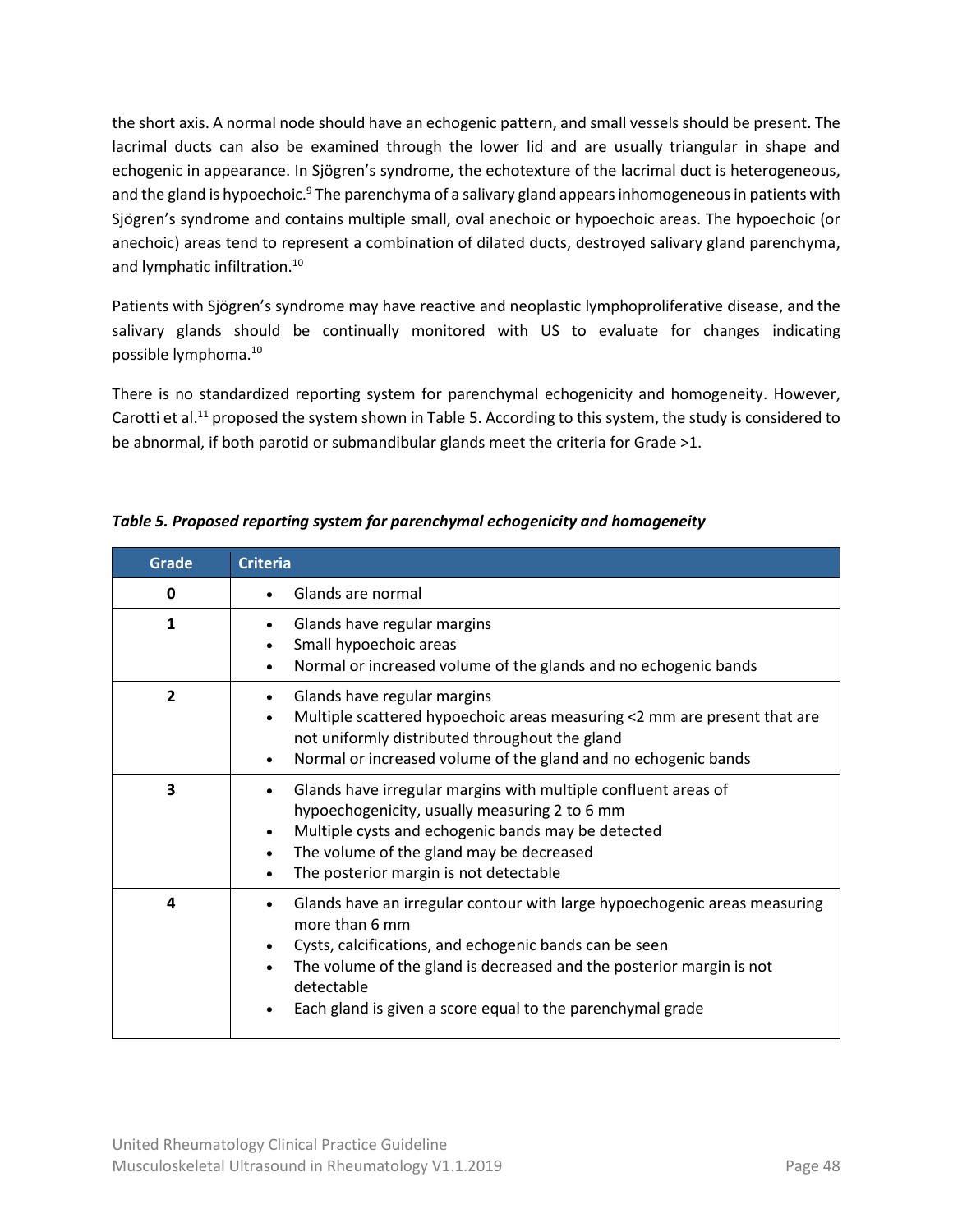Evaluation of blood flow should also be undertaken in these patients using Doppler waveforms of the transverse facial artery, both before and after stimulation with lemon juice or equivalent. A resistive index (peak systolic velocity - end diastolic velocity/peak systolic velocity) should be calculated as well.<sup>8</sup> A normal salivary gland will demonstrate increased blood flow during lemon stimulation, with the peak systolic velocity increasing up to twice the peak systolic velocity in the nonstimulated state.<sup>[12](#page-49-1)</sup> Blood flow or peak systolic velocity do not change significantly with lemon stimulation in either the parotid or submandibular glands of patients with long-standing Sjögren's syndrome. $11$ 

A recent study by Astorri et al.<sup>[13](#page-49-3)</sup> retrospectively compared US findings in the parotid and submandibular glands to the biopsy results of labial minor salivary glands of 85 patients. The US scans were reported as "no evidence of Sjögren's syndrome", "mild disease", or "moderate/established/severe disease." Of the 85 patients, 51 had negative US scans; 49 of these patients had no evidence of focal lymphocytic infiltration. Thirty-four patients had positive US scans; 29 of these patients had positive biopsies. The authors found that the concordance between US and biopsy was 91%. However, they cautioned that prospective studies using a standardized scoring system for salivary-gland US and histology is needed. Hopefully such studies would result in a classification system that takes into account the findings of salivary-gland US.

Ultrasound may also be helpful in monitoring patients on therapy for Sjögren's syndrome by following changes in peak systolic velocity before and after exposure to lemon juice. Patient's with improvement in their disease may demonstrate an increase in peak systolic velocity after exposure to lemon juice. In addition, improvement in the echotexture of the glands [\(Table](#page-47-0) 5 above) may be detected. However, additional clinical studies are needed before these observations can be applied to patients in clinical care[.](#page-49-4)<sup>6</sup>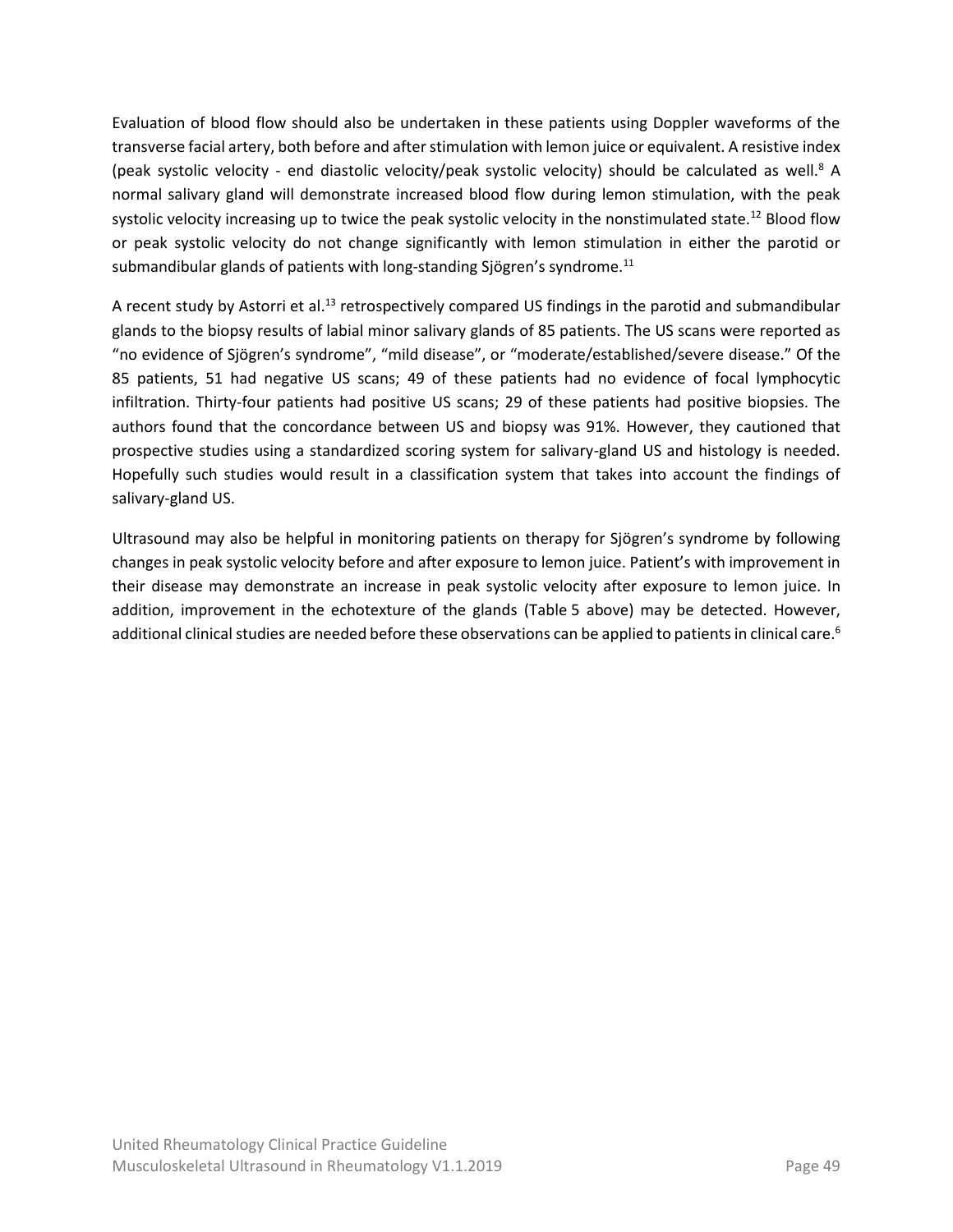#### <span id="page-49-0"></span>*References*

- 1. Kassan SS, Moutsopoulos HM. Clinical manifestations and early diagnosis of Sjogren syndrome. *Arch Intern Med* 2004;164:1275- 1284.
- 2. Garcia-Carrasco M, Ramos-Casals M, Rosas J, Pallares L, Calvo-Alen J, et al. Primary Sjogren syndrome: clinical and immunologic disease patterns in a cohort of 400 patients. *Medicine (Baltimore)* 2002;81:270-280.
- 3. Shiboski CH, Shiboski SC, Seror R, Criswell LA, Labetoulle M, et al. 2016 American College of Rheumatology/European League Against Rheumatism Classification Criteria for primary Sjogren's syndrome: a consensus and data-driven methodology involving three international patient cohorts. *Arthritis Rheumatol* 2017;69:35-45.
- 4. McAlindon T, Kissin E, Nazarian L, Ranganath V, Prakash S, et al. American College of Rheumatology report on reasonable use of musculoskeletal ultrasonography in rheumatology clinical practice. *Arthritis Care Res (Hoboken)* 2012;64:1625-1640.
- 5. Jousse-Joulin S, Milic V, Jonsson MV, Plagou A, Theander E, et al. Is salivary gland ultrasonography a useful tool in Sjogren's syndrome? A systematic review. *Rheumatology (Oxford)* 2016;55:789-800.
- <span id="page-49-4"></span>6. Luciano N, Ferro F, Bombardieri S, Baldini C. Advances in salivary gland ultrasonography in primary Sjogren's syndrome. *Clin Exp Rheumatol* 2018;36 Suppl 114:159-164.
- 7. Baldini C, Luciano N, Tarantini G, Pascale R, Sernissi F, et al. Salivary gland

ultrasonography: a highly specific tool for the early diagnosis of primary Sjogren's syndrome. *Arthritis Res Ther* 2015;17:146.

- 8. Cornec D, Jousse-Joulin S, Pers JO, Marhadour T, Cochener B, et al. Contribution of salivary gland ultrasonography to the diagnosis of Sjogren's syndrome: toward new diagnostic criteria? *Arthritis Rheum* 2013;65:216-225.
- 9. Bhatia KSS, Dai YL. Routine and advanced ultrasound of major salivary glands. *Neuroimaging Clin N Am* 2018;28:273-293.
- 10. Bialek EJ, Jakubowski W, Zajkowski P, Szopinski KT, Osmolski A. US of the major salivary glands: anatomy and spatial relationships, pathologic conditions, and pitfalls. *Radiographics* 2006;26:745-763.
- <span id="page-49-2"></span>11. Carotti M, Salaffi F, Manganelli P, Argalia G. Ultrasonography and colour doppler sonography of salivary glands in primary Sjogren's syndrome. *Clin Rheumatol* 2001;20:213-219.
- <span id="page-49-1"></span>12. Katz P, Hartl DM, Guerre A. Clinical ultrasound of the salivary glands. *Otolaryngol Clin North Am* 2009;42:973-1000.
- <span id="page-49-3"></span>13. Astorri E, Sutcliffe N, Richards PS, Suchak K, Pitzalis C, et al. Ultrasound of the salivary glands is a strong predictor of labial gland biopsy histopathology in patients with sicca symptoms. *J Oral Pathol Med* 2016;45:450- 454.